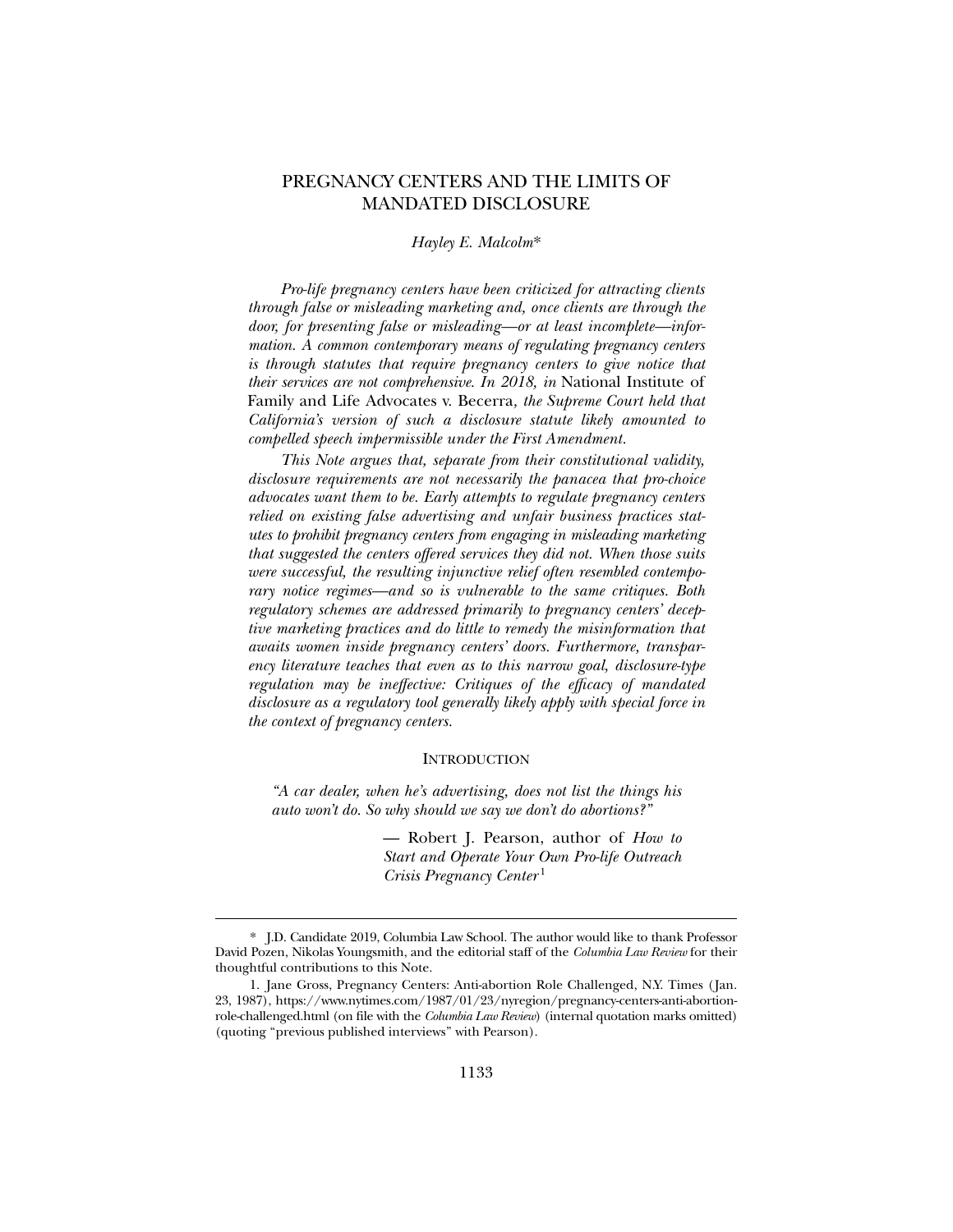Robert Pearson founded one of the first pro-life pregnancy centers in the United States and went on to author a manual designed to help others do the same.<sup>2</sup> Pregnancy centers are facilities that provide faithbased pro-life counseling and support services to pregnant women, usually free of charge.<sup>3</sup> Notably, pregnancy centers do not provide abortion services or referrals to abortion providers, and they often do not provide or refer for contraceptives.<sup>4</sup> Pregnancy centers have been criticized for attracting clients through false or misleading marketing and, once clients are through the door, for presenting false or misleading—or at least incomplete—information.5 These tactics mean that pregnancy centers'

 4. See, e.g., Care Net, Pregnancy Center Standards of Affiliation 1 (2017) [hereinafter Care Net, Standards], https://cdn2.hubspot.net/hubfs/367552/Standards-of-Affiliation\_2017. pdf [https://perma.cc/8W2H-Y3TC] (requiring each affiliated pregnancy center to affirm that it "does not perform or refer for abortion" and that it "does not recommend, provide, or refer single women for contraceptives"); Our Commitment, Heartbeat Int'l, https://www. heartbeatinternational.org/about/our-commitment [https://perma.cc/9CDR-8SVB] (last visited Feb. 3, 2019) (listing among its policies that the organization "does not promote abortion or abortifacients" and that it "does not promote birth control (devices or medications) for family planning, population control, or health issues, including disease prevention"); cf. *NIFLA*, 138 S. Ct. at 2368 ("[P]regnancy centers 'are commonly affiliated with, or run by organizations whose stated goal' is to oppose abortion . . . ." (quoting joint appendix at 85)).

 5. See, e.g., Minority Staff of the H. Comm. on Gov't Reform, 109th Cong., False and Misleading Health Information Provided by Federally Funded Pregnancy Resource Centers 1, 7–14 (2006) [hereinafter Waxman Report] (describing an investigation's findings that the "vast majority" of pregnancy centers contacted "provided information . . . that was false or

 <sup>2.</sup> See Abortion Clinic Violence: Oversight Hearings Before the Subcomm. on Civil & Constitutional Rights of the H. Comm. on the Judiciary, 99th Cong. 300 (1986) [hereinafter Oversight Hearings] (excerpts from the Pearson brochure). Original copies of *How to Start and Operate Your Own Pro-life Outreach Crisis Pregnancy Center* are not readily available but significant sections are reproduced in the hearing record cited above.

 <sup>3.</sup> See Nat'l Inst. of Family & Life Advocates v. Becerra (*NIFLA*), 138 S. Ct. 2361, 2368 (2018) ("Crisis pregnancy centers . . . are 'pro-life (largely Christian belief-based) organizations that offer a limited range of free pregnancy options, counseling, and other services to individuals that visit a center.'" (quoting Casey Watters, Meg Keaney & Natalie Evans, Pub. Law Research Inst., Pregnancy Resource Centers: Ensuring Access and Accuracy of Information 4 (2011))); see also What Is a Pregnancy Center?, Care Net, https:// www.care-net.org/what-is-a-pregnancy-center [https://perma.cc/SNT4-SMTT] (last visited Feb. 2, 2019) (describing pregnancy centers generally and listing the services that may be provided by centers affiliated with Care Net). This Note uses the term "pregnancy center" to refer to any licensed or unlicensed facility that provides pregnancy-related services intended to discourage or prevent women from seeking abortion. Cf. Care Net, The Truth About "Crisis Pregnancy Centers" 2 (2016), https://www.care-net.org/hubfs/Downloads/ The\_Truth\_About\_Crisis\_Pregnancy\_Centers.pdf [https://perma.cc/35JX-9KSN] ("Not all women who seek information about their options feel as though they are in a crisis. And 'suggesting' . . . they should feel as though they are . . . is counterproductive. Therefore, most 'crisis pregnancy centers' have . . . begun referring to themselves as pregnancy resource centers, pregnancy care centers, or simply pregnancy centers."). Another note on terminology: This Note uses female pronouns and terms like "pregnant women" to refer to pregnancy centers' clients, since most pregnant persons are female, but the analysis holds to the extent that a pregnancy center serves or markets to clients other than those who identify as women.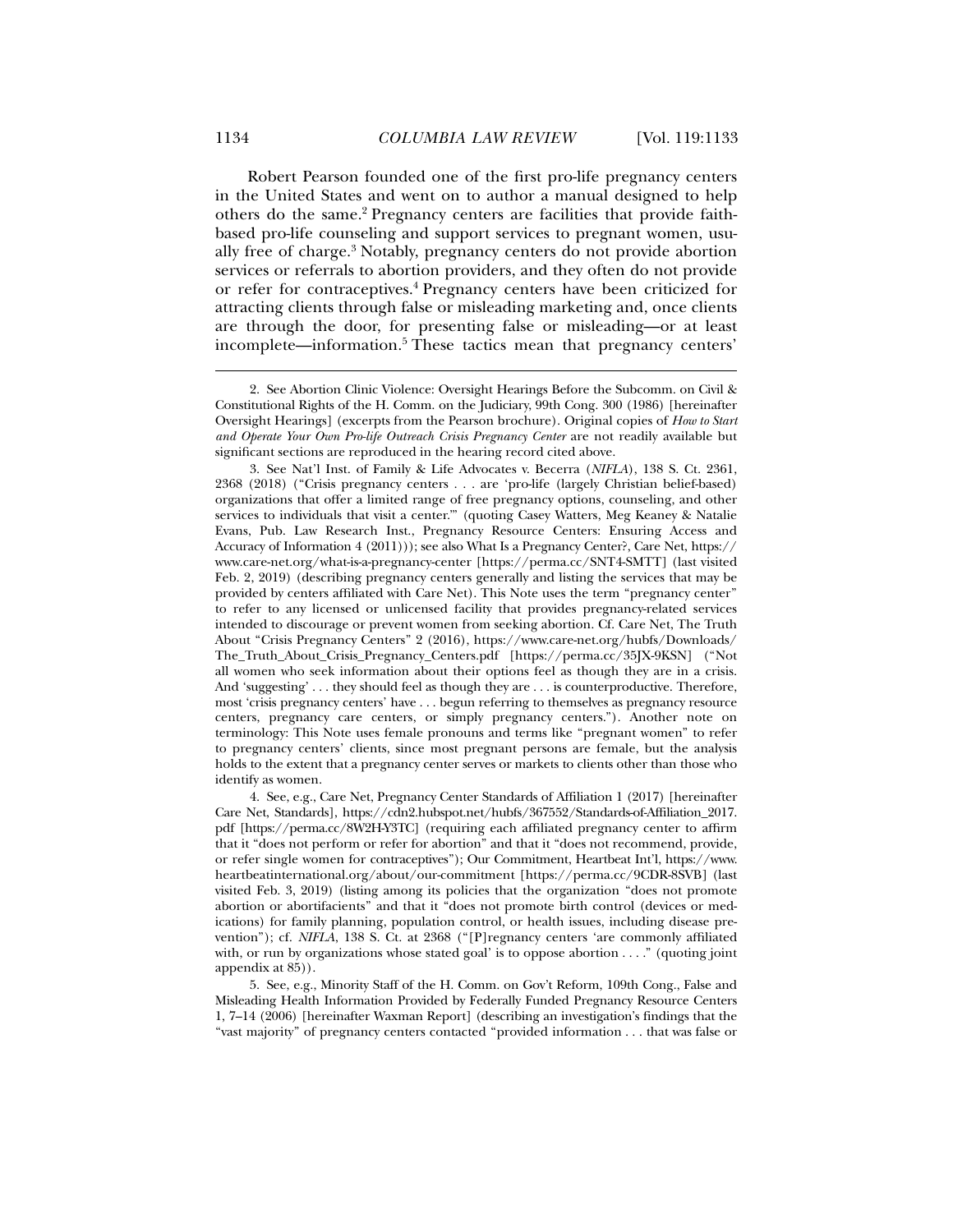clients are often unaware that they are not receiving comprehensive reproductive healthcare information or access to comprehensive services, undermining their ability to make informed and autonomous reproductive health decisions.<sup>6</sup>

In the late 2000s, state and local legislators began efforts to check pregnancy centers' deceptive or misleading practices by mandating that pregnancy centers disclose what services they do and do not offer.<sup>7</sup> California's Reproductive FACT Act—the most recent iteration of this approach to regulating pregnancy centers, and the statute at issue in the 2018 Supreme Court case *National Institute of Family and Life Advocates v. Becerra* (*NIFLA*)—required licensed healthcare facilities to post or distribute a notice recognizing that the state provides free or low-cost family planning services, including abortion.<sup>8</sup> The FACT Act also required any nonmedical facility that counsels about reproductive health to post or distribute a notice acknowledging that it is not licensed as a medical facility by the state.<sup>9</sup> Pregnancy centers and related national umbrella organizations had previously challenged similar notice requirements on free speech grounds with mixed success. In June 2018, pregnancy center proponents scored a major victory when the Supreme Court found that California's law likely amounted to compelled speech impermissible under the First Amendment.<sup>10</sup>

But separate from disclosure requirements' constitutional validity, the history of pregnancy centers and past attempts to regulate them suggest that such requirements are not necessarily the panacea that pro-choice advocates want them to be. When pregnancy centers first came under fire for deceptive practices in the 1980s, some cities and states brought enforcement actions against them alleging violations of existing false advertising or unfair business practices statutes.11 When those actions succeeded, the remedies courts prescribed often looked a lot like the notice requirements in vogue today. But this regulatory activity didn't lead to a sea change in pregnancy center practices; decades later, pregnancy centers continue to engage in the same kinds of misleading marketing and still

misleading" and that pregnancy centers "often mask their pro-life mission"). The Waxman Report is more than ten years old and relied on a study of only twenty-three pregnancy centers, id. at i, but it remains Congress's only investigation into pregnancy centers and their practices. For additional reporting on these practices, see infra section I.B.

 <sup>6.</sup> See Waxman Report, supra note 5, at 14 (concluding that pregnancy centers' failure to provide accurate medical information "denies . . . women vital health information, prevents them from making an informed decision, and is not an accepted public health practice"); see also id. at 7 ("A pregnant teenager who relied on the information from these federally funded centers would make her decision about whether to give birth or terminate her pregnancy based on erroneous facts and misinformation.").

 <sup>7.</sup> See infra section II.A.2.

 <sup>8.</sup> See Cal. Health & Safety Code § 123472(a) (2019); *NIFLA*, 138 S. Ct. at 2368–69.

 <sup>9.</sup> See Cal. Health & Safety Code § 123472(b); *NIFLA*, 138 S. Ct. at 2368–69.

<sup>10.</sup> *NIFLA*, 138 S. Ct. at 2378.

 <sup>11.</sup> See infra section II.A.1.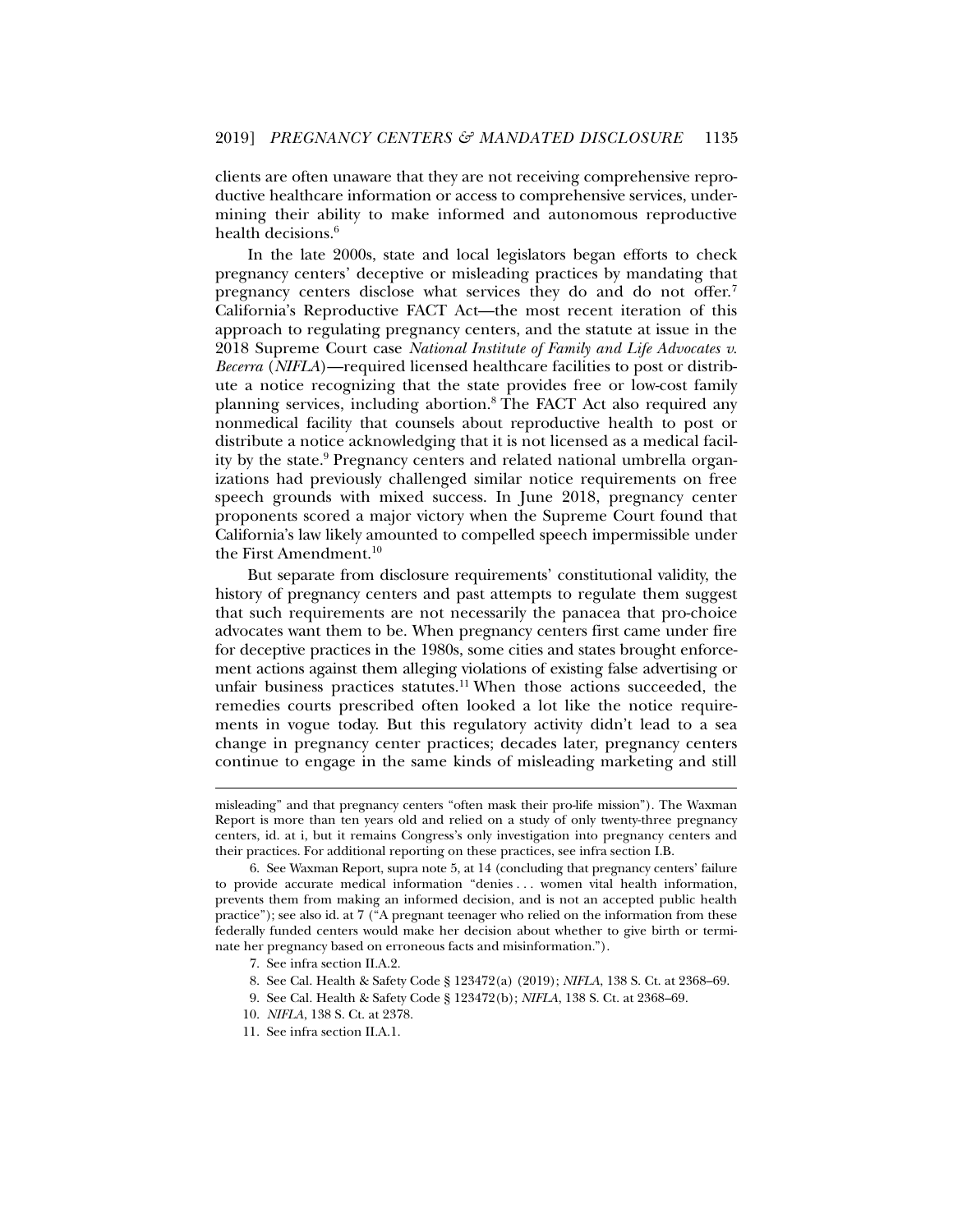provide less than comprehensive reproductive healthcare information and services.

This Note suggests that those early attempts at regulating pregnancy centers failed at least in part because they targeted only the threshold deception that attracts women to pregnancy centers; they did nothing to combat the misinformation that awaited women once they walked through a pregnancy center's doors. Likewise, today's mandated disclosure statutes, including California's FACT Act, target only that threshold deception and are impotent when it comes to combatting the deception women face beyond the waiting room. Moreover, transparency literature teaches that even as to this narrow goal, disclosure-type regulation is likely ineffective.

This Note argues that pro-choice policymakers interested in promoting the health and well-being of pregnant women and in protecting a woman's ability to exercise the full panoply of her constitutional rights need to do more than rebut misinformation with disclosure. Part I surveys the history of pregnancy centers in the United States and the practices that have brought them under scrutiny. Part II then compares efforts to check those practices under false advertising or deceptive business practices statutes with contemporary mandated disclosure requirements. It situates these regulatory schemes within mandated disclosure literature and explores why disclosure has not worked before and, at least in its current form, is unlikely to work in this context. Finally, Part III considers alternative approaches for policymakers committed to protecting the ability of pregnant women to make informed, autonomous decisions.

# I. THE CRISIS PREGNANCY CENTER CRISIS

Pregnancy centers have been part of the United States' reproductive healthcare landscape since at least the 1970s, when states began to liberalize or repeal laws that criminalized abortion.<sup>12</sup> By the 1980s, pregnancy centers had "become the focus of heated criticism and legal challenge."13 Pregnancy centers have now been operating in this country for almost fifty

 <sup>12.</sup> See Margaret H. Hartshorn, The History of Pregnancy Help Centers in the United States, Heartbeat Int'l, https://www.heartbeatinternational.org/pdf/History\_of\_Centers.pdf [https://perma.cc/HY38-EQ6F] (last visited Feb. 3, 2019) (providing a timeline and tracing both "efforts to change state laws" and the "[o]riginal centers" offering crisis intervention and other services to the 1960s); see also Sarah Kliff, Charts: How *Roe v. Wade* Changed Abortion Rights, Wash. Post (Jan. 22, 2013), https://www.washingtonpost.com/news/wonk/ wp/2013/01/22/charts-how-roe-v-wade-changed-abortion-rights [https://perma.cc/B8FV-9MUY] ("States began liberalizing their abortion laws in the 1960s and 1970s.").

 <sup>13.</sup> Gross, supra note 1 (describing the New York State Attorney General's investigation into three pregnancy centers, all affiliated with the Pearson Foundation, and referencing similar investigations in other states); see also Congressional Inquiry Examines Reports of Bogus Abortion Clinics, N.Y. Times (Sept. 21, 1991), https://www.nytimes.com/1991/09/ 21/us/congressional-inquiry-examines-reports-of-bogus-abortion-clinics.html (on file with the *Columbia Law Review*) (quoting a House subcommittee staff report that found pregnancy centers to be "venues for hard-sell and often abusive anti-abortion arguments and tactics aimed at unsuspecting and vulnerable consumers" (internal quotation marks omitted)).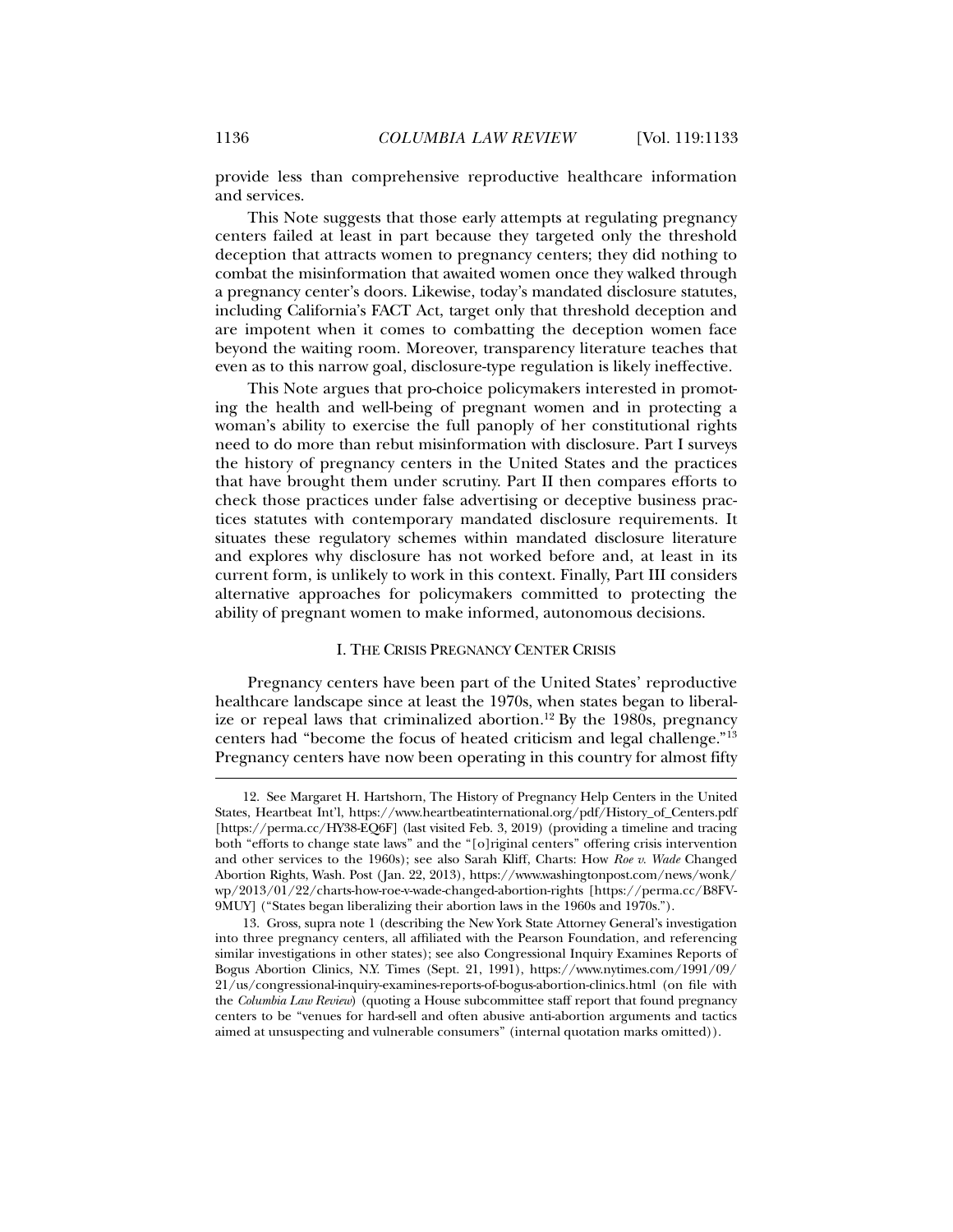years, but it remains an open question how legislatures can (and should) regulate them.

This Part lays the groundwork for discussing how pregnancy centers are regulated by describing where they came from and what they do. Section I.A briefly surveys the history of pregnancy centers in the United States and describes, in broad strokes, how they operate. Section I.B then spotlights the kinds of deceptive practices that the laws described in Part II were designed to combat.

#### A. *An Introduction to Pregnancy Centers in the United States*

There is no definitive history that systematically chronicles the emergence of pregnancy centers or tracks their operations over time. Indeed, because "[t]hey are not in anybody's database," it is difficult to pin down even a reliable estimate of the number of pregnancy centers currently operating in the United States.14 This section instead relies on representative examples to illustrate how pregnancy centers came to be and the role they play in the landscape of reproductive healthcare today.

1. *History.* — One of the first facilities to offer pregnancy center– like services in the United States was established in Hawaii around 1970, when that state became the first in the nation to legalize abortion "at the request of the woman"—that is, with no restriction on the reasons for seeking an abortion.<sup>15</sup> It was founded by Robert Pearson, leader of an unsuccessful campaign against the repeal of Hawaii's abortion restrictions and author of the quotation that began this Note.<sup>16</sup> In March 1970, shortly before Hawaii's liberalized abortion bill became law, Pearson announced his plan to establish a place where pregnant women who might be considering abortions could come "to think it over."17

 <sup>14.</sup> C. Eugene Emery Jr., Tallies Are Too Sketchy to Say Anti-abortion Centers Outnumber Abortion Providers 2 to 1, PolitiFact (May 17, 2016), http://www.politifact.com/ punditfact/statements/2016/may/17/vicki-saporta/tallies-are-too-sketchy-say-anti-abortioncenters-/ [https://perma.cc/5WRQ-S2AH] (quoting Elizabeth Nash, a senior state issues associate at the Guttmacher Institute, a research and policy organization that studies sexual and reproductive health and rights). But see infra text accompanying notes 28–29 (attempting an estimate).

 <sup>15.</sup> See Roy G. Smith et al., Abortion in Hawaii: The First 124 Days, 61 Am. J. Pub. Health 530, 530 (1971) (noting that Hawaii became the first state to legalize abortion "essentially at the request of the woman" on March 13, 1970); About Us, Pregnancy Problem Ctr., https://pregnancyproblemcenter.org/about-us (on file with the *Columbia Law Review*) (last visited Feb. 3, 2019) (describing the Maui-based pregnancy center's founding). Alaska and New York also legalized abortion in 1970. See Leslie J. Reagan, When Abortion Was a Crime 241 (1998).

 <sup>16. 119</sup> Cong. Rec. 16,348 (1973) (statement of Rep. Hogan); see also About Us, supra note 15 .

 <sup>17. 119</sup> Cong. Rec. 16,348 (statement of Rep. Hogan) ("Pearson said he wanted to give women who are planning abortions a chance 'to come to the beautiful island of Maui to think it over. No questions asked,' he promised." (quoting Leonard Lueras, One Man's Love for Life, Columbia, April 1973)).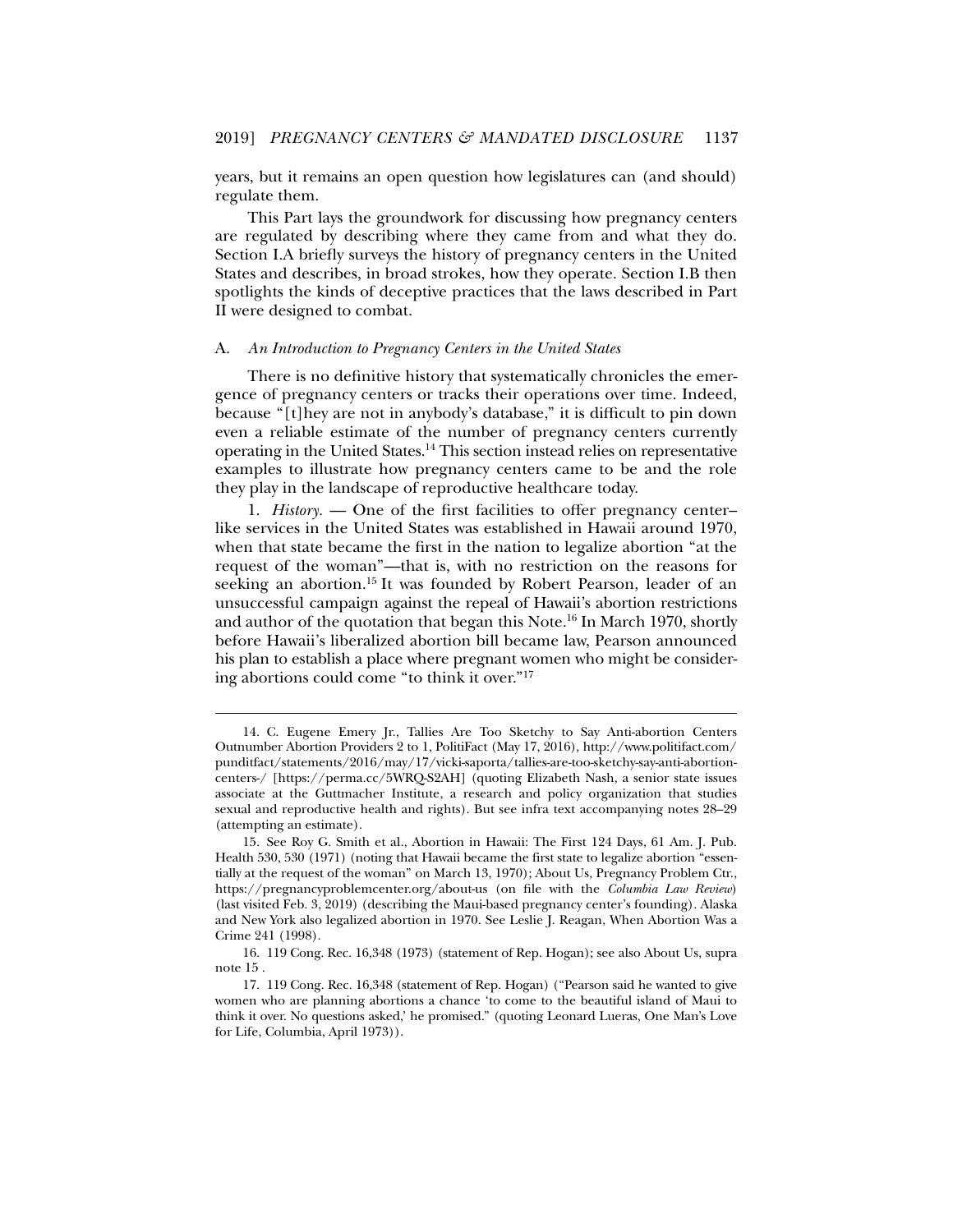Pearson, operating out of his home, offered housing, counseling, prenatal care, and financial support to pregnant women.18 His goal in providing these services was "to let women know that they have alternatives to abortion,"19 and his plan seemed to work. By May 1970, seven pregnant women had visited Pearson's facility, and all seven decided against abortion.20 By May 1973, more than 120 pregnant women had used his services; only two chose to go through with an abortion.<sup>21</sup>

Pearson was part of a larger movement of faith-based groups and individuals who responded to abortion liberalization by identifying ways to intervene in a woman's decision to end her pregnancy.22 By 1971, still two years before the Supreme Court's decision in *Roe v. Wade*, 23 the proliferation of pregnancy centers, crisis hotlines, and pro-life adoption agencies justified the creation of a separate organization—which would become Heartbeat International—that tracked and advertised listings for "abortion alternative" service providers. $24$  By 1993, the original catalog of seventyfive service providers had grown to about two hundred organizations.<sup>25</sup> Today, Heartbeat International counts over 2,500 affiliated institutions.26

2. *Services and Structure.* — Heartbeat International is now one of several national umbrella organizations that provide pregnancy centers with training materials and other resources and that spearhead public relations and lobbying efforts.27 The exact number of pregnancy centers in the United States is unknown, but the national umbrella organizations' membership rolls provide a useful starting point. In addition to Heartbeat International's 2,500 affiliated pregnancy centers (a number that includes some pregnancy centers located abroad), Care Net lists

l

23. 410 U.S. 113 (1973).

 <sup>18.</sup> Id.

 <sup>19.</sup> Id. (quoting Leonard Lueras, One Man's Love for Life, Columbia, April 1973).

 <sup>20.</sup> Id. at 16,349.

 <sup>21.</sup> Id.

 <sup>22.</sup> Professor Karissa Haugeberg describes the pregnancy center movement's approach to abortion politics as seeking "to narrow women's right to abortion under the guise of saving [women] from their own shortsightedness, from ill-intentioned boyfriends, and from an unjust system that did not value motherhood." Karissa Haugeberg, Women Against Abortion: Inside the Largest Moral Reform Movement of the Twentieth Century 10 (2017). This focus on the woman and her well-being differed from the conventional pro-life movement at the time, which "focused almost exclusively on the rights of fetuses." Id.

 <sup>24.</sup> See Our Story, Heartbeat Int'l, https://www.heartbeatinternational.org/about/ourstory [https://perma.cc/DL9Y-9CKS] (last visited Feb. 3, 2019) ("Hotlines grew into pregnancy help centers and medical clinics. People opening their homes to abandoned or desperate young mothers developed into maternity homes. . . . A clearinghouse was needed to track and share contact information.").

 <sup>25.</sup> Id.

 <sup>26.</sup> Id.

 <sup>27.</sup> See Waxman Report, supra note 5, at 1 ("Many pregnancy resource centers, including all the centers contacted in this investigation, are affiliated with one or more national umbrella organizations.").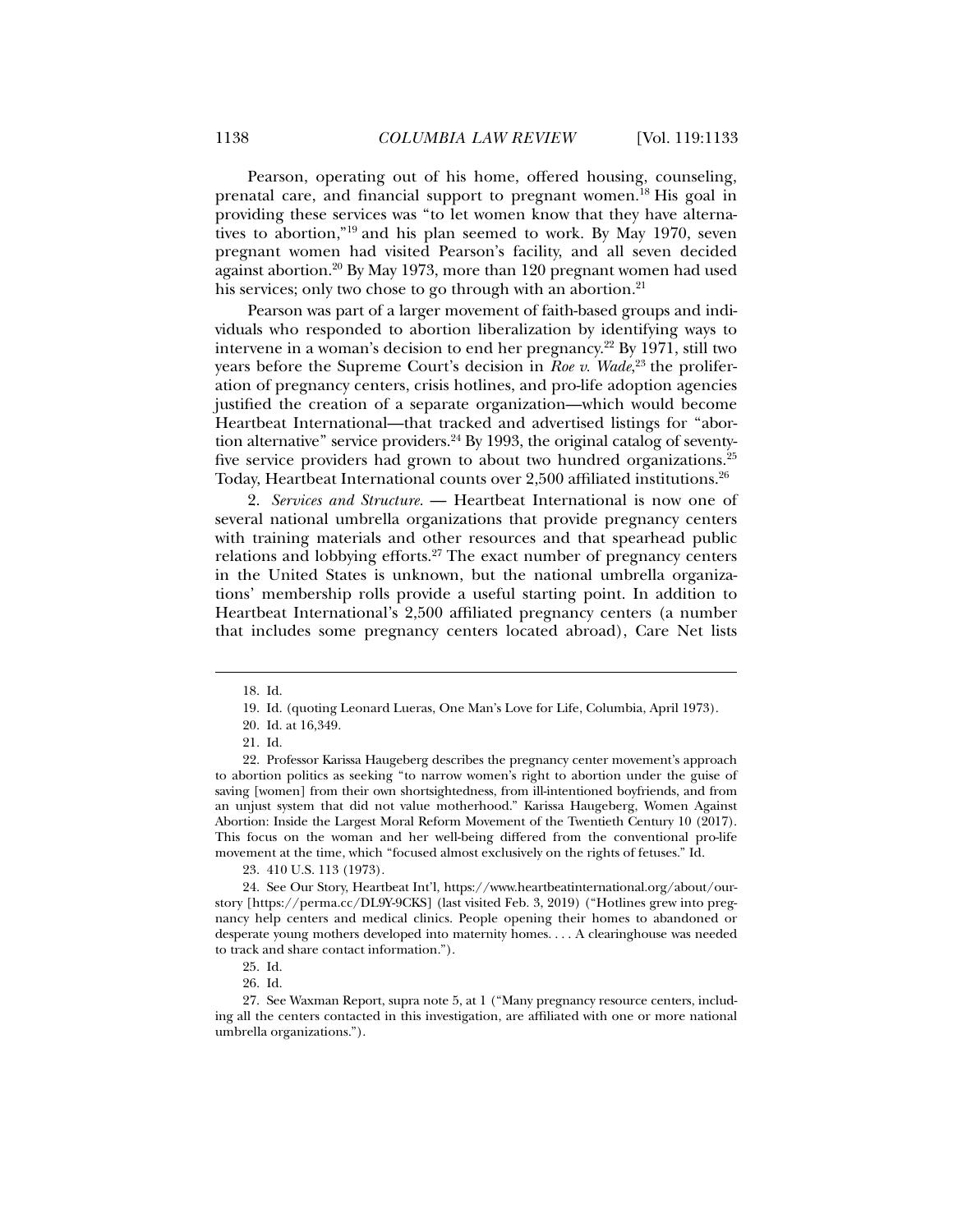over 1,100 affiliated centers,<sup>28</sup> and the National Institute of Family and Life Advocates (NIFLA) works with over 1,400 centers, including nearly 1,100 that operate as licensed medical clinics.<sup>29</sup>

Today's pregnancy centers offer a variety of services broadly related to family planning, including pregnancy tests, "options counseling" for women with unplanned pregnancies, material support (such as prenatal vitamins, diapers, cribs, and baby clothes), assistance in enrolling in Medicaid, parenting classes, abstinence counseling, housing, programming for fathers, support groups for women who have had abortions, and Bible studies. $30$ Increasingly, pregnancy centers are moving toward hiring licensed medical professionals and becoming licensed as medical clinics.<sup>31</sup> Pregnancy centers licensed as medical clinics are able to offer additional services, such as limited ultrasounds. $32$  Less common are pregnancy centers that also provide testing for sexually transmitted infections, pap smears, prenatal care, birthing centers, and well-baby care.<sup>33</sup>

 <sup>28.</sup> FAQ, Care Net, https://www.care-net.org/FAQ [https://perma.cc/3H6P-KMZU] (last visited Feb. 3, 2019). Care Net began as the Christian Action Council and founded its first pregnancy center in Baltimore in 1980. Family Research Council, A Passion to Serve, a Vision for Life: Pregnancy Resource Center Service Report 2009, at 7 (2009) [hereinafter PRC Report], http://downloads.frc.org/EF/EF09I51.pdf [https://perma.cc/LC2N-G9AC]. It changed its name to "Care Net" in 1999. Id.

 <sup>29.</sup> History, Nat'l Inst. of Family & Life Advocates, http://www.nifla.org/about-ushistory.asp [https://perma.cc/QDR5-9NG2] (last visited Feb. 3, 2019). NIFLA specializes in offering legal assistance and medical training to its affiliates, see id., and was one of the petitioners that challenged the constitutionality of California's FACT Act, see infra note 145 and accompanying text.

 <sup>30.</sup> See, e.g., PRC Report, supra note 28, at 24–39 (providing an overview of the kinds of services offered by pregnancy centers in the United States); What Is a Pregnancy Center?, supra note 3 (listing the services typically offered by pregnancy centers affiliated with Care Net).

 <sup>31.</sup> See PRC Report, supra note 28, at 25 ("The growth in the number of medically oriented pregnancy centers has been impressive, and . . . center 'conversions' to medical clinic status are expected to remain high.").

 <sup>32.</sup> Id. A "limited" ultrasound is an ultrasound performed to answer a specific question, such as determining gestational age. FAQ, The Am. Coll. of Obstetricians & Gynecologists (June 2017), https://www.acog.org/Patients/FAQs/Ultrasound-Exams#an [https://perma.cc/ WKA2-N5A3]. This differs from a "standard" ultrasound, which also "checks the fetus's physical development [and] screens for major congenital anomalies." Id. NIFLA, which helps pregnancy centers convert to licensed medical clinics, encourages conversion because, on its account, medical services—especially ultrasounds—"offer[] a window to the womb which can impact a woman's decision to choose." About NIFLA, Nat'l Inst. of Family & Life Advocates, https://nifla.org/about-nifla/ [https://perma.cc/3B8N-GV3Q] (last visited Feb. 4, 2019).

 <sup>33.</sup> See, e.g., Medical Services, Heartbeat Int'l, https://www.heartbeatinternational.org/ peggy-hartshorn-responds-to-naral-government-strategy-against-pregnancy-centers/item/111 medical-services [https://perma.cc/H9T5-JFD6] (last visited Feb. 3, 2019) (describing the expanding array of medical services offered by some pregnancy centers affiliated with Heartbeat International); What Is a Pregnancy Center?, supra note 3 (listing the medical services offered by some pregnancy centers affiliated with Care Net).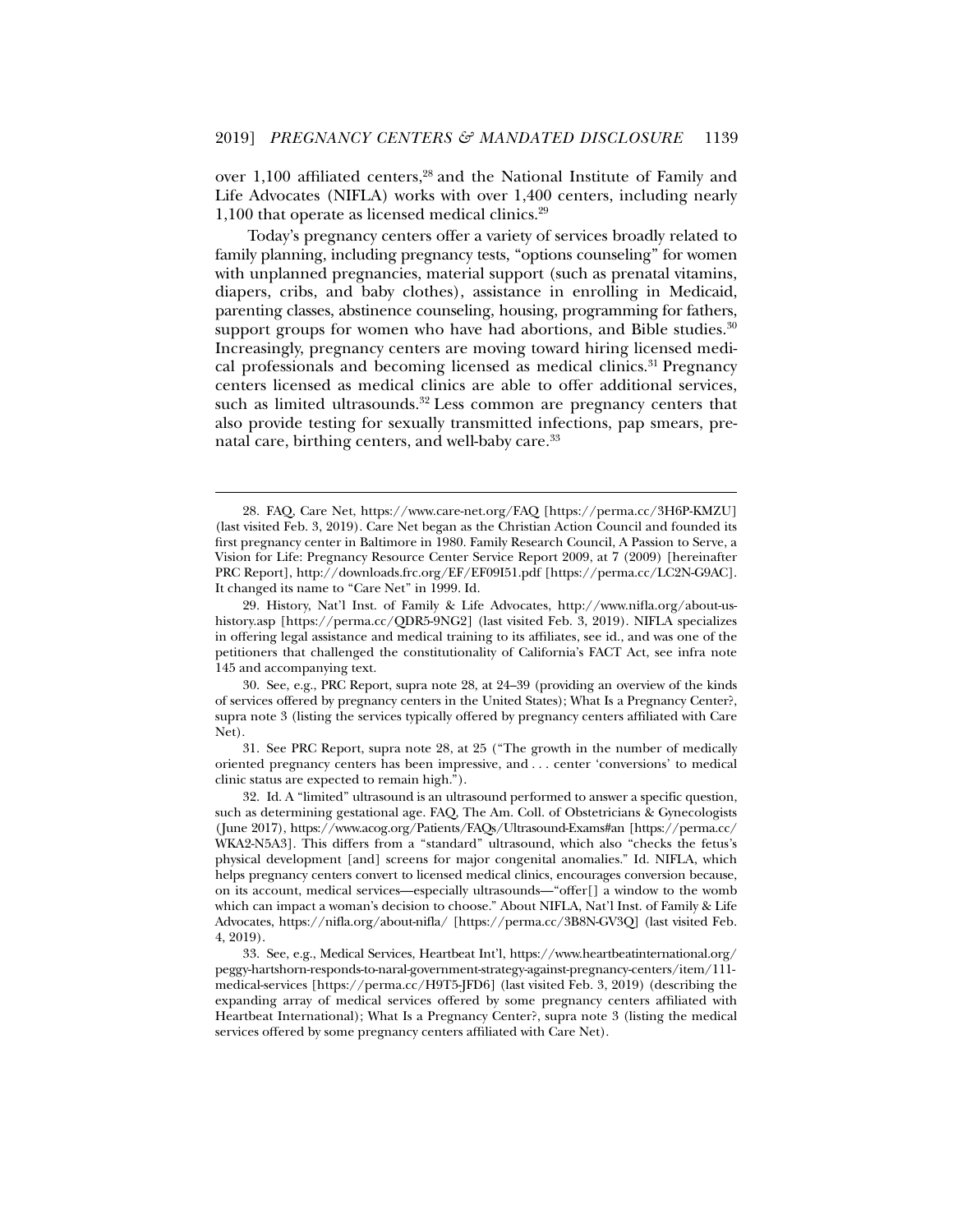Pregnancy centers typically do not charge their clients for the services they provide and are funded in large part through private donations.34 Increasingly, they also receive state and federal funding, and many rely on reimbursements from Medicaid.35 During President George W. Bush's first term, more than \$30 million of federal funds were directed to pregnancy centers.<sup>36</sup> The Obama Administration temporarily discontinued but later revived, albeit with a smaller budget, the Community-Based Abstinence Education program that was the largest source of these federal funds, $37$  and pregnancy centers continued to receive federal dollars through other grant programs, including President Obama's National Fatherhood Initiative.38 The Trump Administration's proposed changes to Title X, a program established in 1970 "to assist in making comprehensive voluntary family planning services readily available to all persons desiring such services,"39 would funnel even more federal grant funds to pregnancy centers.40 The Administration has said that "it would prioritize grant applications to the Title X family-planning program that come from organizations with a religious background and counsel abstinence or 'natural' methods [of contraception]."41

 37. See Jessica Boyer, New Name, Same Harm: Rebranding Federal Abstinence-Only Programs, Guttmacher Inst. (Feb. 28, 2018), https://www.guttmacher.org/gpr/2018/02/newname-same-harm-rebranding-federal-abstinence-only-programs [https://perma.cc/2XBY-7XB6].

 38. See, e.g., Fathers in Pregnancy Centers, Nat'l Fatherhood Initiative, https://www. fatherhood.org/fathers-in-pregnancy-centers [https://perma.cc/YQ7E-6PKX] (last visited Feb. 3, 2019) ("National Fatherhood Initiative works with pregnancy centers to ensure that they have the tools and training they need to integrate fathers into their work, helping them build strong families."); see also Susan A. Cohen, The Obama Administration's First Budget Proposal Prioritizes Sex Education and Family Planning but Not Abortion Access, Guttmacher Inst. (May 28, 2009), https://www.guttmacher.org/gpr/2009/05/obama-administrationsfirst-budget-proposal-prioritizes-sex-education-and-family [https://perma.cc/J8DW-857M].

 39. Family Planning Services & Population Research Act of 1970, Pub. L. No. 91-572, § 2, 84 Stat. 1504, 1504 (codified as amended in scattered sections of 42 U.S.C.).

 40. See Michelle Hackman, Trump's Family-Planning Program to Prioritize Faith-Based Clinics, Wall St. J. (Feb. 23, 2018), https://www.wsj.com/articles/u-s-cuts-funding-for-titlex-family-planning-program-1519433036 (on file with the *Columbia Law Review*).

 41. Id.; see also Olga Khazan, 'More Than a Gag Rule,' Atlantic (June 4, 2018), https:// www.theatlantic.com/health/archive/2018/06/texas-trump-title-x/561905/ [https://perma. cc/PP5F-J34H] (describing the potential impact of the proposed Title X rule changes, especially on the low-income communities traditionally served by Title X clinics).

 <sup>34.</sup> See, e.g., What Is a Pregnancy Center?, supra note 3 ("Clients are able to obtain these services without charge at almost every center.").

 <sup>35.</sup> See Haugeberg, supra note 22, at 51–54 (examining pregnancy center funding and connecting the proliferation of pregnancy centers to increases in government funding); Sarah McCammon, How Crisis Pregnancy Center Clients Rely on Medicaid, NPR (July 24, 2017), https://www.npr.org/sections/health-shots/2017/07/24/538556088/crisispregnancy-centers-help-pregnant-women-enroll-in-medicaid [https://perma.cc/MX67-BY7E].

 <sup>36.</sup> See Waxman Report, supra note 5, at 3.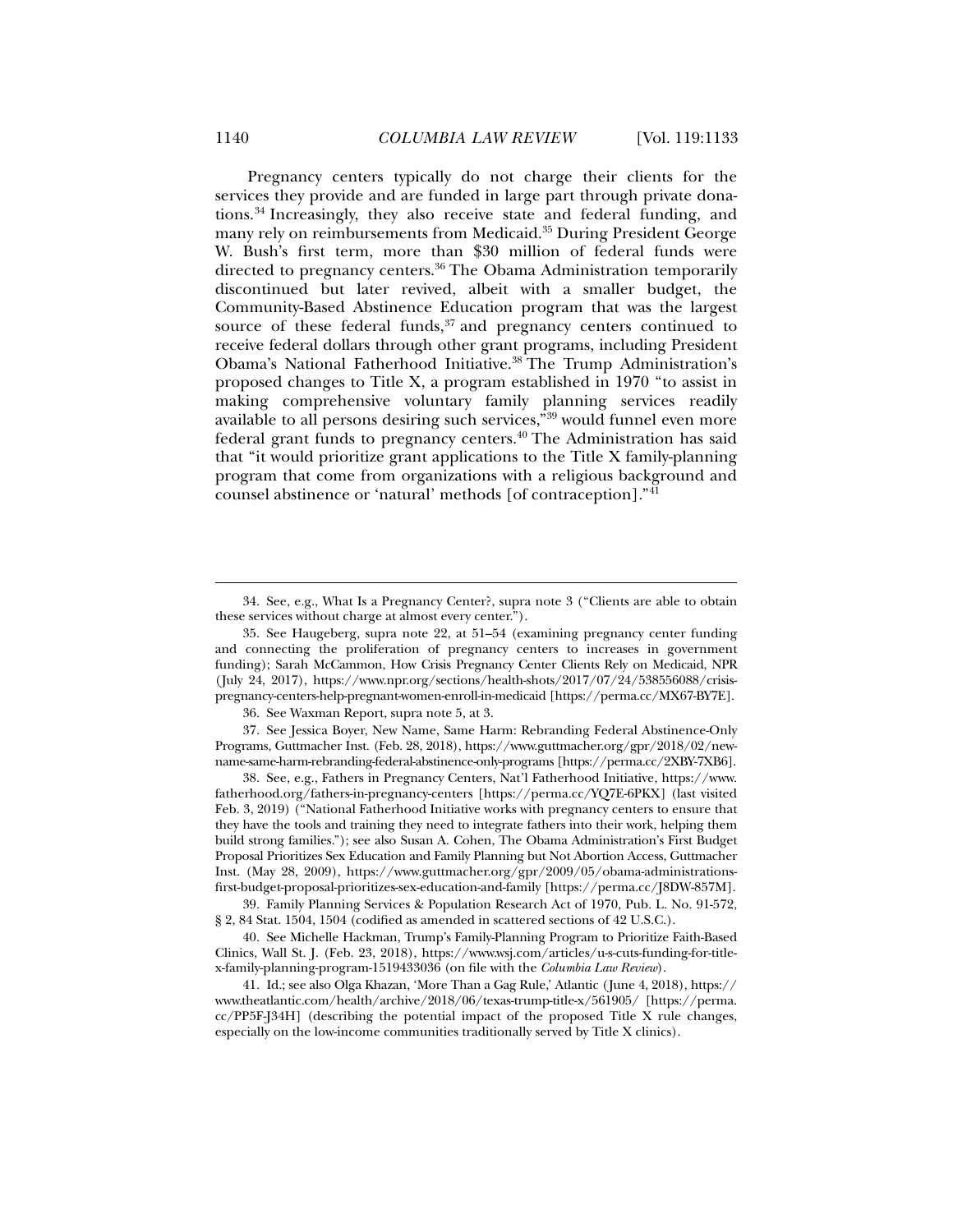Further, some states funnel federal Temporary Assistance for Needy Families (TANF) welfare block grants to pregnancy centers.<sup>42</sup> States also channel their own grants to pregnancy centers: Pregnancy centers are often beneficiaries of state-run abstinence-education grants,43 some states have line items in their budgets to fund pregnancy centers,<sup>44</sup> and seventeen states donate at least a portion of the profits from the sale of specialized "Choose Life" license plates directly to pregnancy centers.45

#### B. *Misleading or Deceptive Practices*

l

After founding his facility in Hawaii, Pearson authored the manual *How to Start and Operate Your Own Pro-life Outreach Crisis Pregnancy Center*. 46 In it, he outlined some of the most coercive tactics now associated with pregnancy centers. When discussing phone call procedures, for example, Pearson advised: "When you receive a question from a caller that you would rather not answer, such as do you do abortions, or how much do you charge for an abortion, etc., answer the caller by asking several questions in return."47 He included a model script:

| <b>QUESTION:</b> | Do you do the abortions there?                               |
|------------------|--------------------------------------------------------------|
| <b>ANSWER:</b>   | Anything you need, we do here.                               |
| <b>QUESTION:</b> | Can my friend be with me?                                    |
| <b>ANSWER:</b>   | Your friend can stay with you the whole time<br>you're here. |
|                  | QUESTION: I want an abortion. Will you help me?              |

 43. See Vitoria Lin & Cynthia Dailard, Crisis Pregnancy Centers Seek to Increase Political Clout, Secure Government Subsidy, 5 Guttmacher Rep. on Pub. Pol'y 4, 5–6 (2002), https://www.guttmacher.org/sites/default/files/pdfs/pubs/tgr/05/2/gr050204.pdf [https://perma.cc/XG63-U2GT].

 <sup>42.</sup> See, e.g., Krissy Clark, Welfare's Role in Alternative to Abortion Programs, Marketplace (June 23, 2016), https://www.marketplace.org/2016/06/23/wealth-poverty/ how-welfare-funds-are-used-stop-abortion (on file with the *Columbia Law Review*) ("In 2015, Governor Mike Pence authorized \$3.5 million in federal TANF funds for the support of crisis pregnancy centers."). The use of federal TANF funds to support pregnancy centers that do not provide or refer for birth control or abortion services seems difficult to reconcile with at least one of the four core goals of TANF grants: to "prevent and reduce the incidence of out-of-wedlock pregnancies." Professional Responsibility and Work Opportunity Reconciliation Act of 1996, Pub. L. No. 104-193, sec. 103(a)(1), § 401, 110 Stat. 2105, 2113 (codified as amended at 42 U.S.C. § 601 (2012)).

 <sup>44.</sup> See Jennifer Ludden, States Fund Pregnancy Centers that Discourage Abortion, NPR (Mar. 9, 2015), https://www.npr.org/sections/health-shots/2015/03/09/391877614/ states-fund-pregnancy-centers-that-discourage-abortion [https://perma.cc/K5NP-BAFS] ("Texas gives the most—more than \$5 million over two fiscal years. Ohio budgeted \$250,000 in 2013, and this year abortion opponents plan to boost their request to \$1 million.").

 <sup>45. &#</sup>x27;Choose Life' License Plates, Guttmacher Inst. (Jan. 1, 2019), https://www.guttmacher. org/state-policy/explore/choose-life-license-plates [https://perma.cc/U92Y-FY7N].

 <sup>46.</sup> See Oversight Hearings, supra note 2, at 300 (excerpts from the Pearson brochure). 47. Id. at 307.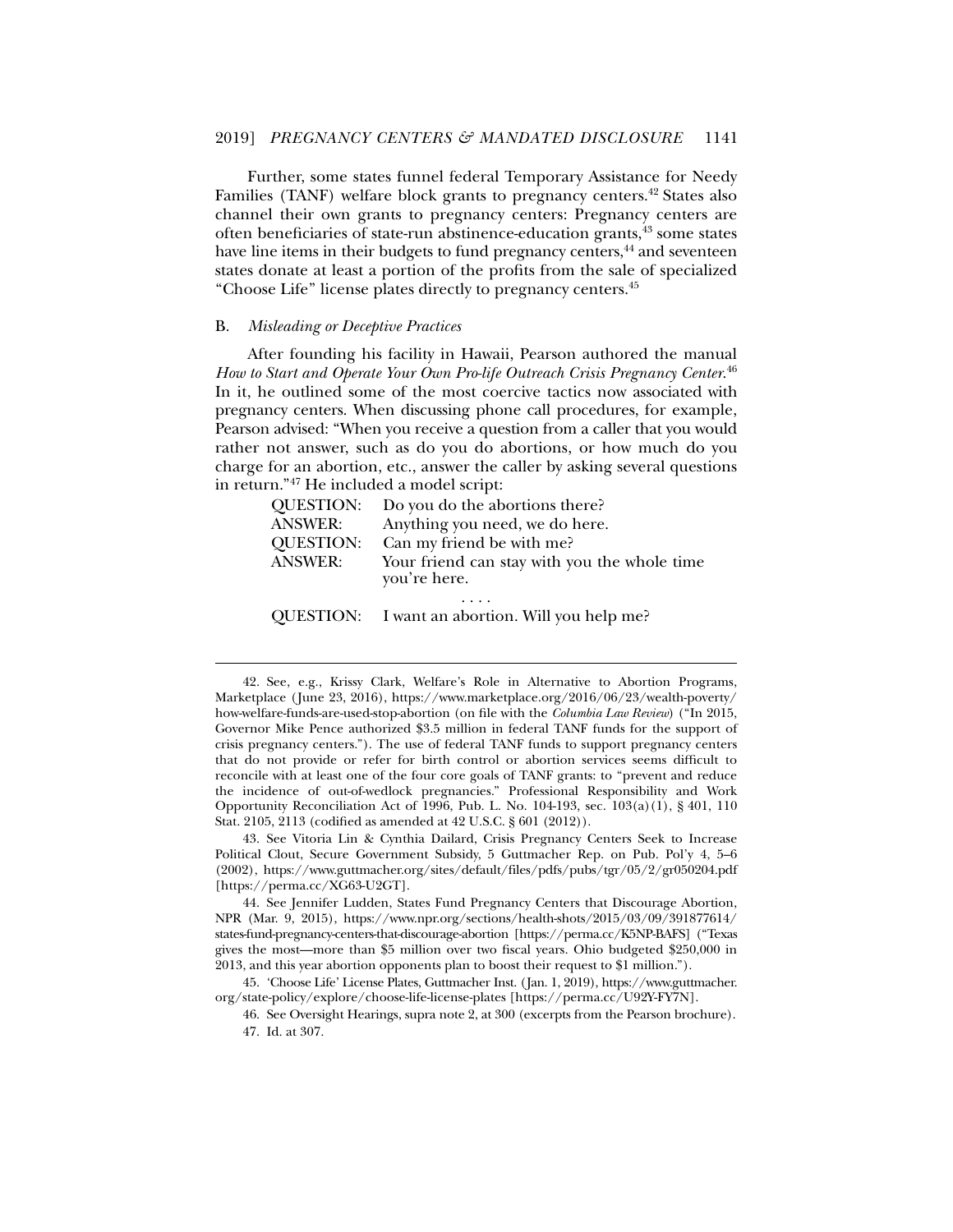# ANSWER: We have many ways to help a woman and will gladly help you.48

Pearson's tactics were extreme and were not adopted by all pregnancy centers.49 But his manual demonstrates that misleading or deceptive practices have played at least some role in the pregnancy center movement from the beginning.50 This section explores this phenomenon by highlighting examples of deceptive practices at two stages of a woman's interaction with a pregnancy center. First, section I.B.1 examines the marketing strategies that encourage pregnant women to visit pregnancy centers. Section I.B.2 then looks at the information women receive once they're there.

1. *False or Misleading Marketing.* — Recognizing the importance of place, Pearson's manual urged pregnancy centers to find office space near the entrance to a full-service clinic—that is, a clinic that provides abortion and contraception services or referrals—and to adopt a name similar to that of the full-service clinic.<sup>51</sup> He reasoned: "[I]f the girl who would be going to the abortion chamber sees your office first with a similar name, she will probably come into your center. The best part of this is that the abortion chamber is paying for advertising to bring that girl to you."52

In 1982, a pregnancy center in Worcester, Massachusetts, did exactly that. Approximately one month after a Planned Parenthood clinic opened on the sixth floor of a building on Main Street, Problem Pregnancy of Worcester, Inc., a pro-life pregnancy center, rented office space on the same floor.53 Anyone en route to Planned Parenthood would have first passed Problem Pregnancy—and the signs on its door that read "PP" and "Free pregnancy testing and counseling, walk-in."<sup>54</sup> Planned Parenthood eventually won an injunction enjoining Problem Pregnancy from using the initials "PP" on its door.<sup>55</sup> By that time, however, the signage had misled at least three women on their way to have either a pregnancy test or an abortion at Planned Parenthood; they entered Problem Pregnancy,

 <sup>48.</sup> Id. at 307–08.

 <sup>49.</sup> See Gross, supra note 1 ("Even groups vigorously opposed to abortion—including Birthright, a chain of similar counseling centers—have objected to the Pearson Foundation approach.").

 <sup>50.</sup> Cf. id. (noting that at least three pregnancy centers in New York City in the 1980s subscribed to the Pearson approach).

 <sup>51.</sup> Oversight Hearings, supra note 2, at 303 (excerpts from the Pearson brochure).

 <sup>52.</sup> Id.

 <sup>53.</sup> Planned Parenthood Fed'n of Am., Inc. v. Problem Pregnancy of Worcester, Inc., 498 N.E.2d 1044, 1045 (Mass. 1986).

 <sup>54.</sup> Id.

 <sup>55.</sup> Id. at 1047. The injunction ended up having little impact on 340 Main Street's sixth floor, though, because earlier that year the landlord won a case allowing it to evict Problem Pregnancy for engaging in "corridor counseling." See Ingram v. Problem Pregnancy of Worcester, Inc., 488 N.E.2d 408, 408–09 (Mass. 1986).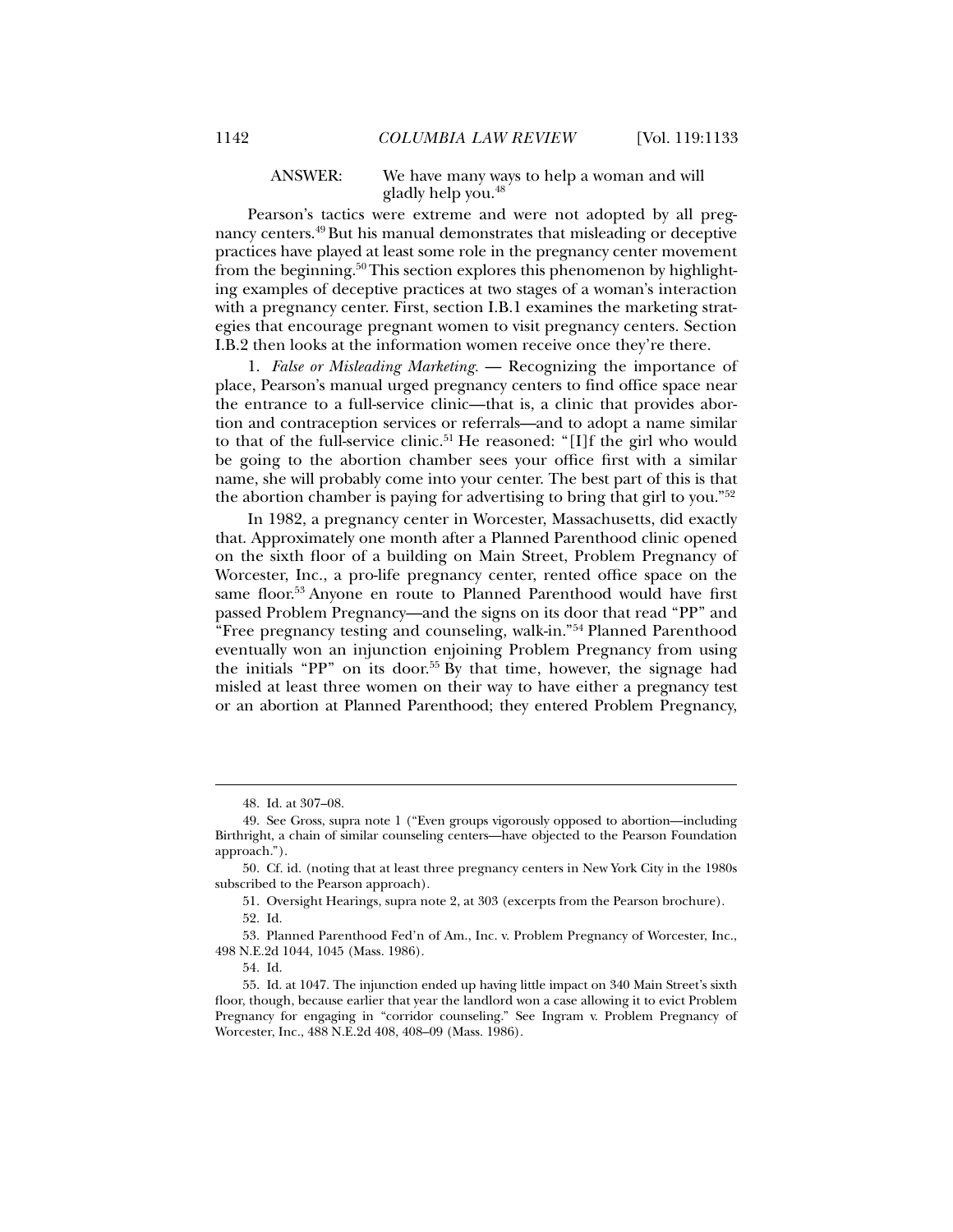completed medical history forms, and received counseling about alternatives to abortion before realizing that they were not in the right place.<sup>56</sup>

More recently, AAA Women for Choice, a pregnancy center in Manassas, Virginia, came under fire when it purchased a recently closed abortion clinic and then forwarded that clinic's calls to its own phones.<sup>57</sup> AAA Women for Choice had been "shadowing" Amethyst Health Center for Women, a full-service clinic, for more than twenty years.<sup>58</sup> The pregnancy center and full-service clinic were located in the same building, right next door, with similar signage and decor.<sup>59</sup> When the doctor who ran Amethyst Health Center for Women retired, she sold the clinic to new owners. She never met these new owners, but their lawyers represented that they were "a group of medical office investors."60 But "[j]ust five minutes after signing the final papers at closing, the doctor called her office to check her messages. 'Triple-A Women for Choice,' a voice answered."61

A similar story is currently unfolding in South Bend, Indiana. There is an ongoing debate among South Bend city officials about whether to rezone a property for the express purpose of allowing Women's Care Center, a pregnancy center, to open a location next door to a proposed abortion clinic.62 Pro-choice advocates worry that this pregnancy center will be like

l

The Whole Woman's Health Alliance clinic is described as "proposed" because it has yet to secure an abortion license from the Indiana State Department of Health. Its original

 <sup>56.</sup> See *Planned Parenthood Fed'n of Am.*, 498 N.E.2d at 1050 ("Each woman saw signs for Planned Parenthood and proceeded down the corridor toward the clinic. They then saw the door with the name 'PP, Inc.' and thinking that 'PP' stood for Planned Parenthood, they entered the office of Problem Pregnancy.").

 <sup>57.</sup> Petula Dvorak, How Abortion Opponents Secretly Bought a Va. Abortion Clinic to Deceive Women, Wash. Post (Feb. 4, 2016), https://www.washingtonpost.com/local/howabortion-opponents-secretly-bought-a-virginia-abortion-clinic/2016/02/04/08a3b1c4-c4f5-11e5- 8965-0607e0e265ce\_story.html [https://perma.cc/9GQ2-KZEA] ("Nothing indicates that the abortion clinic is closed except a locked door. The clinic's Google ads still pop up, and the phone number still works. When women dial the closed abortion clinic, the call is forwarded straight to the pregnancy center.").

 <sup>58.</sup> Id.

 <sup>59.</sup> Id.

 <sup>60.</sup> Id.

 <sup>61.</sup> Id.

 <sup>62.</sup> Jeff Parrott, Will Council Override South Bend Mayor's Veto of Women's Care Center Rezoning?, South Bend Trib. (May 11, 2018), https://www.southbendtribune.com/ news/local/will-council-override-south-bend-mayor-s-veto-of-women/article\_3cee80f9-b399- 53f6-85ea-7b317e6ebe0a.html [https://perma.cc/87M2-QVXR] [hereinafter Parrott, Women's Care Center Rezoning]. The proposed abortion clinic is part of the Whole Woman's Health Alliance network, the organization that fought Texas's anti-abortion legislation in Whole Woman's Health v. Hellerstedt, 136 S. Ct. 2292 (2016). See Whole Woman's Health v. Hellerstedt, Whole Woman's Health, https://wholewomanshealth.com/wholewomanshealthv-hellerstedt/ [https://perma.cc/RNY4-AGCX] (last visited Feb. 3, 2019) ("Whole Woman's Health led the fight against . . . House Bill 2 . . . , which resulted in the closure of nearly 75 percent of the clinics in the state of Texas since 2013, forcing some women to drive up to 300 miles one-way to obtain . . . safe and legal abortion care.").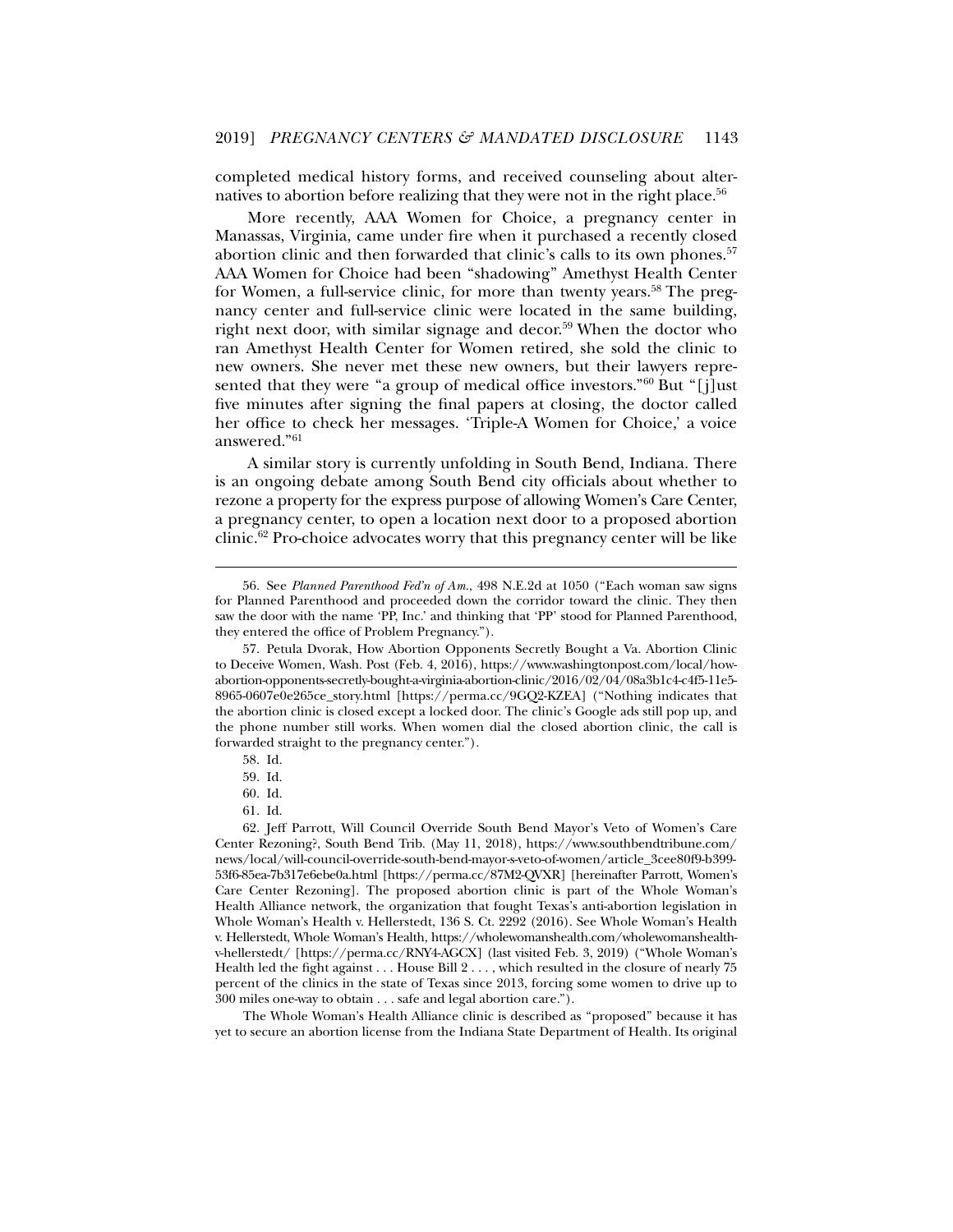others in Illinois and across the nation that "locate next to abortion clinics so that they can deceive women who accidentally mistake them for abortion providers."63 A representative for Women's Care Center replied that the center "doesn't engage in deception, and pregnant women should see the 'pro-life' mission in the Women's Care Center logo, which shows a woman holding a baby."64 Women's Care Center officials have also stated that despite the availability of appropriately zoned property just across the street, "an unnamed donor will only provide the roughly \$500,000 needed for the new location if it's located next door to the proposed abortion clinic."65

A uniquely twenty-first-century variant of deceptive location-based marketing involves the manipulation of Google Maps to direct women who may be considering abortions to pregnancy centers. Google Maps is "an increasingly popular way for internet searchers to discover . . . services."66 But an investigation found that when users asked Google "Where can I get an abortion near me?" and clicked on the resulting map, "pregnancy centers were offered up as abortion clinic options" in eighteen of the twenty cities tested.<sup>67</sup> These maps are produced by closely guarded Google algorithms,<sup>68</sup> so it might be unfair to impute intentional deception or manipulation onto the pregnancy centers that merely benefit from those ostensibly neutral algorithms. The data relied on by the algorithms, though, are user generated, so how pregnancy centers describe and categorize themselves plays some role.

Indeed, the language pregnancy centers use in their print and online advertisements can do a lot of work to mislead women considering abortion into visiting centers that counsel against it. In the pre-internet era, pregnancy centers listed their facilities under misleading headings in the

license application was denied in 2017, and Whole Woman's Health lost its appeal of that denial in November 2018. See Ted Booker, Panel Explains Why It Denied License for Proposed South Bend Abortion Clinic, South Bend Trib. (Dec. 19, 2018), https://www. southbendtribune.com/news/local/panel-explains-why-it-denied-license-for-proposed-southbend/article\_76598677-1a40-5e76-8713-2f42393e756f.html [https://perma.cc/MVP3-DLTQ]. In January 2019, Whole Woman's Health Alliance reapplied for a license, "hitting the reset button in a long legal fight with state health officials." Ted Booker, Nonprofit Reapplies for License to Open Abortion Clinic in South Bend, South Bend Trib. (Jan. 18, 2019), https:// www.southbendtribune.com/news/local/nonprofit-reapplies-for-license-to-open-abortion-clinicin-south/article\_c28aef0e-6130-5434-9525-146c8f8b24c8.html [https://perma.cc/WH84-U8ED].

 <sup>63.</sup> See Jeff Parrott, South Bend Council Allows Anti-abortion Group to Open Site Next to Proposed Abortion Clinic, South Bend Trib. (Apr. 24, 2018), https://www.southbendtribune. com/news/local/south-bend-council-allows-anti-abortion-group-to-open-site/article\_f516f3b8- 3e60-5bd9-9889-3b6ee69e606e.html [https://perma.cc/2CB4-XQ6F].

 <sup>64.</sup> Id.

 <sup>65.</sup> See Parrott, Women's Care Center Rezoning, supra note 62.

 <sup>66.</sup> Robin Marty, How Google Maps Leads Women Seeking Abortions Astray, Gizmodo (Feb. 12, 2018), https://gizmodo.com/how-google-maps-leads-women-seeking-abortions-astray-1822882758 [https://perma.cc/6FDY-TEWD].

 <sup>67.</sup> Id.

 <sup>68.</sup> See id.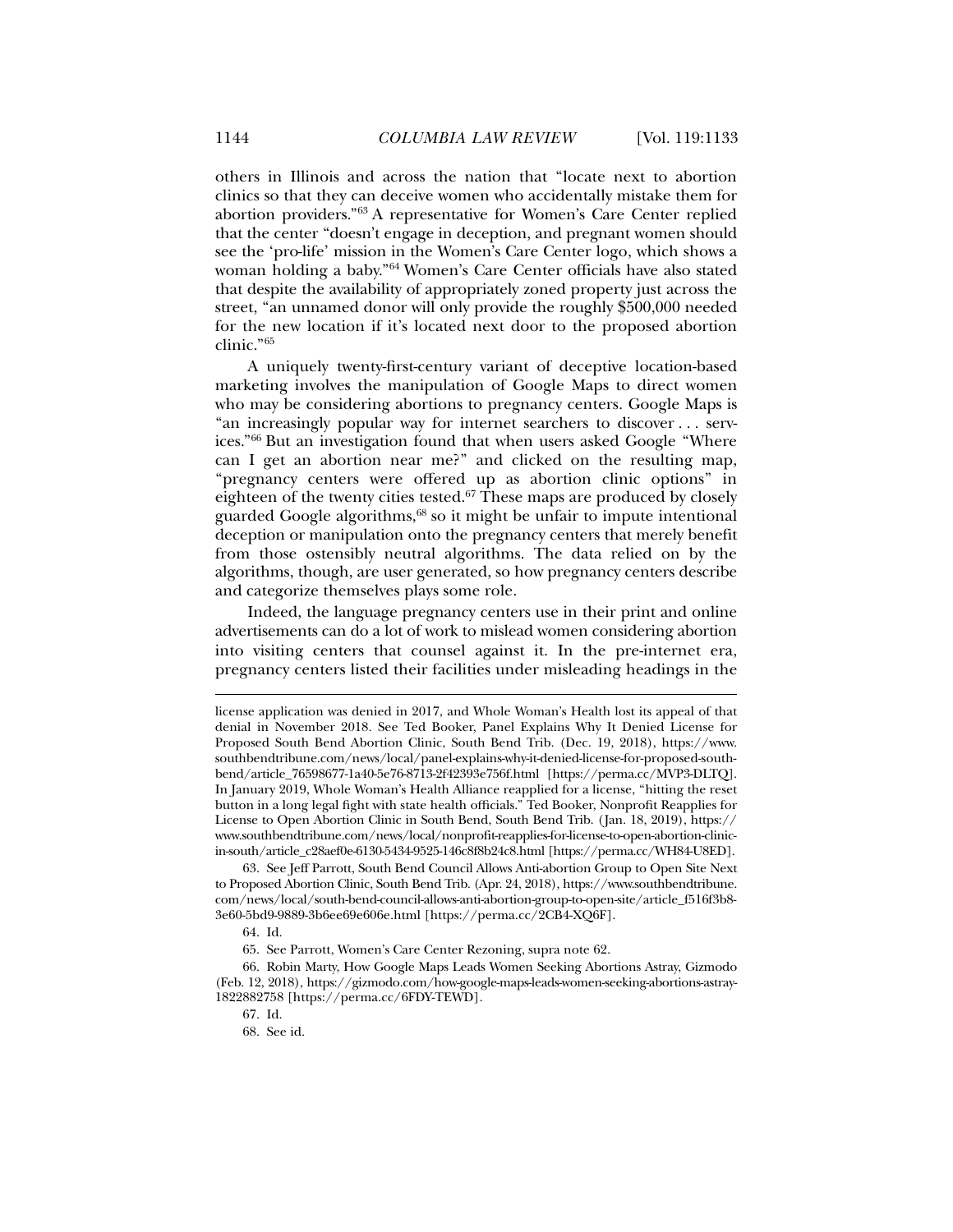phone book.69 In the 1985 Pacific Bell Yellow Pages, for example, A Free Pregnancy Center—a Pearson-affiliated pregnancy center in San Francisco, California, that was not a licensed medical clinic and did not offer birth control or abortion—listed its services under the headings "Clinics" and "Birth Control Information Centers."70 It was this practice of advertising under misleading headings in the Yellow Pages that generated many of the first lawsuits against pregnancy centers discussed in section II.A.1.







The 1985 Pacific Bell Yellow Pages, showing A Free Pregnancy Center advertising free pregnancy tests and other services under the heading "Clinics" (Source: Oversight Hearings, supra note 2, at 290).

 69. See Oversight Hearings, supra note 2, at 285 (statement of Ann E. Menasche, attorney for the Committee to Defend Reproductive Rights).

70. See id. at 284–90.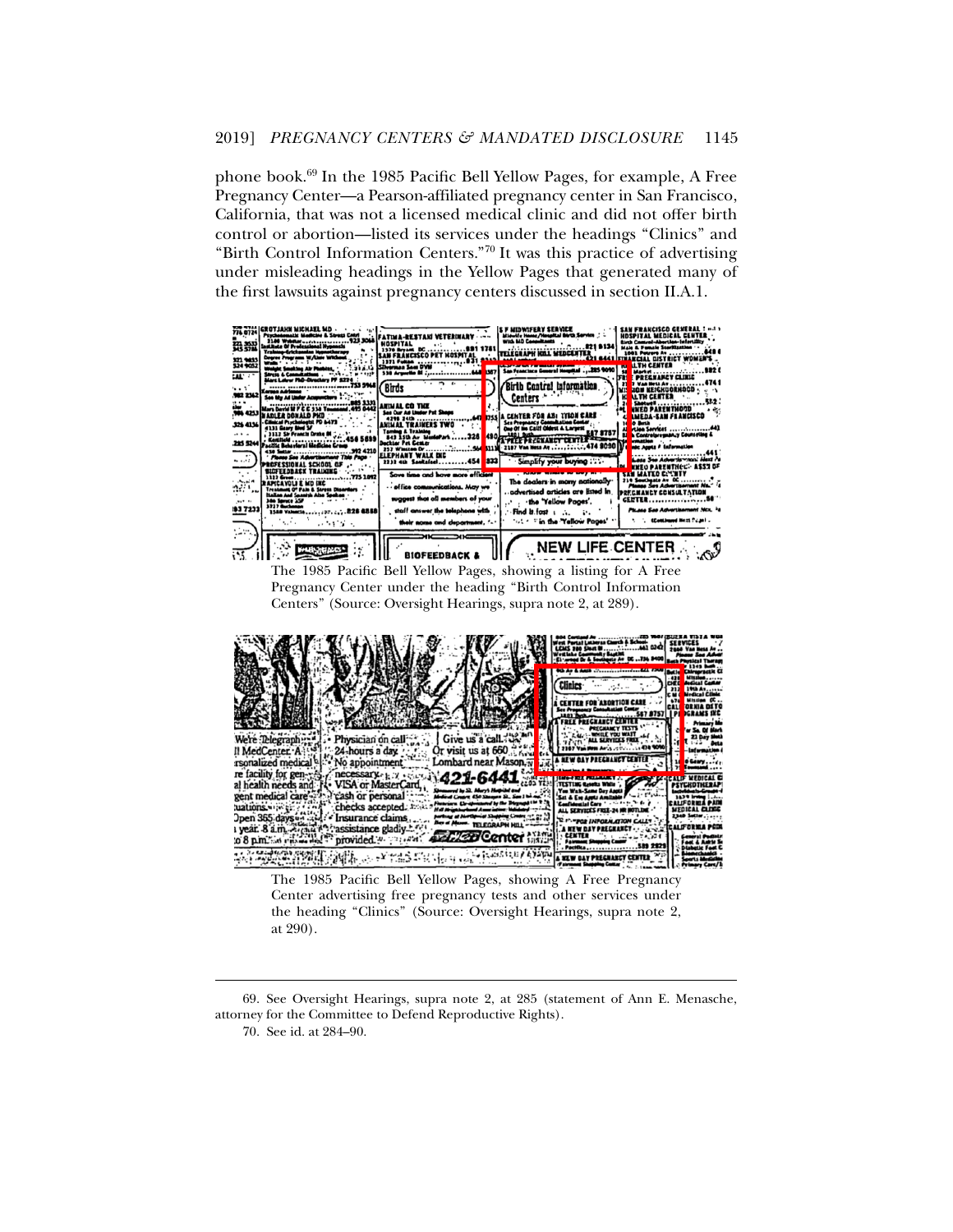Today, savvy pregnancy centers use search engine optimization tools and buy Google ads with keywords like "abortion" and "abortion clinic," even though they do not provide abortions and will not connect women with clinics that do.<sup>71</sup> One ad reads: "Only you know what's best for you .... Same-day appointments available. Call now!"72 Clicking on the ad brings the user "face-to-face with a photo of a smiling woman with a stethoscope. 'Looking for an abortion?' she asks in 65-point font."73 Hopefully not, as the site is a landing page for a network of pregnancy centers that do not provide or refer for abortion services. After NARAL Pro-Choice America reported this phenomenon to Google, Google took down some pregnancy center ads for failing to comply with its "strict guidelines related to ad relevance, clarity, and accuracy."74

2. *Medical Misinformation.* — However they find the pregnancy center, once women are through the door they are likely to encounter some degree of medical misinformation.75 In 2011, a graduate student from Minnesota State University published an op-ed describing her firsthand

l

 75. See, e.g., Waxman Report, supra note 5, at 7–14 (concluding that pregnancy centers "frequently fail to provide medically accurate information"). Women searching for information about their reproductive health options online may have the analogous experience of being misled to visit a pregnancy center's website and then, once they are through the virtual door, being presented medical misinformation. A 2016 study in the *Journal of Pediatric and Adolescent Gynecology* found that pregnancy center websites, many of which are listed in state resource directories, provide inaccurate information about condoms, sexually transmitted infections (STIs), and how to prevent STI transmission. See Katelyn Bryant-Comstock, Amy G. Bryant, Subasri Narasimhan & Erika E. Levi, Information About Sexual Health on Crisis Pregnancy Center Web Sites: Accurate for Adolescents?, 29 J. Pediatric & Adolescent Gynecology 22, 22–25 (2016). A related 2014 study similarly found overwhelming rates of medical misinformation on pregnancy center websites, particularly "a declared link between abortion and mental health risks, preterm birth, breast cancer, future fertility, miscarriage and ectopic pregnancy." Amy G. Bryant, Subasri Narasimhan, Katelyn Bryant-Comstock & Erika E. Levi, Crisis Pregnancy Center Websites: Information, Misinformation, and Disinformation, 90 Contraception 601, 603 (2014) [hereinafter Bryant et al., Disinformation]. In total, eighty percent of the pregnancy center websites surveyed—all of which were listed on state resource directories—provided at least one false or misleading statement. Id.

 <sup>71.</sup> See, e.g., Alice Hines, Beware Google Ads for 'Abortion Consultations,' Bloomberg Businessweek (Mar. 24, 2017), https://www.bloomberg.com/news/articles/2017-03-24/bewaregoogle-ads-for-abortion-consultations (on file with the *Columbia Law Review*) (describing pregnancy centers' use of "misleading mobile tools," including advertisements that target search keywords like "abortion" and the practice of paying to display ads on the smartphones of women inside abortion clinic waiting rooms).

 <sup>72.</sup> Id. (internal quotation marks omitted).

 <sup>73.</sup> Id.

 <sup>74.</sup> See Hayley Tsukayama, Google Removes "Deceptive" Pregnancy Center Ads, Wash. Post (Apr. 28, 2014), https://www.washingtonpost.com/news/the-switch/wp/2014/04/ 28/naral-successfully-lobbies-google-to-take-down-deceptive-pregnancy-center-ads/ [https:// perma.cc/MS38-5EUD] (describing NARAL Pro-Choice America's investigation into deceptive pregnancy center ads and Google's response). According to NARAL's research, "79 percent of the crisis pregnancy centers that advertised on Google indicated that they provided medical services such as abortions, when, in fact, they are focused on counseling services and on providing information about alternatives to abortion." Id.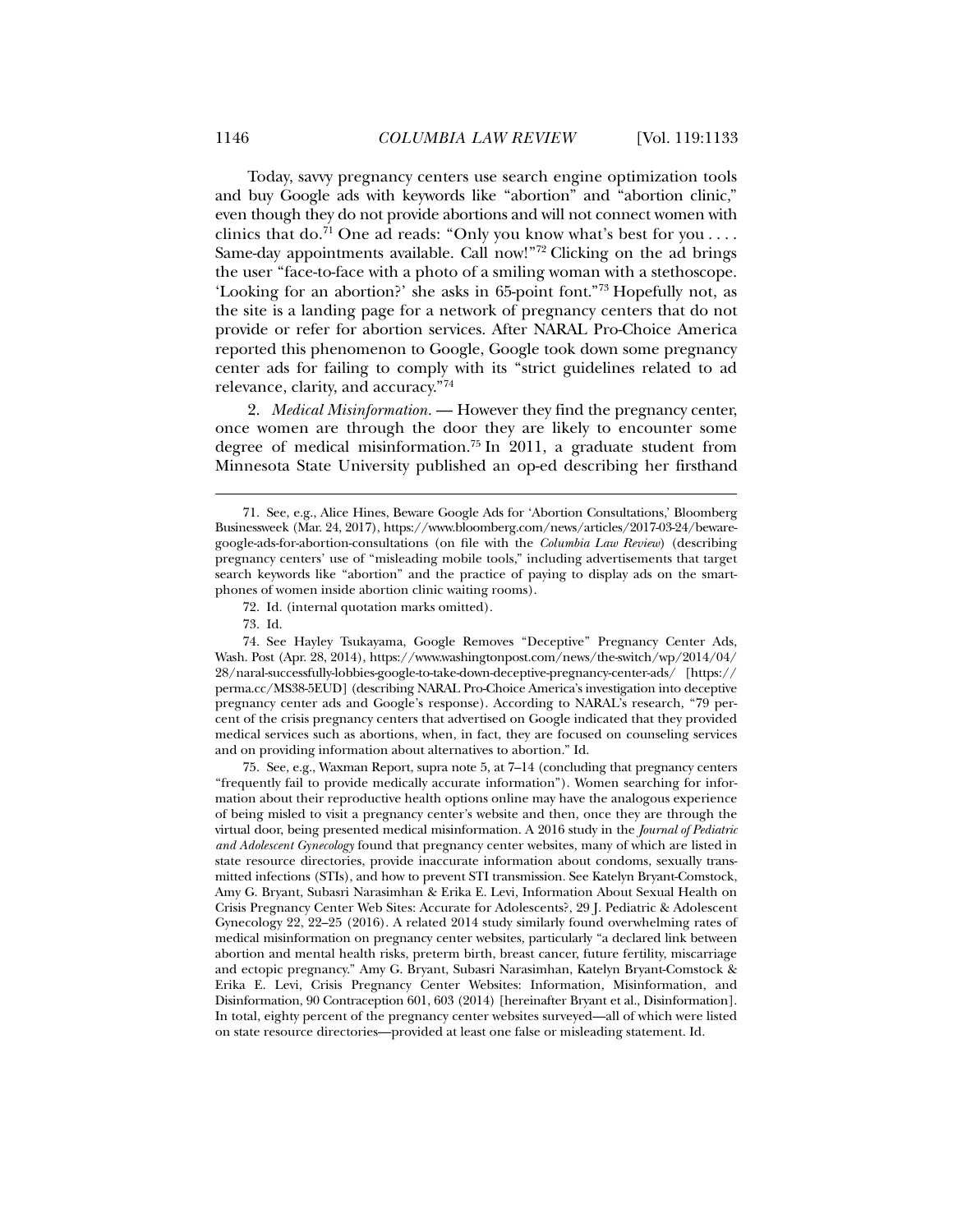experience with pregnancy center misinformation.<sup>76</sup> She related being told that abortions cause breast cancer, $77$  even though the National Cancer Institute had investigated the claim and concluded that having an abortion does not increase a woman's subsequent risk of developing breast cancer.78 And she related being told that she would inevitably suffer from "postabortion stress syndrome,"79 despite the American Psychological Association's finding that "the best scientific evidence indicates that the relative risk of mental health problems among adult women who have an unplanned pregnancy is no greater if they have an elective first-trimester abortion than if they deliver that pregnancy."80 This anecdotal evidence tracks the conclusions of a 2006 investigative report prepared on behalf of Representative Henry Waxman of California, which found that "87% of the [pregnancy] centers reached (20 of 23 centers) provided false or misleading information" about the health effects of abortion, including false or misleading

l

The Waxman Report describes how the National Cancer Institute came to investigate the purported links between abortions and breast cancer:

In 2002, the Bush Administration edited a National Cancer Institute website to suggest that there was still an open scientific question about whether having an abortion might lead to breast cancer. After Rep. Waxman and other members of Congress protested the change, the National Cancer Institute convened a three-day conference of experts on abortion and breast cancer. Participants reviewed all existing population-based, clinical, and animal data available. Their conclusion was that "[i]nduced abortion is not associated with an increase in breast cancer risk." The panel ranked this conclusion as "[w]ell-established."

Waxman Report, supra note 5, at 7–8 (alterations in original) (footnotes omitted) (quoting Summary Report: Early Reproductive Events and Breast Cancer, Nat'l Cancer Inst., https:// www.cancer.gov/types/breast/abortion-miscarriage-risk#summary-report [https://perma.cc/ QXA8-JVL8] (last updated Jan. 12, 2010)); see also Patricia Jasen, Breast Cancer and the Politics of Abortion in the United States, 49 Med. Hist. 423, 440 (2005) (exploring this history).

79. See Stack, supra note 76.

 80. See Brenda Major et al., Am. Psychological Ass'n, Report of the APA Task Force on Mental Health and Abortion 90 (2008), http://www.apa.org/pi/women/programs/abortion/ mental-health.pdf [https://perma.cc/V4CP-VBEA]. Again, this tracks the misinformation available on pregnancy center websites. Almost three-quarters of pregnancy center websites visited (186 of 254 sites) mentioned that abortion leads to a condition described as "postabortion stress." Bryant et al., Disinformation, supra note 75, at 603, 604 tbl.2.

 <sup>76.</sup> See Katie Stack, Opinion, When I Needed Help, I Got Propaganda, N.Y. Times (Oct. 5, 2011), https://www.nytimes.com/2011/10/06/opinion/crisis-pregnancy-centers-andpropaganda.html (on file with the *Columbia Law Review*) ("I left the center with a lot of confusion. I researched what I'd been told, [and] found out that much of it was inaccurate . . . . But I can see how easy it would be for more vulnerable women to be manipulated into feeling dependent on these centers.").

 <sup>77.</sup> See id.

 <sup>78.</sup> See Abortion, Miscarriage, and Breast Cancer Risk: 2003 Workshop, Nat'l Cancer Inst., https://www.cancer.gov/types/breast/abortion-miscarriage-risk [https://perma.cc/H89Q-V9FK] (last updated Jan. 12, 2010) (explaining how the National Cancer Institute "convened a workshop of over 100 of the world's leading experts who study pregnancy and breast cancer risk" and that "[t]hey concluded that having an abortion or miscarriage does not increase a woman's subsequent risk of developing breast cancer").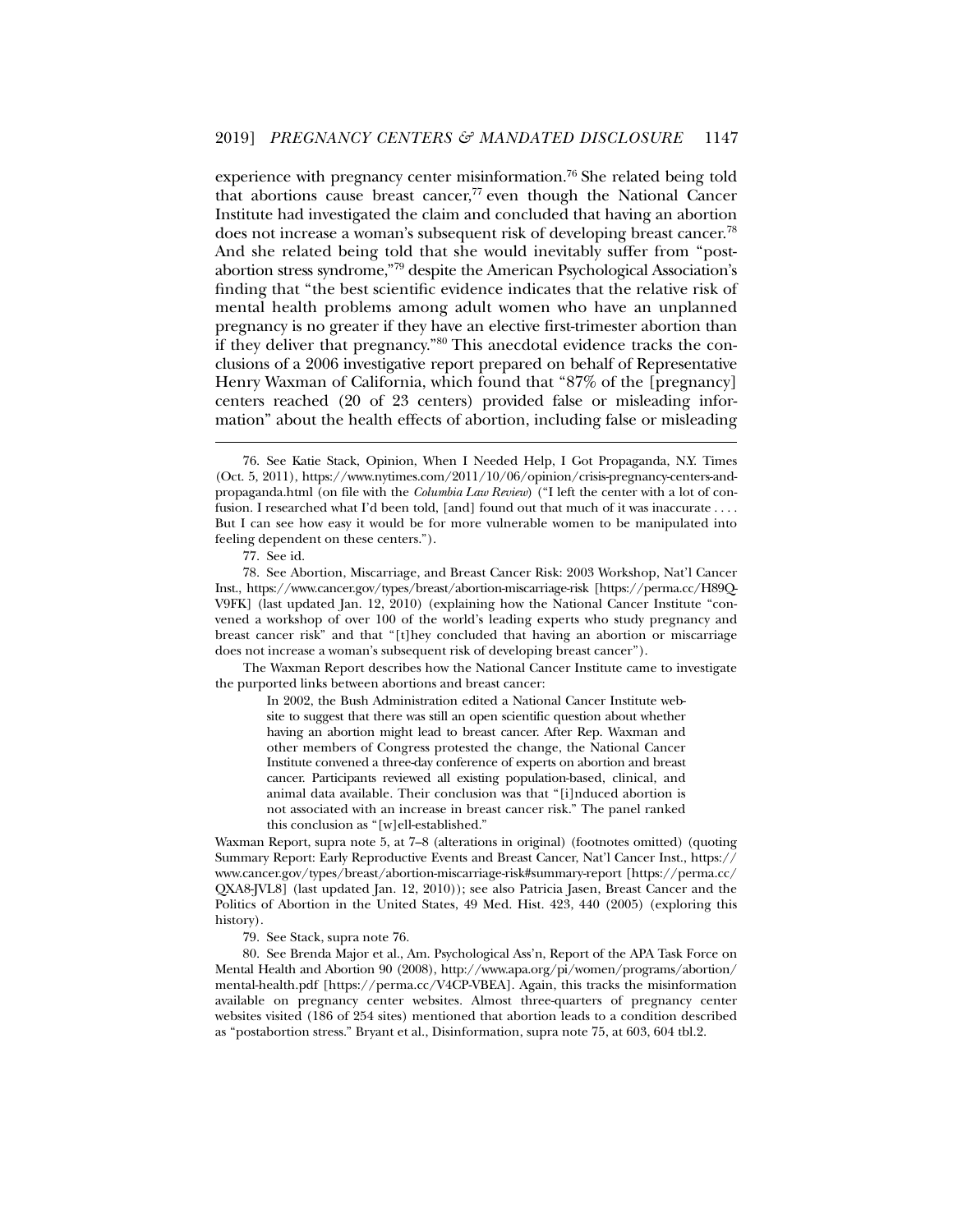information about abortion's purported links to breast cancer and effects on mental health.<sup>81</sup>

Pregnancy centers' mental health claims in particular are perhaps best described as "misleading" rather than "false" because they distort bona fide scientific research. For example, studies *have* found that women may experience stress after having an abortion.<sup>82</sup> But there is "considerable scientific consensus" that the stress experienced after having an abortion does not cause significant long-term psychological harm,<sup>83</sup> and "[t]he best studies available on psychological responses to unwanted pregnancy terminated by abortion" suggest that those responses "parallel those following other normal life stresses."84 In fact, one study concluded that "the effects of *being denied* an abortion may be more detrimental to women's psychological well-being than allowing women to obtain their wanted procedures."85 Yet some pregnancy centers maintain "that having an abortion would cause a wide range of damaging and long-lasting psychological impacts."86

Especially troubling is misinformation about the timeline of pregnancy, which can mislead women to delay seeking an abortion until it is no longer an option.<sup>87</sup> Pregnancy centers may encourage women to put off making a decision about abortion by recommending they return several weeks later to take a second pregnancy test to confirm their results, for example.88 Delaying a woman's decision about whether to have an abortion

l

 84. Id. (quoting Nancy E. Adler et al., Psychological Factors in Abortion: A Review, 47 Am. Psychologist 1194, 1202–03 (1992)).

 85. See M. Antonia Biggs et al., Women's Mental Health and Well-Being 5 Years After Receiving or Being Denied an Abortion: A Prospective, Longitudinal Cohort Study, 74 JAMA Psychiatry 169, 177 (2017) (emphasis added).

 88. See id. (describing how one pregnancy center asked a woman to return three weeks later to confirm her negative pregnancy test and how it was only after a third visit to a

 <sup>81.</sup> Waxman Report, supra note 5, at 7. One pregnancy center told an investigator posing as a teenager considering abortion "that women who have abortions 'are now finding out that they have breast cancer' because the development of hormones and glands in the breast tissue is abruptly stopped." Id. at 8 (quoting a representative from "Center K"). Some pregnancy centers quantified the alleged risks, such as the pregnancy center that told an investigator "that there is an 'extremely high, increased risk of breast cancer' that 'can be as much as an 80% increase depending upon how the risk factors fall into place.'" Id. (quoting a representative from "Center O").

 <sup>82.</sup> See id. at 11.

 <sup>83.</sup> Id.

 <sup>86.</sup> Waxman Report, supra note 5, at 12 . These assumptions about what women may experience after having an abortion have found their way into at least one Supreme Court opinion. In *Gonzales v. Carhart*, Justice Kennedy wrote: "While we find no reliable data to measure the phenomenon, it seems unexceptionable to conclude some women come to regret their choice to abort . . . . Severe depression and loss of esteem can follow." 550 U.S. 124, 159 (2007).

 <sup>87.</sup> See Haugeberg, supra note 22, at 47 ("Women who mistakenly visited [pregnancy centers] reported that volunteers lied to them about how far along they were in their pregnancies in order to prevent them from obtaining legal abortions elsewhere.").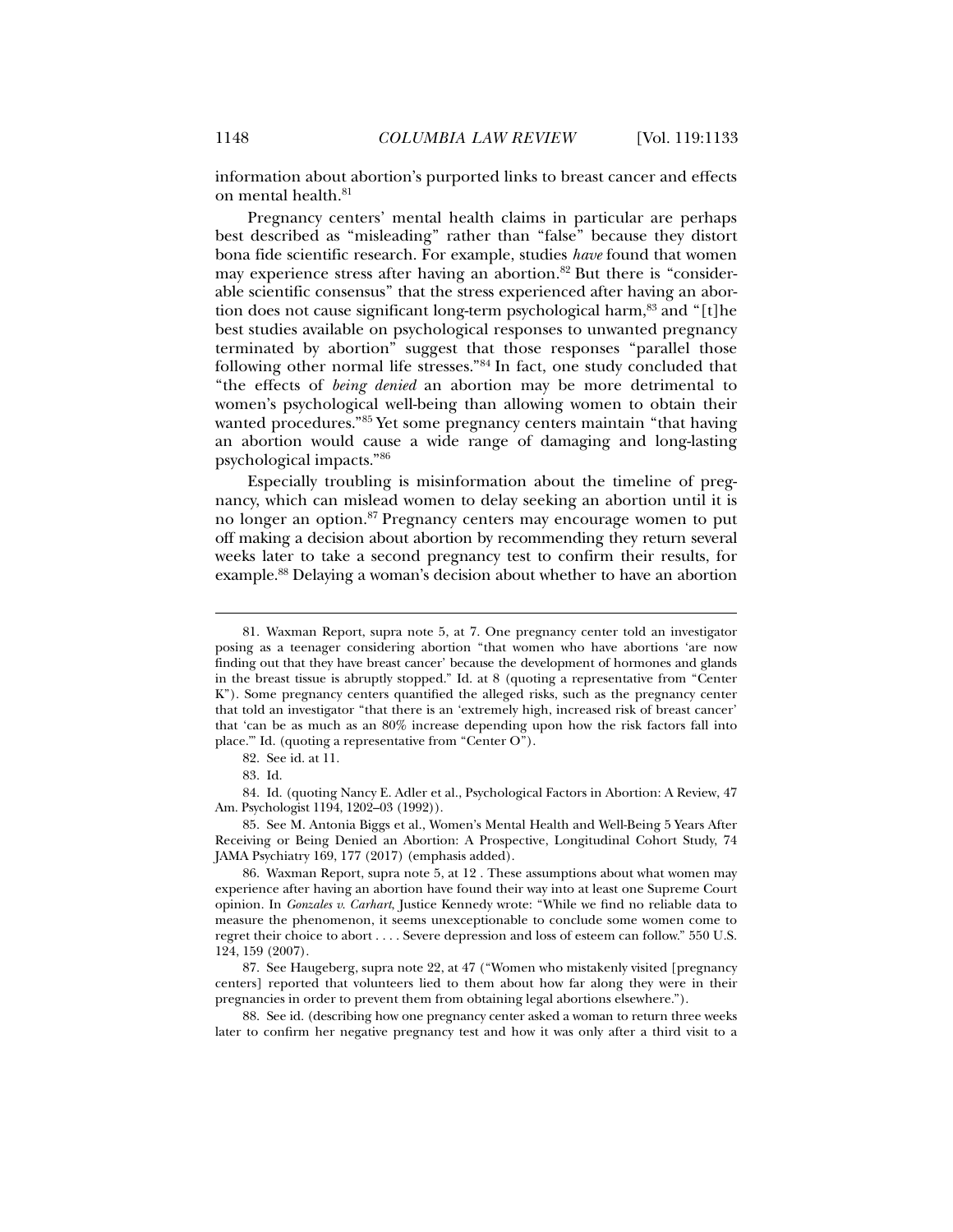by a number of weeks may mean that less-invasive methods of abortion become unavailable, or that the option is no longer available at all. Misinformation, then, is concerning not only for its untruth but for its consequences: It can effectively annul a woman's constitutional right to choose abortion.

It should be noted that as the pregnancy center movement evolves and responds to public pressure, some pregnancy centers and national affiliate organizations are trying to distance themselves from the kinds of tactics outlined in the Pearson manual. Heartbeat International, for example, emphasizes that the pregnancy centers it works with "make a commitment to serve their community with honesty, integrity, and equality."89 Heartbeat International, Care Net, NIFLA, and ten other national groups have endorsed a "Commitment of Care and Competence," agreeing to a list of thirteen enumerated standards, among them commitments to providing "honest and open answers," relaying "accurate information" about pregnancy and abortion procedures, and using "truthful and honest" advertising and communications. 90 As the above examples illustrate, though, deceptive or misleading marketing and misinformation remain pervasive despite these efforts.

## II. REGULATING PREGNANCY CENTERS

Almost as soon as pregnancy centers came on the scene, lawmakers and other state actors began trying to intervene against their deceptive or misleading practices. This Part examines those interventions. Section II.A briefly reviews past and present regulatory efforts to rein in the practices described in Part I. Section II.B then situates these efforts under the broader umbrella of "mandated disclosure" and questions whether mandated disclosure makes sense as a regulatory tool in the pregnancy center context.

#### A. *Past and Present Attempts at Regulation*

This section summarizes attempts to regulate pregnancy centers. Section II.A.1 surveys attempts to regulate pregnancy centers by either enforcing existing false advertising and unfair business practices laws or designing new false advertising laws that specifically target pregnancy centers. Section II.A.2 then explores attempts to regulate pregnancy centers by promulgating notice requirements, most notably California's Reproductive FACT Act.

1. *False Advertising and Unfair Business Practices Enforcements.* — Early attempts to regulate pregnancy centers relied on existing false advertising

different facility that she learned she was nineteen weeks pregnant, in a state that prohibited abortion after week fifteen).

 <sup>89.</sup> Our Commitment, supra note 4.

 <sup>90.</sup> PRC Report, supra note 28, at 67.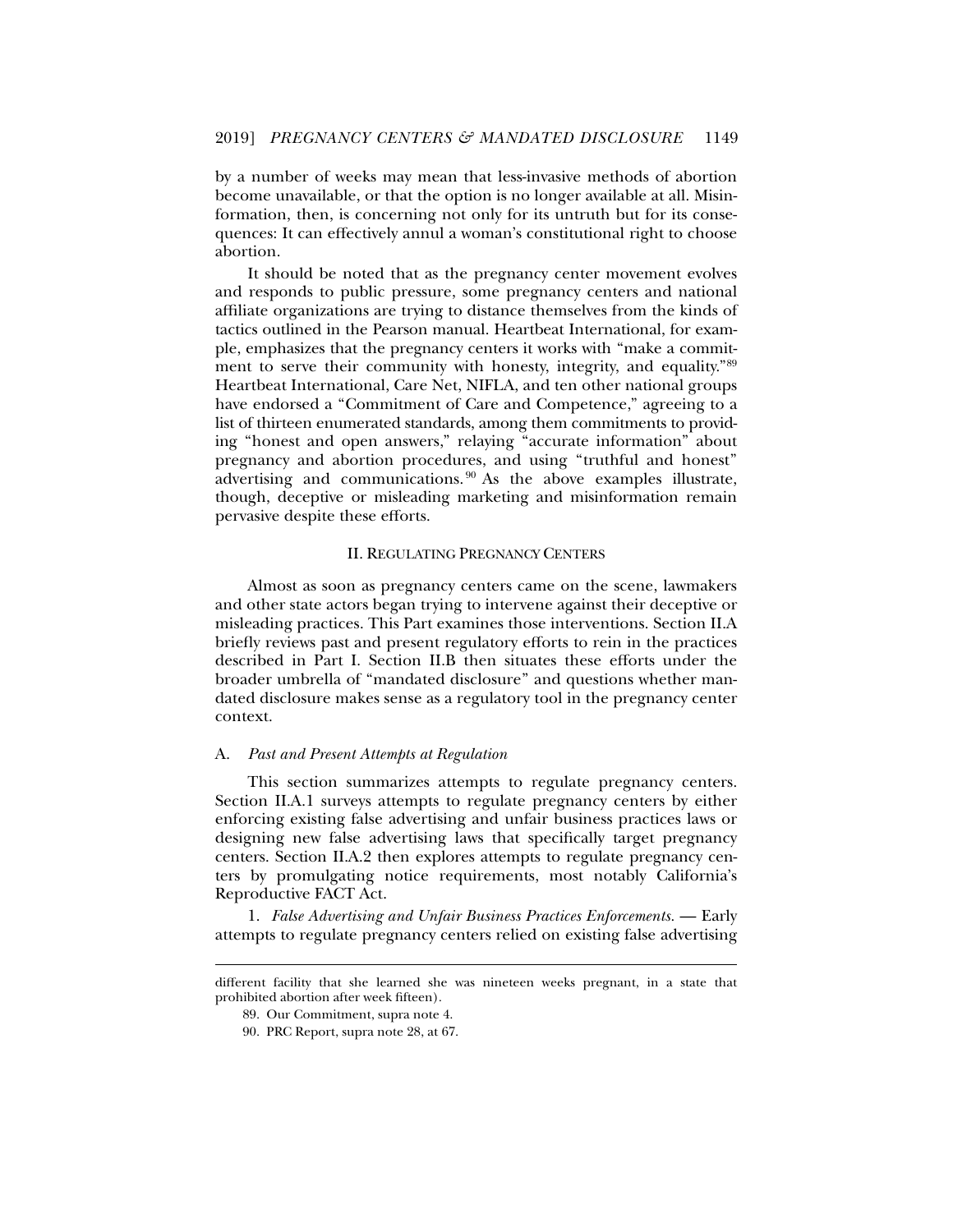and unfair business practices statutes to prohibit pregnancy centers from engaging in misleading marketing that suggested the centers offered services they did not. Although a different approach to regulation than FACT Act–style notice requirements, when these antifraud or deceptive business practices enforcements succeeded, the injunctive relief courts granted in remedy often resembled a disclosure regime.<sup>91</sup>

In 1986, for example, the San Francisco District Attorney's consumer fraud department filed a complaint against A Free Pregnancy Center, the San Francisco affiliate of the Pearson Foundation that had been advertising in the local Yellow Pages under the headings "Clinics" and "Birth Control Information Centers."92 The complaint alleged, among other claims, that the pregnancy center engaged in unfair business practices by falsely representing the services it provided. $93$  A judge issued an injunction prohibiting the pregnancy center from advertising in those sections of the Yellow Pages unless the advertisements clearly indicated that the center provided alternatives to abortion and did not suggest that abortion services were available.<sup>94</sup>

Similarly, in 1992, the New York State Attorney General charged Alternative Pregnancy Center, a pregnancy center in Putnam County, New York, with violating "laws concerning the practice of medicine, operation of clinical laboratories, and consumer protection" on account of "a variety of allegedly fraudulent and deceptive practices."95 Alternative Pregnancy Center advertised its services in local papers and phone directories under headings for "Abortion Information Services," "Health Care Services," and "Birth Control Information Centers."96 Again, a judge issued an injunction requiring the pregnancy center "to state in its

 <sup>91.</sup> These statutes were discussed during the oral argument in *NIFLA*, but they were presented as an alternative; the fact that the injunctive remedy resembled disclosure was not part of the conversation. Transcript of Oral Argument at 59–62, Nat'l Inst. of Family & Life Advocates v. Becerra (*NIFLA*), 138 S. Ct. 2361 (2018) (No. 16-1140).

 <sup>92.</sup> See supra note 70 and accompanying text.

 <sup>93.</sup> Comm. to Defend Reprod. Rights v. A Free Pregnancy Ctr., 280 Cal. Rptr. 329, 330–31 (Ct. App. 1991).

 <sup>94.</sup> See id. at 331; Pregnancy Center Told to Admit It Opposes Abortions, United Press Int'l (Aug. 27, 1986), https://www.upi.com/Archives/1986/08/27/Pregnancy-Centertold-to-admit-it-opposes-abortions/3303525499200/ [https://perma.cc/V8B5-KB85]. The pregnancy center made a free speech argument in its defense, but it was rejected by the court. See Oversight Hearings, supra note 2, at 287–88 (statement of Ann E. Menasche, attorney for the Committee to Defend Reproductive Rights) ("The Court rejected the defendants' argument that because 'A Free Pregnancy Center' is a quasi-religious non-profit organization with a political purpose, it is therefore immune by the First Amendment from regulation for fraud.").

 <sup>95.</sup> Carr v. Axelrod, 798 F. Supp. 168, 170–71 (S.D.N.Y. 1992), aff'd, 996 F.2d 302 (2d Cir. 1993).

 <sup>96.</sup> Id.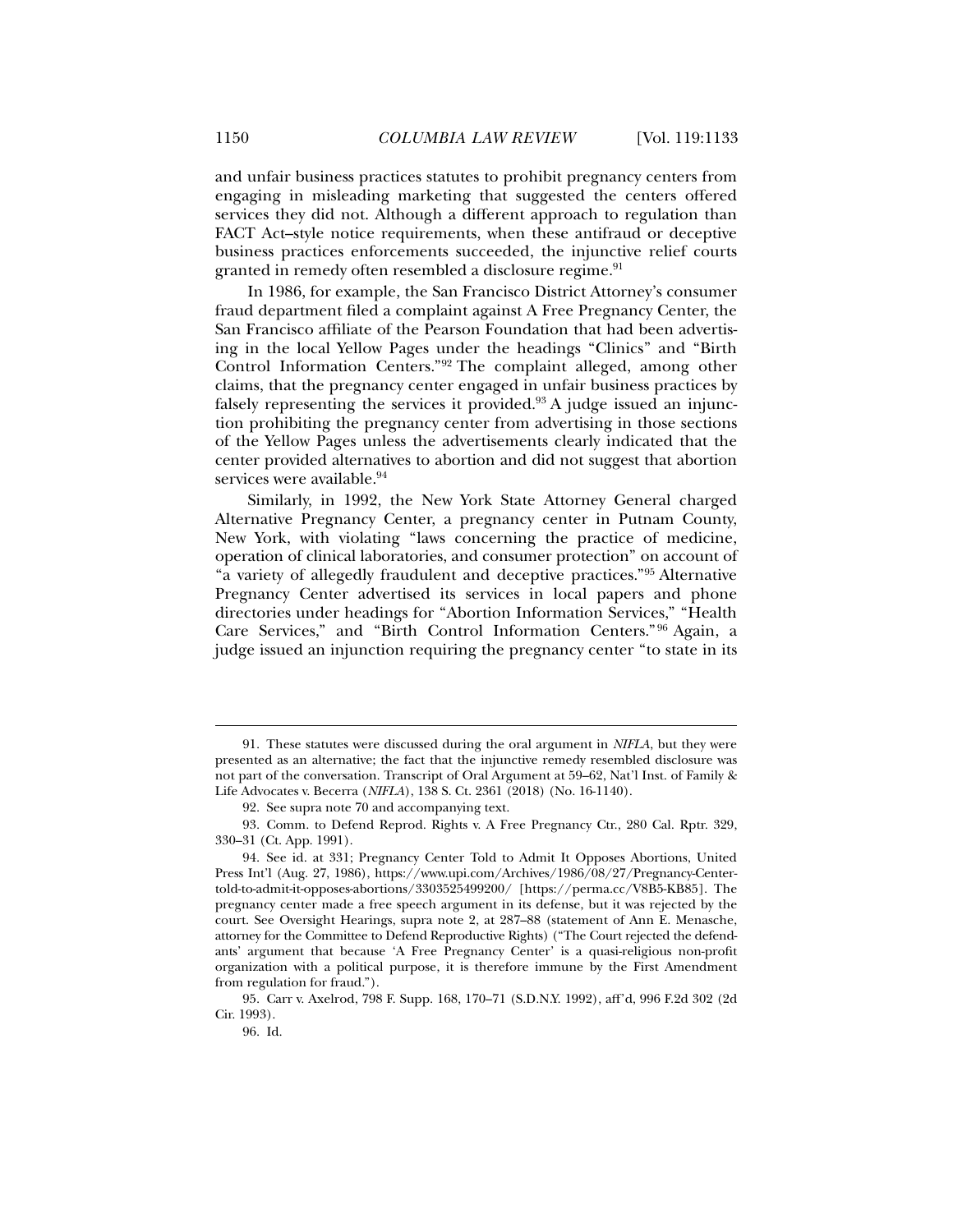advertising that it is a 'pro-life, not-for-profit corporation' or an 'antiabortion, not-for-profit corporation.'"97

Also in 1992, the Ohio Attorney General issued a substantiation request and then a cease-and-desist order to Summit County Crisis Pregnancy Center (SCCPC), a pregnancy center in Akron, Ohio, pursuant to the Ohio Consumer Sales Practices Act (OCSPA).98 SCCPC advertised in newspapers and the Yellow Pages under the headings "Abortion Services" and "Clinics."99 Unlike the other advertisements discussed above, though, SCCPC's advertisement under "Abortion Services" included a disclaimer that it is "not a medical facility and does not perform abortions."100 Similarly, its advertisement under "Clinics" included notice that it "is not a medical facility."101 SCCPC responded by seeking a declaration that its actions did not violate OCSPA.102 When SCCPC's countersuit survived a motion to dismiss,103 the Attorney General agreed not to pursue further action.104

The SCCPC case is perhaps the exception that proves the rule that throughout the 1980s and 1990s, states and municipalities enjoyed courtroom successes against pregnancy centers when they pursued civil actions under existing false advertising and deceptive business practices statutes. Those "successes," though, did not put pregnancy centers out of business or result in requirements that pregnancy centers offer comprehensive care. Instead, the remedy in each case was a requirement that the centers give notice that their services were not comprehensive—in other words, the remedy was mandated disclosure.

In 2006, Congresswoman Carolyn Maloney of New York introduced the Stop Deceptive Advertising for Women's Services Act (SDAWS), which would require the Federal Trade Commission to promulgate rules prohibiting fraudulent advertising of abortion services.105 This marked a departure

99. *Summit Cty. Crisis Pregnancy Ctr., Inc.*, 830 F. Supp. at 1031.

l

101. Id.

102. Id. at 1030.

 <sup>97.</sup> Abrams Gets Ruling Against 'Phony' Abortion Clinic, Press-Republican (Plattsburgh, N.Y.), Mar. 13, 1993, at 2.

 <sup>98.</sup> See Summit Cty. Crisis Pregnancy Ctr., Inc. v. Fisher, 830 F. Supp. 1029, 1030–31 (N.D. Ohio 1993). OCSPA prohibits any "unfair or deceptive act or practice in connection with a consumer transaction." Ohio Rev. Code Ann. § 1345.02(A) (2016).

 <sup>100.</sup> Id.

 <sup>103.</sup> See id. at 1034.

 <sup>104.</sup> See Profile of Stephen P. Leiby, Hanna Rasnick Evanchan Palmisano Hobson & Fox, LLC, https://www.businessandconstructionattorneys.com/Attorney-Profiles/Stephen-P-Leiby.shtml [https://perma.cc/G6FR-A9YR] (last visited Feb. 3, 2019) (describing what happened in the SCCPC case after the initial in-court back-and-forth, from the perspective of the pregnancy center's lawyer).

 <sup>105.</sup> See Stop Deceptive Advertising for Women's Services Act, H.R. 5052, 109th Cong. (2006) ("[T]he Federal Trade Commission shall promulgate rules to prohibit any person to advertise with the intent to deceptively create the impression that such person is a provider of abortion services if such person does not provide abortion services.").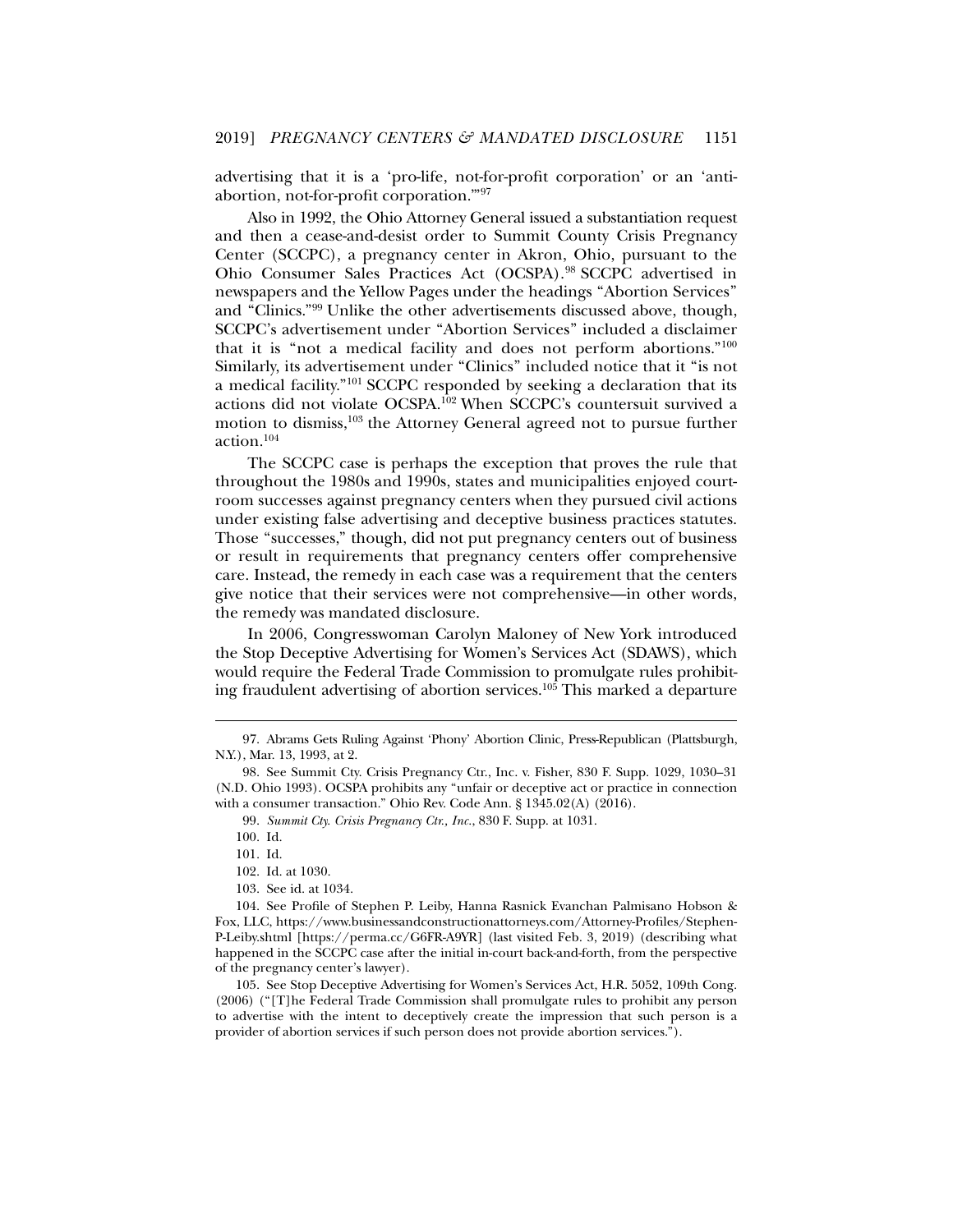from earlier attempts to regulate pregnancy centers under existing false advertising and deceptive practices laws in that it would have created a new false advertising law specifically targeting pregnancy centers. The bill was referred to committee and never voted on, but it has been reintroduced in almost every subsequent Congress, most recently in the 115th Congress on May 19, 2017.106

In 2011, the San Francisco Board of Supervisors passed a local ordinance similar to Representative Maloney's SDAWS bill.107 The ordinance, known as the Pregnancy Information Disclosure and Protection Ordinance, made it unlawful for any pregnancy center to make any representation about its services "which is untrue or misleading, whether by statement or omission."108 The same day the legislation was introduced, the City Attorney sent the pregnancy center First Resort a letter "expressing his 'serious concerns' about First Resort's misleading advertisements and asking First Resort to 'correct' its advertising 'to clarify that the clinic does not offer or make referrals for abortion services.'"109 First Resort had been targeting women considering abortion through Google's AdWords service, a fee-based service which ensured that a link to the center's website appeared above other results when users searched certain keywords, including "abortion" and "emergency contraception."110 First Resort's website also included sections for "Abortion Counseling" and "Pregnancy Services and Abortion Services" and stated that the center "offer[s] abortion information, resources, and compassionate support for women . . . considering abortion"—with "no mention . . . of its anti-abortion views or the fact that abortions and abortion referrals [were] not offered."111

A district court upheld the ordinance, and in 2017 the Ninth Circuit affirmed the district court's ruling in favor of San Francisco.<sup>112</sup> In a separate opinion concurring in part and dubitante in part, Judge A. Wallace Tashima argued that California's False Advertising Law already prohibits "the making of misleading omissions" and that the question of whether the False Advertising Law covers the kind of advertising at issue in the *First Resort* case should be certified to the California Supreme Court.<sup>113</sup> A resolution on that issue, he wrote, would inform whether other

 <sup>106.</sup> See Stop Deceptive Advertising for Women's Healthcare Services Act, H.R. 2566, 115th Cong. (2017).

 <sup>107.</sup> See S.F., Cal., Admin. Code §§ 93.1–.5 (2011). The Ninth Circuit would go on to cite SDAWS in the "Background" section of its opinion affirming the constitutionality of the ordinance. First Resort, Inc. v. Herrera, 860 F.3d 1263, 1268 (9th Cir. 2017).

 <sup>108.</sup> S.F., Cal., Admin. Code § 93.4(a).

<sup>109.</sup> *First Resort, Inc.*, 860 F.3d at 1268.

 <sup>110.</sup> Id.

 <sup>111.</sup> First Resort, Inc. v. Herrera, 80 F. Supp. 3d 1043, 1046 (N.D. Cal. 2015), aff'd, 860 F.3d 1263 (9th Cir. 2017).

<sup>112.</sup> *First Resort, Inc.*, 860 F.3d at 1281.

 <sup>113.</sup> Id. at 1284 (Tashima, J., concurring in part and dubitante in part).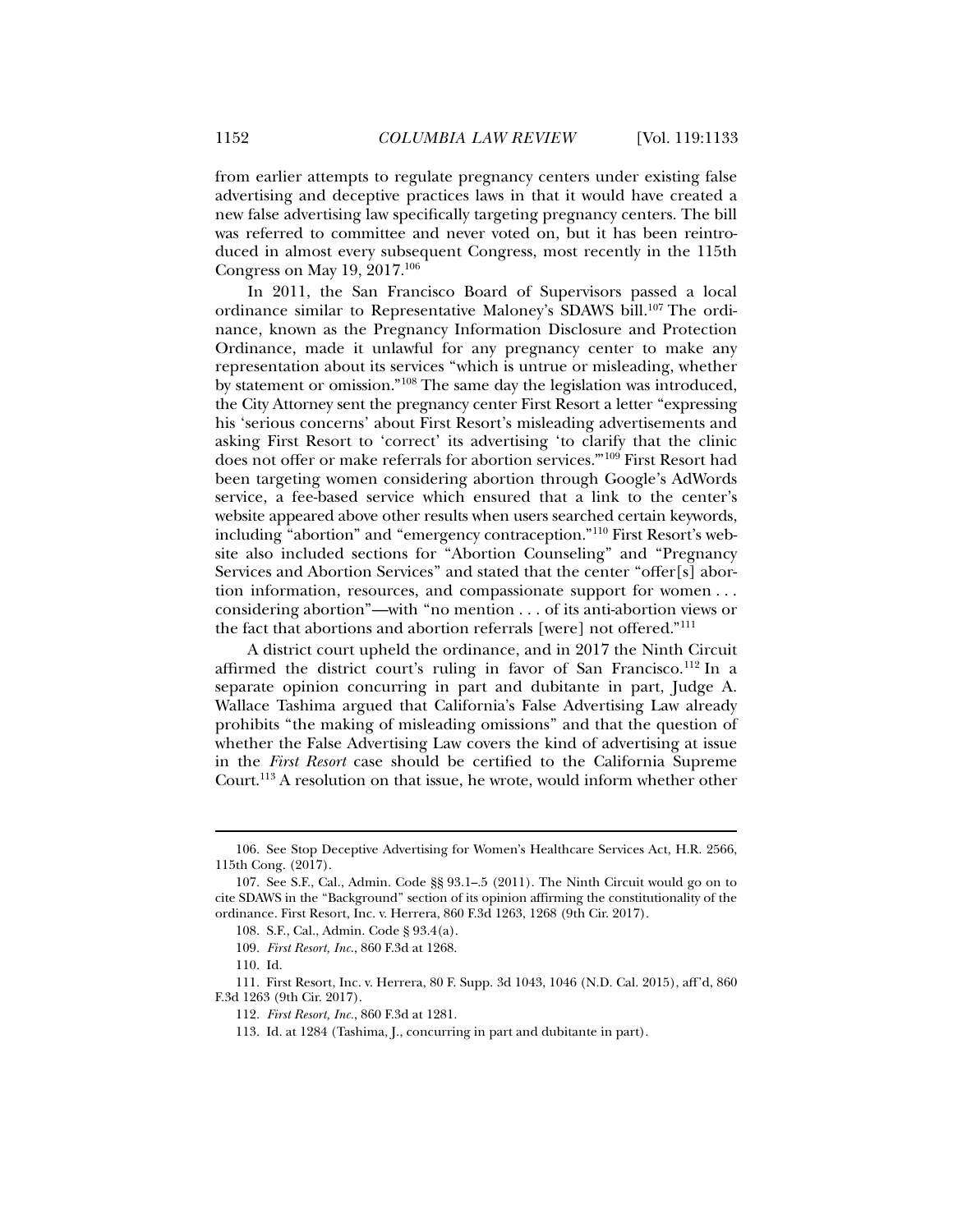cities and counties in the state should "copycat" the ordinance or potentially bring actions under the state's existing False Advertising Law instead.114

In 2016, Oakland, California, did in fact "copycat" San Francisco's Pregnancy Information Disclosure and Protection Ordinance, passing an ordinance that made it illegal for pregnancy centers to use misleading advertising practices and to misrepresent themselves as medical clinics or full-service healthcare providers.115 The law gave the City Attorney the power to sue pregnancy centers that make false, misleading, or deceptive statements designed to confuse pregnant women and to collect civil penalties and attorney's fees.116 The legislation was effective immediately and can lead to fines of \$50 to \$500 per violation.<sup>117</sup>

2. *Notice Requirements.* — SDAWS and its progeny can perhaps be understood as an intermediary step between the actions brought under general deceptive business practices laws in the 1980s and 1990s and the targeted mandated disclosure requirements first seen in Baltimore, Maryland. In 2009, Baltimore passed a first-of-its-kind ordinance requiring pregnancy centers to disclose that they do not provide certain services. City of Baltimore Ordinance 09-252 amended the city's health code to require what it called "limited-service pregnancy centers" to post a disclaimer "substantially to the effect that the center does not provide or make referral for abortion or birth-control services."118 This disclaimer would have to be "(1) written in English and Spanish; (2) easily readable; and (3) conspicuously posted in the center's waiting room or other area where individuals await service."119 Failure to comply constituted a misdemeanor, punishable by a fine of up to  $$500$  for each day of noncompliance.<sup>120</sup>

 <sup>114.</sup> Id.

 <sup>115.</sup> See Press Release, Oakland City Attorney, Oakland Adopts Ordinance Banning False Advertising by Anti-choice "Crisis Pregnancy Centers" (July 20, 2016), http://www. oaklandcityattorney.org/News/Press%20releases/CPC%20ord%20II.html [https://perma.cc/ X55N-6PGK] (noting that "[t]he vote makes Oakland the second city in the nation to proactively ban false advertising by [pregnancy centers] after San Francisco passed a similar ordinance in 2011").

 <sup>116.</sup> Id.

 <sup>117.</sup> Mark Hedin, Oakland Takes a Stand for Abortion Rights, Mercury News (July 28, 2016), https://www.mercurynews.com/2016/07/28/oakland-takes-a-stand-for-abortion-rights/ [https://perma.cc/R39T-TH4B]. There is only one pregnancy center in Oakland, but in a letter to the Oakland City Council, members of the Alameda County Public Health Department noted that "[t]he only advertising in [the] county for prenatal services" is pregnancy center advertising and that the centers "have ads in English and Spanish in mostly low-income neighborhoods." Id.

 <sup>118.</sup> See Balt., Md., Health Code § 3-502(a) (2009). Ordinance 09-252 defines a "limitedservice pregnancy center" as "any person (1) whose primary purpose is to provide pregnancyrelated services; and (2) who: (i) for a fee or as a free service, provides information about pregnancy-related services; but (ii) does not provide or refer for: (A) abortions; or (B) nondirective and comprehensive birth-control services." Id. § 3-501.

 <sup>119.</sup> Id. § 3-502(b).

 <sup>120.</sup> Id. § 3-506.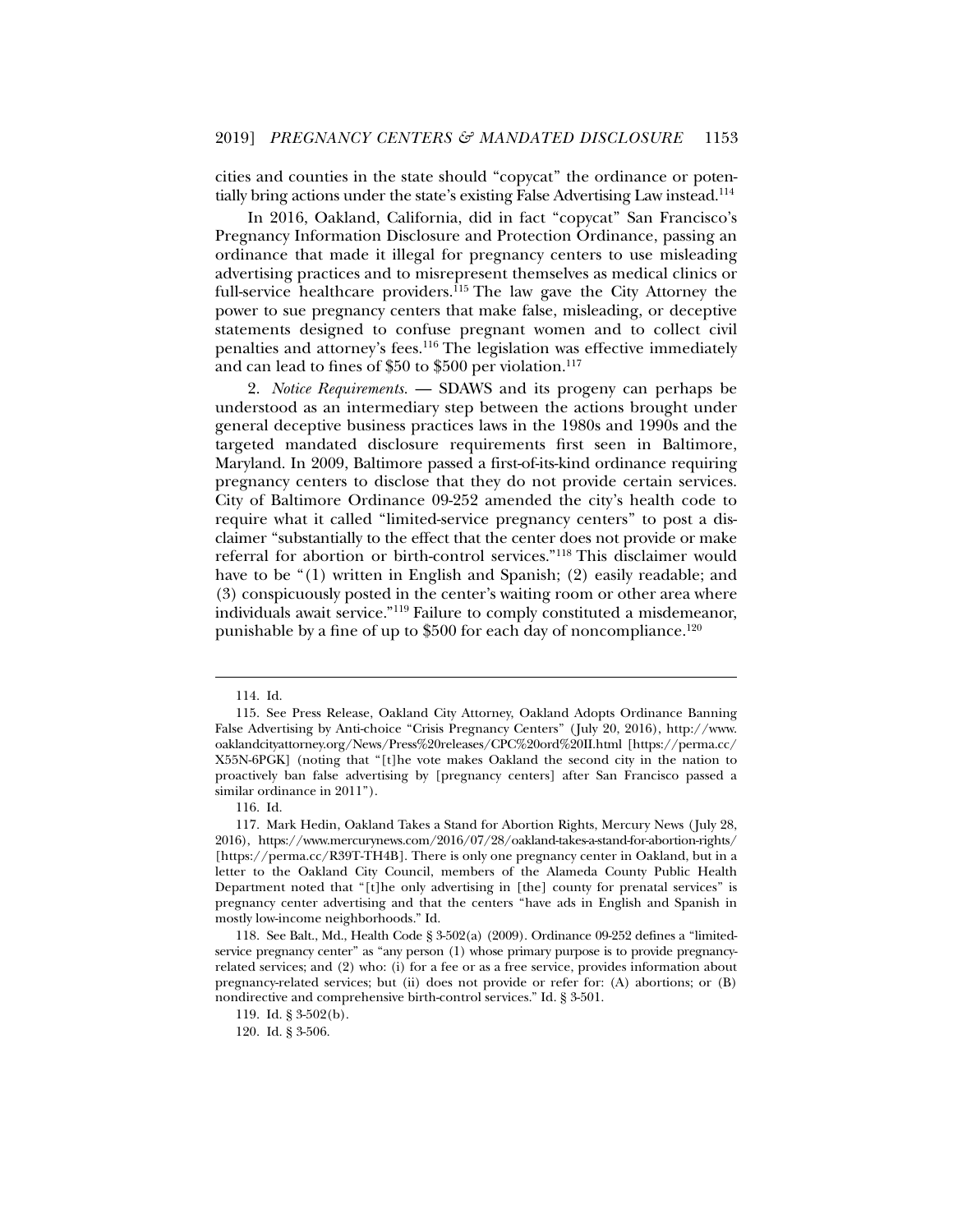The City Solicitor advised the City Council that the ordinance did not violate free speech rights because it "merely requires the disclosure of truthful, non-misleading information relevant to a woman's decision to seek services at a particular location."121 Nonetheless, Greater Baltimore Center for Pregnancy Concerns, a Baltimore-area pregnancy center and affiliate of NIFLA, Care Net, and Heartbeat International, challenged the law on First and Fourteenth Amendment grounds.<sup>122</sup> The district court enjoined the city ordinance, in part because it found that Baltimore could have used "existing regulations governing fraudulent advertising to combat [pregnancy centers'] deceptive advertising practices," rather than creating a new law that specifically targeted those pregnancy centers.123

On the heels of the Baltimore law, in 2010, Montgomery County, Maryland (part of the Washington, D.C., metropolitan area) passed Resolution 16-1252, which required unlicensed pregnancy centers to post a sign disclosing "(1) that 'the Center does not have a licensed medical professional on staff'; and (2) that 'the Montgomery County Health Officer encourages women who are or may be pregnant to consult with a licensed health care provider.'"124 Even though the signage mandated by the Montgomery County ordinance did not mention birth control or abortion and instead focused on medical licensure, it too was challenged on First Amendment grounds.

Centro Tepeyac, a pregnancy center in Silver Spring, Maryland, filed a complaint against the county and requested an injunction.125 The district court upheld the first prong of the ordinance, requiring disclosure about whether a pregnancy center has a licensed medical professional on staff, but enjoined enforcement of the second prong, which required the disclosure to "encourage[]" women to seek the services of a licensed medical professional.126 On appeal, a divided Fourth Circuit panel affirmed the district court's decision.127 In a dissenting opinion that would have struck down both components of the ordinance, Judge Paul Niemeyer emphasized that Montgomery County had "several available alternatives" to the mandated disclosure requirements, including "us[ing] its own resources to undertake public education campaigns addressing the alleged dangers of pregnancy centers or, more generally, promoting consultations with physicians for pregnant women," "produc[ing] a document or website

l

127. Id. at 193.

 <sup>121.</sup> See Greater Balt. Ctr. for Pregnancy Concerns, Inc. v. Mayor of Balt., 721 F.3d 264, 277 (4th Cir. 2013), remanded to 2016 WL 10893970 (D. Md. Oct. 4, 2016), aff'd, 879 F.3d 101 (4th Cir. 2018).

<sup>122.</sup> Id. at 272–73.

 <sup>123.</sup> Id. at 279. A series of appeals followed, but the Fourth Circuit ultimately affirmed the district court's decision. Greater Balt. Ctr. for Pregnancy Concerns, Inc. v. Mayor of Balt., 879 F.3d 101, 113 (4th Cir. 2018), cert. denied, 138 S. Ct. 2710 (2018) (mem.).

 <sup>124.</sup> Centro Tepeyac v. Montgomery Cty., 722 F.3d 184, 186 (4th Cir. 2013).

 <sup>125.</sup> Id. at 187.

 <sup>126.</sup> Id. at 187–88.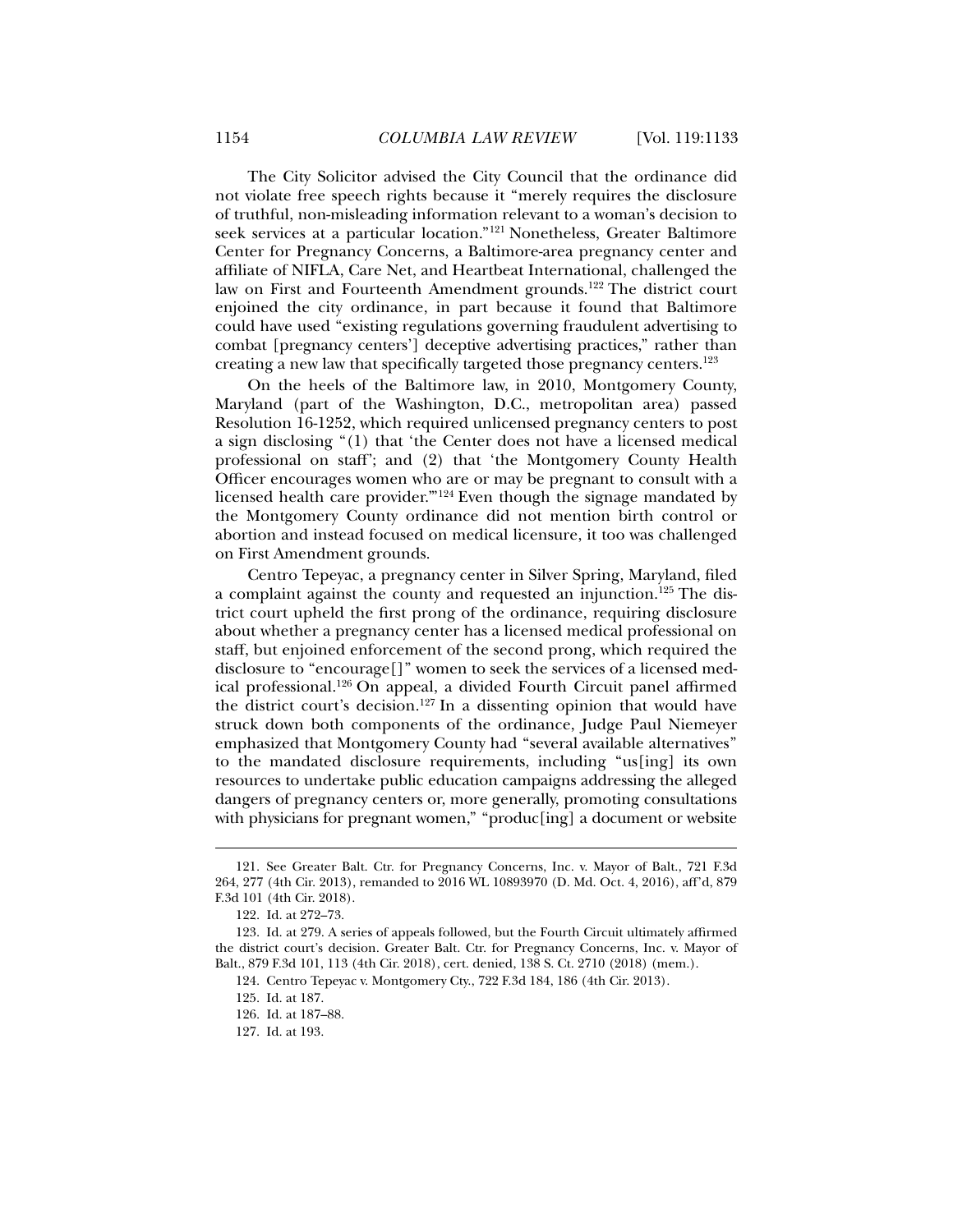listing local pregnancy centers and noting whether medical professionals are available at each," or "prosecuting violations of laws against practicing medicine without a license or laws proscribing false or deceptive advertising."128

Also in 2010, Austin, Texas, passed Ordinance No. 20100408-027, which, like the Baltimore ordinance, required pregnancy centers to post a sign clearly stating that they neither provide nor refer for abortion or birth control services.129 Pregnancy center Austin LifeCare challenged the ordinance, $130$  and in 2012, before that litigation was resolved and in light of the federal courts' decisions in the other pregnancy center disclosure cases discussed above, the city repealed the original ordinance and passed a revised version that changed the nature of the disclosure.<sup>131</sup>

The new ordinance more closely resembled the upheld prong of Montgomery County's law, requiring unlicensed pregnancy centers to disclose only "(1) whether the center provides medical services" and, if so,  $(2)$ ... whether all medical services are provided under direction and supervision of a licensed health care provider; and  $(3)$ ... whether the center is licensed by a state or federal regulatory entity to provide those services."<sup>132</sup> Austin LifeCare challenged this new ordinance, too.<sup>133</sup> This time, the district court invalidated the ordinance for being too vague without reaching the First Amendment question.<sup>134</sup>

In 2011, New York City passed Local Law No. 17, which required certain pregnancy centers to make a series of disclosures: (1) "that the New York City Department of Health and Mental Hygiene encourages women who are or who may be pregnant to consult with a licensed medical provider";

l

 132. Austin, Tex., Code § 10-10-2; see also *Austin LifeCare, Inc.*, 2014 WL 12774229, at \*2 (quoting § 10-10-2).

 <sup>128.</sup> Id. at 198–99 (Niemeyer, J., dissenting).

 <sup>129.</sup> See Austin, Tex., Code ch. 10-9 (2010) (repealed 2012).

 <sup>130.</sup> See Amended Verified Complaint for Declaratory, Injunctive & Other Relief at 2, Austin LifeCare, Inc. v. City of Austin, No. A-11-CA-875-LY, 2014 WL 12774229 (W.D. Tex. June 23, 2014), http://www.adfmedia.org/files/AustinLifeCareComplaint.pdf [https://perma. cc/9MXK-9M7K].

 <sup>131.</sup> See Austin, Tex., Code ch. 10-10 (2012). During the city council meeting at which the revised ordinance was discussed, one speaker noted that "cases that have been decided in the other federal court[s] regarding ordinances like this one support the form of the ordinance that is before you today," and another stressed that the new ordinance had "been crafted narrowly to respond to the federal courts from Baltimore and Montgomery County and New York about what is allowed." See Transcript of Regular Meeting of the Austin City Council (Jan. 26, 2012) (on file with the *Columbia Law Review*).

 <sup>133.</sup> See *Austin LifeCare, Inc.*, 2014 WL 12774229, at \*1.

 <sup>134.</sup> Id. at \*8. At issue were two phrases: "full-time practice on site" and "medical service." Id. at \*3. The statute required notice to be posted only by an "unlicensed pregnancy service center," which was defined in part by not having a licensed health care provider "maintaining a full-time practice on site." Id. at \*4. The court found that the meaning of "full time" was not sufficiently definite such that an ordinary person could determine what is required. Id. at \*6. The court also found that the open-ended definition of "medical service" would allow the city too much discretion in enforcing the law. Id. at \*7.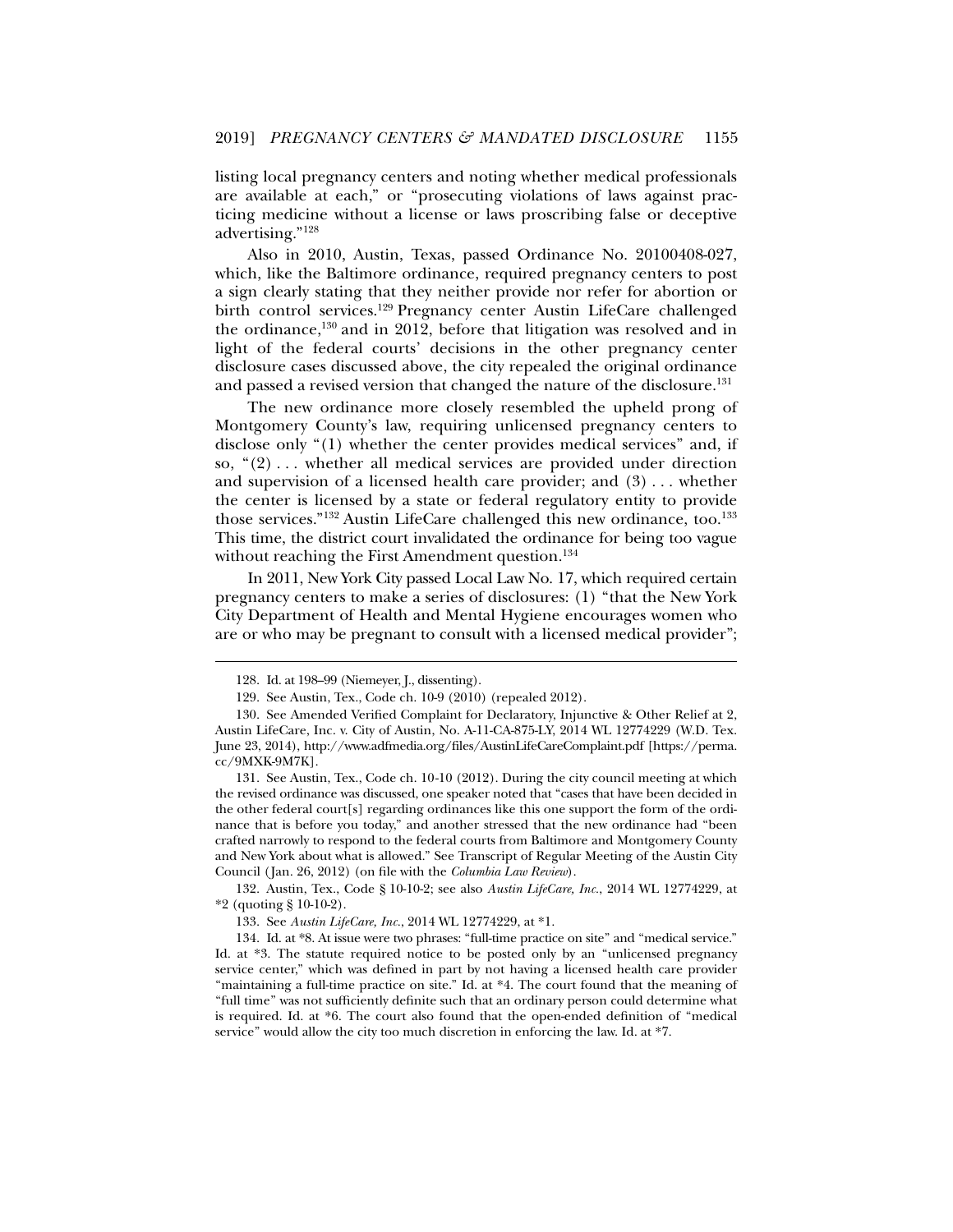(2) whether the pregnancy center has "a licensed medical provider on staff who provides or directly supervises the provision of all of the services" at the facility; and (3) whether it provides referrals for abortion, emergency contraception, and prenatal care.<sup>135</sup> New York required these disclosures to be posted in the entrances and waiting rooms of pregnancy centers, included on advertisements promoting their services, and made on the phone or in person if a client or prospective client asked about abortion, emergency contraception, or prenatal care.<sup>136</sup>

Several pregnancy centers sued the city in short order, alleging that the law compelled speech in violation of their free speech rights.137 The district court agreed with the pregnancy centers.<sup>138</sup> During the preliminary injunction hearing, the court questioned whether the city had attempted to enforce existing antifraud laws against deceptive facilities and suggested that such enforcements offer a less restrictive alternative.<sup>139</sup> On appeal, the Second Circuit upheld only the provision of the statute that required disclosure of whether a center has a licensed medical provider on staff.<sup>140</sup>

Finally, in 2015, California passed the Reproductive FACT (Freedom, Accountability, Comprehensive Care, and Transparency) Act.141 California enjoyed the benefit of hindsight, and the bill "was reverse-engineered to avoid some of the First Amendment pitfalls of prior versions."142 The FACT Act requires licensed pregnancy centers to post the following notice:

California has public programs that provide immediate free or low-cost access to comprehensive family planning services (including all FDA-approved methods of contraception), prenatal care, and abortion for eligible women. To determine whether you qualify, contact the county social services office at [insert the telephone number].<sup>143</sup>

The Act requires unlicensed pregnancy centers to post a different notice: This facility is not licensed as a medical facility by the State of California and has no licensed medical provider who provides or directly supervises the provision of services.<sup>144</sup>

l

 139. Id. at 209. The city's attorney said she did not believe there had been such an enforcement at the city level but that there had been investigations at the state level. Id.

140. *Evergreen Ass'n, Inc.*, 740 F.3d at 237–38.

 141. See 2015 Cal. Stat. 5351 (codified at Cal. Health & Safety Code §§ 123470–123473  $(2019)$ .

 142. Dahlia Lithwick, A Woman's Right to Know: Can California Make Crisis Pregnancy Centers Say What They Really Are?, Slate (Oct. 20, 2015), http://www.slate.com/articles/news\_ and\_politics/jurisprudence/2015/10/california\_reproductive\_fact\_act\_challenged\_by\_crisis\_ pregnancy\_centers.single.html [https://perma.cc/7GNR-29KX].

143. Cal. Health & Safety Code § 123472(a)(1).

144. Id. § 123472(b)(1).

 <sup>135.</sup> N.Y.C., N.Y., Admin. Code § 20-816(a)–(e) (2019).

 <sup>136.</sup> Id. § 20-816(f).

 <sup>137.</sup> See Evergreen Ass'n, Inc. v. City of New York, 801 F. Supp. 2d 197, 200 (S.D.N.Y. 2011), aff'd in part, vacated in part, 740 F.3d 233 (2d Cir. 2014).

 <sup>138.</sup> Id. at 208, 211.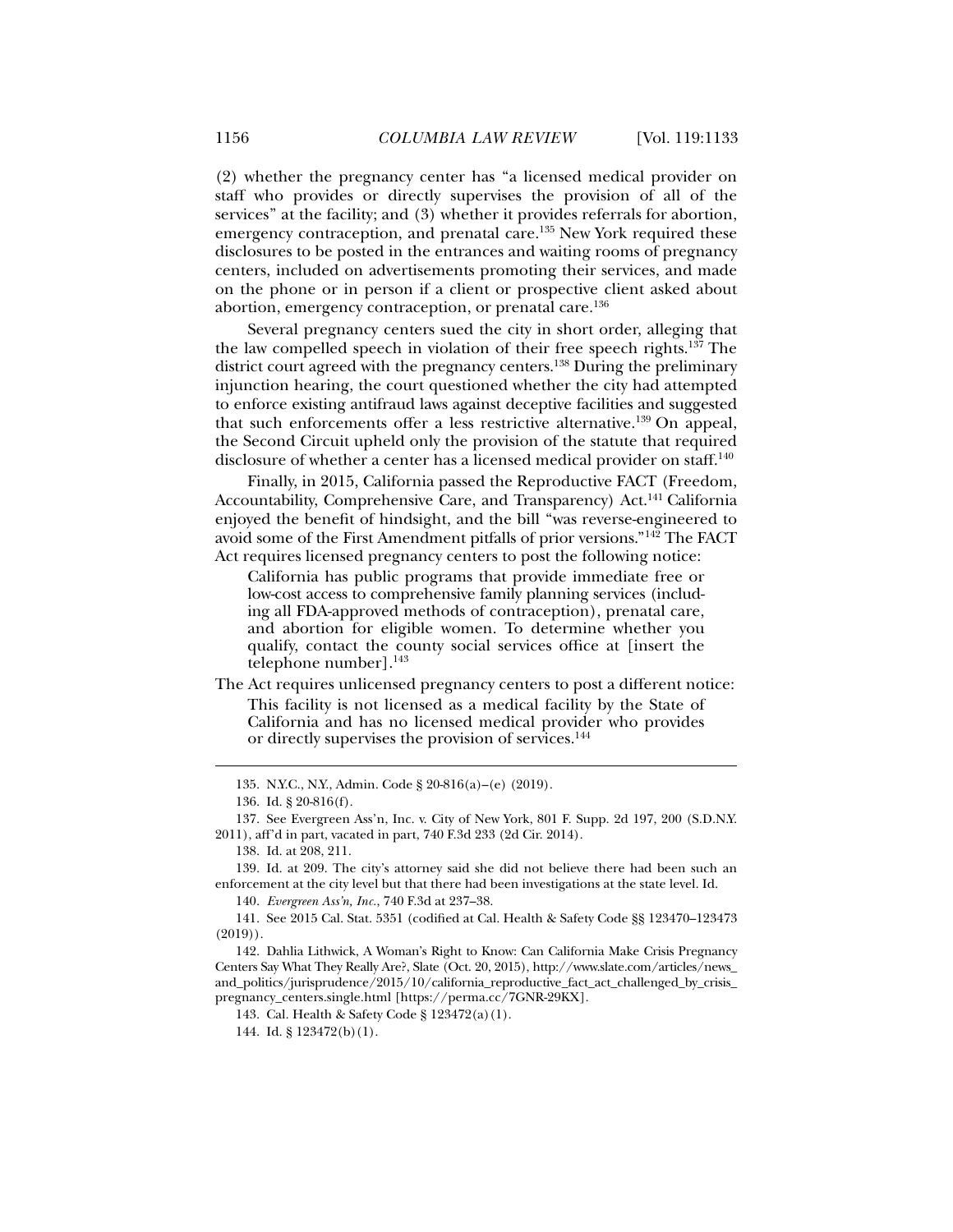Within days of its passage, several pregnancy centers and related umbrella organizations challenged the FACT Act on free speech and free exercise grounds.145 The FACT Act survived each of these challenges in the district courts; judges emphasized that the Act requires covered facilities to provide "only factual and incontrovertibly true information,"146 and to do so "in neutral language [without] incorporat[ing] ideological commentary or convey[ing] an opinion."147 The Ninth Circuit affirmed the lower courts' decisions, but in June 2018 a 5-4 Supreme Court reversed the Ninth Circuit and remanded for further proceedings consistent with the conclusion that the free speech challenge was likely to succeed.<sup>148</sup>

When debating the merits of the First Amendment challenge to the FACT Act, commentators are often quick to highlight the differences that set the California law apart from the earlier iterations of mandated disclosure laws targeting pregnancy centers in Baltimore, Montgomery County, Austin, and New York City.149 But even if California's disclosure regime had survived the kinds of challenges that undermined its counterparts, it does not mean the FACT Act would have achieved its stated goals.

For one, the FACT Act, like both earlier iterations of notice requirements and earlier deceptive business practices enforcements, was ultimately designed to fight only half the battle. When she introduced the SDAWS bill in 2011, Representative Maloney noted that "[i]f a woman enters a pregnancy center with full knowledge of the limited services and the center's bias that is entirely her choice."150 Implicit in this statement is a concession that any protection offered by laws like SDAWS would stop at a pregnancy center's front door and would not reach the misinformation being shared inside.

Moreover, it is not clear that the FACT Act and similar disclosure regimes were successful in combatting even that threshold deception. As

 <sup>145.</sup> See Nat'l Inst. of Family & Life Advocates v. Becerra (*NIFLA*), 138 S. Ct. 2361, 2370 (2018).

 <sup>146.</sup> See LivingWell Med. Clinic, Inc. v. Harris, No. C 15-04939 JSW, 2015 WL 13187682, at \*10 (N.D. Cal. Dec. 18, 2015), aff'd, 669 F. App'x 493 (9th Cir. 2016), judgment vacated sub nom. Livingwell Med. Clinic, Inc. v. Becerra, 138 S. Ct. 2701 (2018), rev'd in part, vacated in part, 901 F.3d 1168 (9th Cir. 2018).

 <sup>147.</sup> See A Woman's Friend Pregnancy Res. Clinic v. Harris, 153 F. Supp. 3d 1168, 1207 (E.D. Cal. 2015), aff'd 669 F. App'x 495 (9th Cir. 2016), judgment vacated sub nom. A Woman's Friend Pregnancy Res. Clinic v. Becerra, 138 S. Ct. 2711 (2018), rev'd in part, vacated in part, 901 F.3d 1166 (9th Cir. 2018).

 <sup>148.</sup> See *NIFLA*, 138 S. Ct. at 2370, 2378. The Court did not grant certiorari to NIFLA's religious freedom challenge. See Nat'l Inst. of Family & Life Advocates v. Becerra, 138 S. Ct. 464, 464 (2017) (mem.).

 <sup>149.</sup> See, e.g., Beth Holtzman, Note, Have Crisis Pregnancy Centers Finally Met Their Match: California's Reproductive FACT Act, 12 Nw. J.L. & Soc. Pol'y, no. 3, 2017, at 78, 95– 105 (comparing the Reproductive FACT Act with the Baltimore, Montgomery County, Austin, and New York City mandated disclosure ordinances); see also supra note 142 and accompanying text (explaining that the FACT Act was different because the drafters learned from challenges to earlier disclosure regimes).

 <sup>150. 157</sup> Cong. Rec. 11,225 (2011) (statement of Rep. Maloney).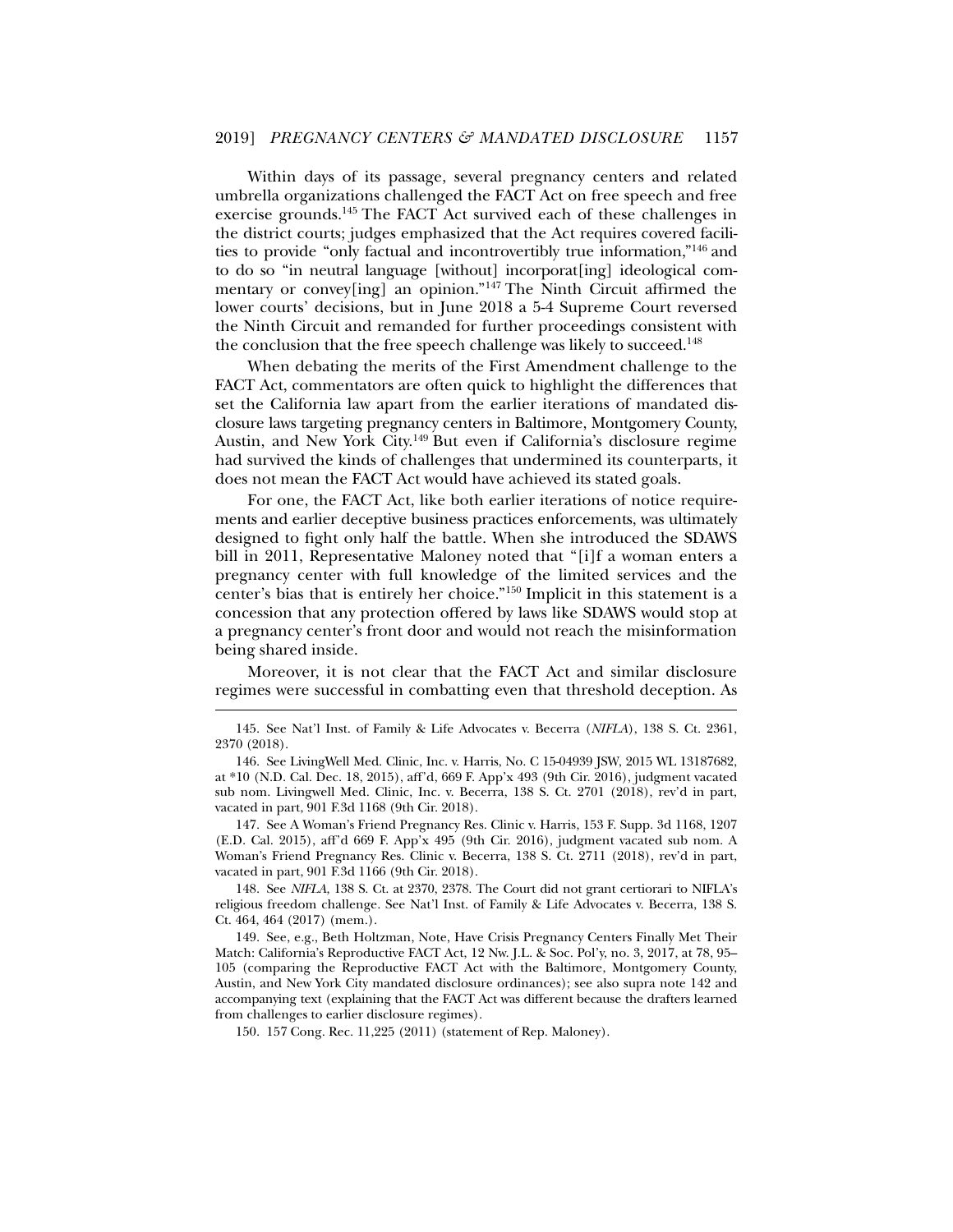the next section describes, transparency literature teaches that disclosure can be effective only under certain circumstances, which are not satisfied in this context.

## B. *The Limits of Past and Present Attempts at Regulation*

Representative Maloney's statement about SDAWS's protection ending when "a woman enters a pregnancy center with full knowledge of the limited services and the center's bias" intimates that the front door is the *right* place for the government's intervention to stop. At that point, Maloney suggests, the onus is on the pregnant woman seeking services to make "her choice." This emphasis on choice is typical of mandated disclosure regulation. "Mandated disclosure," as it is used in this section, refers to a regulatory technique designed to help people make sound decisions by requiring that those with relevant information provide it to those who need that information to make a fully informed choice.151 The Reproductive FACT Act and similar notice regimes clearly operate in this vein: A pregnant woman considering her reproductive healthcare options faces an important choice about where she will seek counseling and support services. States thus require pregnancy centers to inform women about the extent of their services, to facilitate her making a fully informed choice. This Note posits that because false advertising and deceptive business practices actions have tended to result in notice regimes, their remedies can also be considered under this umbrella.152

Despite the pervasiveness of mandated disclosure regulations, it might not be the panacea pro-choice policymakers are looking for. This section explores why, first surveying mandated disclosure regulation generally in section II.B.1 and then turning to the unique limitations of using disclosure to regulate pregnancy centers in section II.B.2.

1. *Mandated Disclosure, Generally.* — Professors Omri Ben-Shahar and Carl Schneider pull no punches in describing mandated disclosure as "the most common and least successful regulatory technique in American law."153 Disclosure regimes are so common in part because they seem

 <sup>151.</sup> See Omri Ben-Shahar & Carl E. Schneider, More than You Wanted to Know: The Failure of Mandated Disclosure 3 (2014) [hereinafter Ben-Shahar & Schneider, More than You Wanted to Know] ("[T]ruth-in-lending laws oblige your lender to describe its credit terms. Informed-consent doctrine obliges your doctor to describe treatments for prostate cancer. Contract law obliges your vendor to reveal terms like warranties and mandatory arbitration. *Miranda* obliges the police to recite your rights.").

 <sup>152.</sup> See supra section II.A.1.

 <sup>153.</sup> Ben-Shahar & Schneider, More than You Wanted to Know, supra note 151, at 3; see also id. at 95–99 (chronicling the incredible number and variety of disclosures an average middle-class American—"Chris Consumer"—encounters every day, from the warning on a toaster cord to the calories listed next to each item on a menu to the fine print in a credit card policy).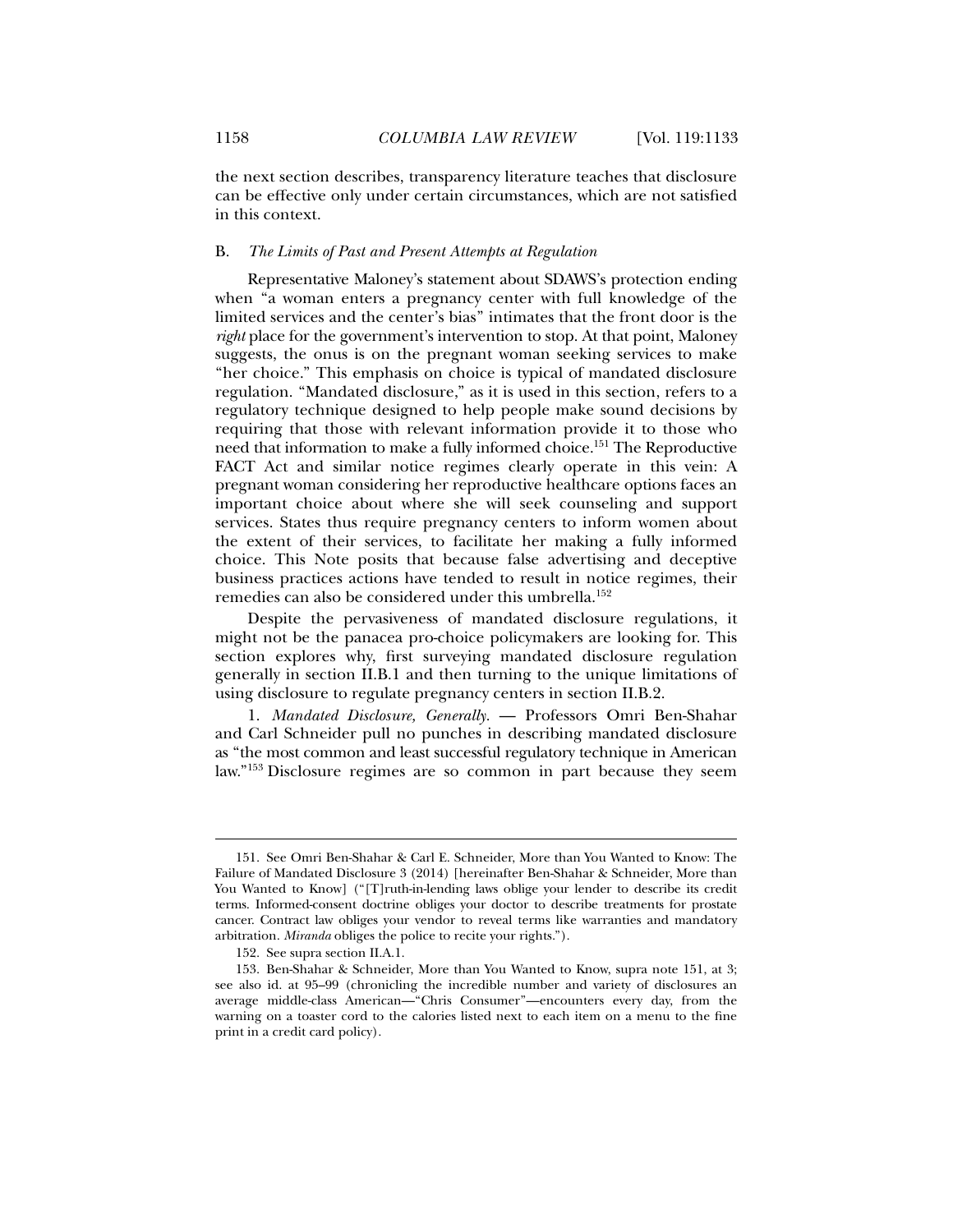fundamentally reasonable: It just "makes sense" that more information would lead to better decisionmaking than less information would.154

But Ben-Shahar and Schneider propose that, to be successful, mandated disclosure requires three actors—lawmakers, disclosers, and disclosees—to "play demanding parts deftly."155 *Lawmakers*, for their part, must determine what should be regulated and whether mandated disclosure is the right regulatory tool for the problem, and then what exactly should be disclosed, and how.156 *Disclosers* must then obey the mandate by first interpreting and then implementing it.157 Finally, *disclosees* must read and understand the information disclosed to them, and then they must use that information to make complex and consequential decisions that are in their best interests.158 Only when those stars align, according to Ben-Shahar and Schneider, can mandated disclosure be an effective regulatory tool.<sup>159</sup> On their account, this doesn't happen often.<sup>160</sup> Scholars considering various other disclosure regimes have echoed Ben-Shahar and Schneider's critiques of the salience of disclosure.<sup>161</sup>

l

160. See id.

 <sup>154.</sup> See id. at 5–6; cf. Cass R. Sunstein, On Mandatory Labeling, with Special Reference to Genetically Modified Foods, 165 U. Pa. L. Rev. 1043, 1093 (2017) ("In the abstract, the argument for labeling GM food seems appealing, perhaps even irresistible. . . . It might appear obvious that [people concerned about the risks of GM foods] should have a right to know what they are eating.").

 <sup>155.</sup> Ben-Shahar & Schneider, More than You Wanted to Know, supra note 151, at 7.

 <sup>156.</sup> Id. ("Each step is hard; managing all four is uncommon, especially under the pressure that often drives lawmakers.").

 <sup>157.</sup> Id.

 <sup>158.</sup> Id. at 8–10.

 <sup>159.</sup> See id. at 7 ("Mandated disclosure fails because it depends on a long chain of fragile links.").

 <sup>161.</sup> See, e.g., Florencia Marotta-Wurgler, Even *More than You Wanted to Know* About the Failures of Disclosure, 11 Jerusalem Rev. Legal Stud. 63, 66–70 (2015) (offering evidence of the failure of disclosure in the context of End User License Agreements); Jena Martin, Hiding in the Light: The Misuse of Disclosure to Advance the Business and Human Rights Agenda, 56 Colum. J. Transnat'l L. 530, 566–78 (2018) (exploring the evidence of and reasons for the ineffectiveness of disclosure laws in curtailing corporate human rights abuses); Robert A. Prentice, Moral Equilibrium: Stock Brokers and the Limits of Disclosure, 2011 Wis. L. Rev. 1059, 1105–07 (concluding that disclosure is an inadequate tool for regulating financial and securities systems). But see Oren Bar-Gill, Defending (Smart) Disclosure: A Comment on *More than You Wanted to Know*, 11 Jerusalem Rev. Legal Stud. 75, 76 (2015) (agreeing that common full disclosures aimed at consumers are "basically useless" but arguing that score-type disclosures and full disclosures for sophisticated intermediaries may be effective); Kristin Madison, Health Care Quality Reporting: A Failed Form of Mandated Disclosure?, 13 Ind. Health L. Rev. 310, 311–15, 345 (2016) (expressing cautious optimism that disclosure laws may yield net gains in the context of public reporting of healthcare provider quality); Marotta-Wurgler, supra, at 70 (distinguishing "the newer breed of 'smart' disclosures," which "seek to avoid many of the problems identified by [Ben-Shahar and Schneider]"); Margaret Jane Radin, Less than I Wanted to Know: The Submerged Issues in *More than I Wanted to Know*, 11 Jerusalem Rev. Legal Stud. 51, 53–55 (2015) (identifying food labeling as an example of disclosure that can be effective and valuable).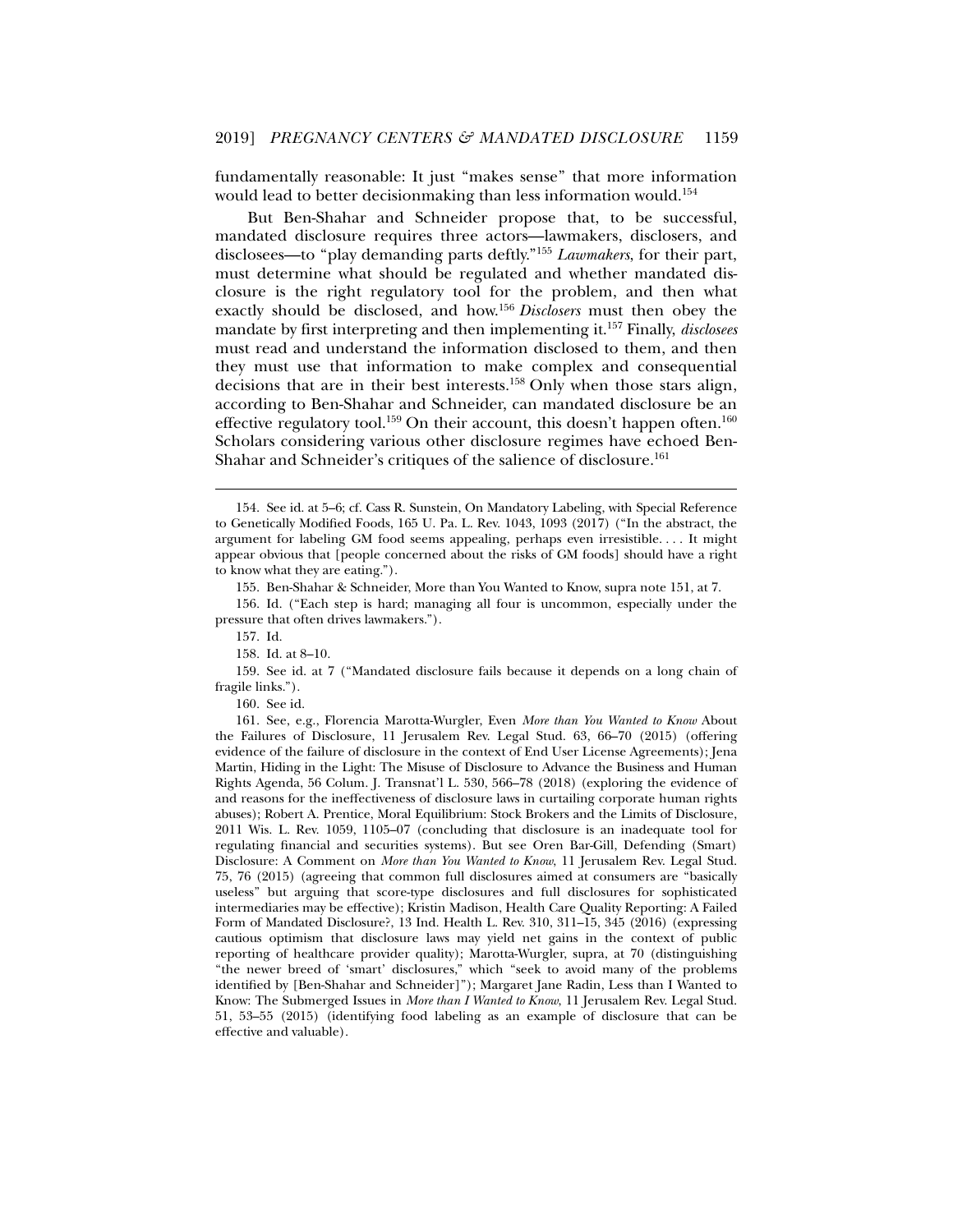Beyond just being ineffective, disclosure regimes may actually "hurt[] the people [they] purport[] to help."162 Professor David Pozen describes, for example, how "disclosure requirements for home loans did not in themselves assist low-income borrowers—most of whom were unable to understand their terms or to shop for a different loan—so much as insulate predatory lenders."163

2. Mandated Disclosure in the Pregnancy Center Context. — Pregnancy center disclosures provide another gloss on Ben-Shahar and Schneider's thesis and another example of a context that calls into question the "obviousness" of disclosure's efficacy. The problems begin with the lawmakers' first function: determining what, exactly, should be regulated. To date, lawmakers have focused their energies on the threshold issue of pregnancy centers' deceptive marketing practices rather than on the misinformation pregnancy centers provide.164 This makes some intuitive sense: If women are no longer being misled through the pregnancy center's doors, the misinformation that awaits them inside may be rendered irrelevant. But the inverse, of course, is also true: If pregnancy centers provided accurate and comprehensive information about women's reproductive healthcare options, it would matter less how women were induced to visit those facilities.

As for disclosers, understanding and interpreting what is required by the FACT Act and similar pregnancy center disclosure ordinances is relatively uncomplicated.165 Instead, the more serious challenge vis-à-vis disclosers is the likely resistance to disclosure. There are many legitimate reasons why disclosers may resist obeying a mandate, such as that disclosure may slow down their ability to do their job or because implementation may be costly. But the disclosers in this context—pregnancy centers and the individuals who operate them—may also choose to resist out of moral opposition to the content of the disclosures they are being required to make.

That said, although some pregnancy centers have fought disclosure requirements all the way to the Supreme Court, other umbrella organizations already require their affiliates to provide clients with a written

 <sup>162.</sup> Omri Ben-Shahar & Carl E. Schneider, The Failure of Mandated Disclosure, 159 U. Pa. L. Rev. 647, 650–51 (2011).

 <sup>163.</sup> David E. Pozen, Transparency's Ideological Drift, 128 Yale L.J. 100, 138–39 (2018).

 <sup>164.</sup> See, e.g., Gross, supra note 1 ("'Our position is not that they can't attempt to talk people out of abortion,' said Peter Bienstock, the chief of the Consumer Frauds and Protection Bureau in the State Attorney General's office. 'Our position is they can't do that if they entice people by misrepresentation.'"); see also supra section II.A; supra text accompanying note 150 (critiquing this approach as "fight[ing] only half the battle").

 <sup>165.</sup> See, e.g., supra note 119 and accompanying text (describing the Baltimore ordinance's notice requirement); supra notes 143–144 and accompanying text (describing the FACT Act's notice requirements).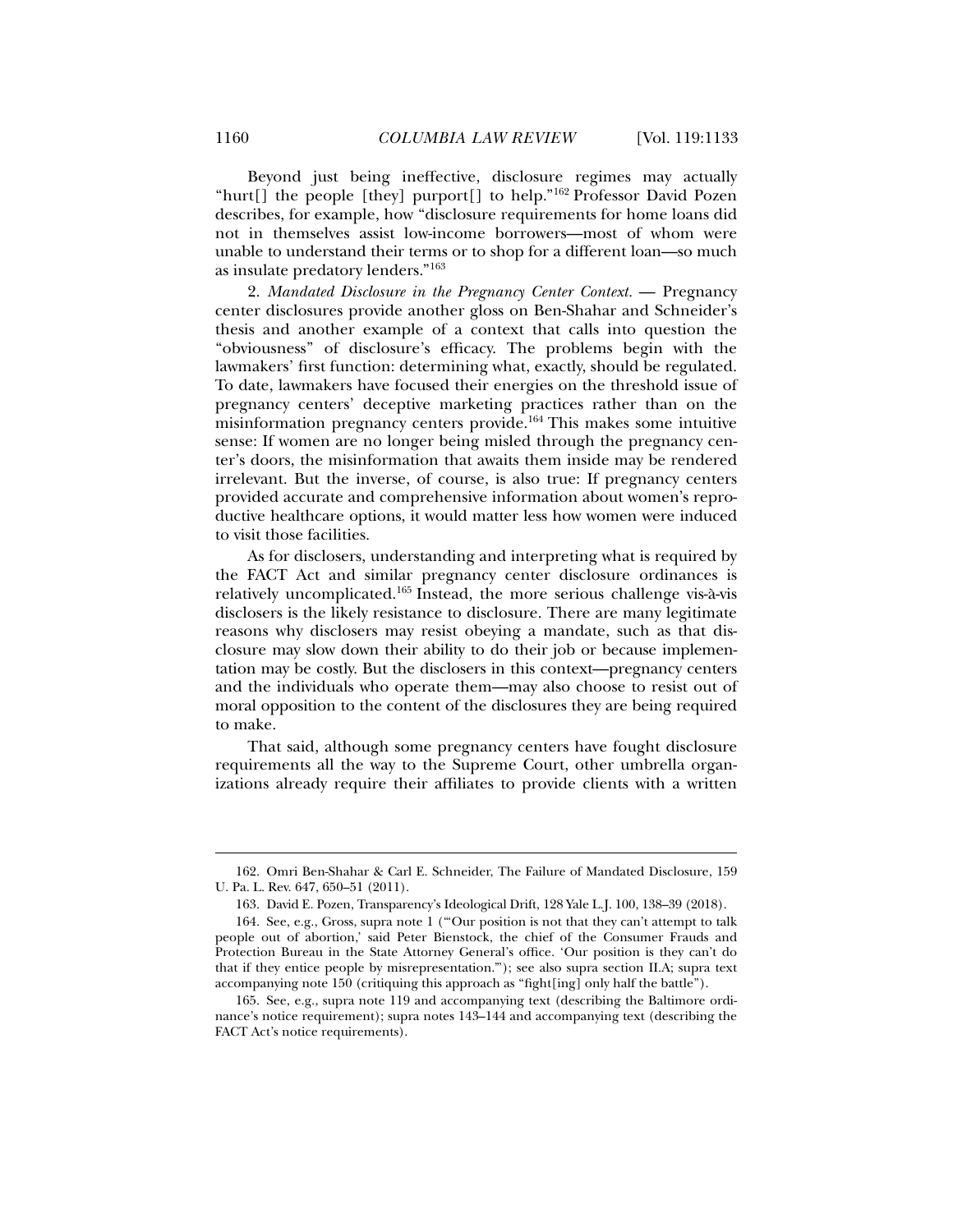disclaimer stating that they do not perform or refer for abortion services.<sup>166</sup> This practice of voluntary disclosure is not new<sup>167</sup> and can be interpreted in a number of ways. Most obviously, pregnancy centers that voluntarily disclose might just want to clarify the extent of their services. More cynically, they might be responding to changes in the law and attempting to insulate themselves from suit. Most cynically, would-be resistant disclosers are not resisting mandated disclosures because their experience instructs that the disclosures are not effective and thus not worth resisting.

As for disclosees, the kinds of disclosures required of pregnancy centers avoid some of the pitfalls of other mandated disclosure regimes. A sign in a waiting room displaying a single sentence printed in multiple languages in large, bold type is likely easier to locate, easier to read, and easier to understand than a dense paragraph of fine print buried in several pages of text attached to the back of a contract. But reading a sign on a wall nonetheless poses acquisition costs. Moreover, a disclosee's function doesn't end with reading and understanding—she must then apply what she has read and understood to the complex and stressful decision at hand. Take as an example the disclosure required by California's Reproductive FACT Act: that "California has public programs that provide immediate free or low-cost access to comprehensive family planning services."168 Without any other information, the disclosee might not have reason to think that the services offered by the state's "public programs" would be qualitatively different from the services she expects to be offered at the facility whose waiting room she is sitting in. She might even (reasonably) conclude that the services she is waiting to receive are the very services the sign describes.

Finally, and perhaps most importantly, mandated disclosure may be particularly ill-suited to the pregnancy center context because of the assumptions about choice this section opened with. Mandated disclosure is all about informed choice. And usually, there is no question that individuals should have a choice about which products or services they use. It is uncontroversial to assert that we should be able to choose which restaurants we visit, for example, or which products we buy from a grocery store. The disclosers in those contexts may use hard-sell tactics or other coercive practices in an attempt to convince us to choose their products or services over competing products and services, but they do not challenge the underlying assumption that a choice exists. Pregnancy centers,

 <sup>166.</sup> See, e.g., Care Net, Standards, supra note 4, at 1 (listing "[t]he pregnancy center does not perform or refer for abortion and provides a written disclaimer to this effect to clients requesting services" as the fourth in a list of fifteen standards of affiliation for pregnancy centers affiliated with Care Net).

 <sup>167.</sup> See supra notes 100–101 and accompanying text (discussing Summit County Crisis Pregnancy Center's practice of including disclaimers in its Yellow Pages advertisements in the early 1990s).

 <sup>168.</sup> See Cal. Health & Safety Code § 123472(a)(1) (2019).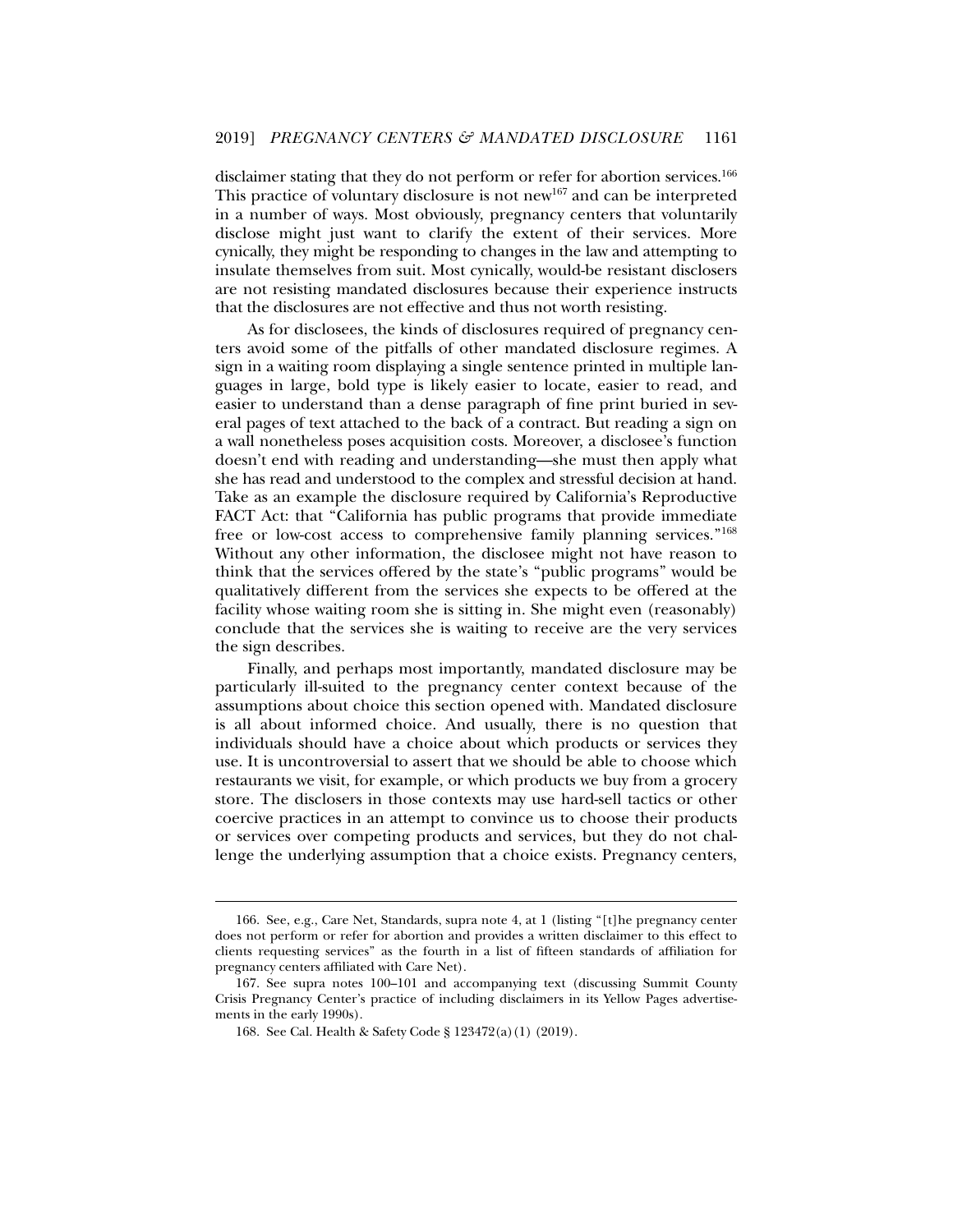on the other hand, are founded on the belief that women should not be permitted to make certain choices.

Pearson summarized this idea in his manual, averring that "[i]t's ludicrous to leave the life of a baby as a free and open 'Choice' for the mother."169 The "choice" he was referring to is of course the choice to have an abortion, not the choice to visit a pregnancy center instead of a full-service clinic, and this Note is limited to discussion of attempts to regulate the latter. But the two are inextricably intertwined. When the messaging from pregnancy centers and their proponents is not "Option A (the service we offer) is better than Option B (the service offered elsewhere)" but rather "Option A (the service we offer) is the only option," it is not hard to imagine that a mere disclosure, no matter how well-worded, would have a heavy lift. Mandated dislcosure presumes the existence of a choice that the regulated parties here deny.

# III. RETHINKING PREGNANCY CENTER REGULATION

This Part proposes alternative regulatory approaches for jurisdictions seeking to support access to accurate and comprehensive reproductive healthcare information and services.<sup>170</sup> Section III.A considers regulatory approaches that do not abandon mandatory disclosure but rather apply the lessons from disclosure literature about when it is most effective. Section III.B then attempts to think outside the mandatory disclosure box to imagine alternative approaches to pregnancy center regulation.

## A. *Disclosure, Redux*

l

One read of Ben-Shahar and Schneider's critique of mandated disclosure is that the problem is not necessarily that mandated disclosure can never work but rather that it cannot work in its current form.<sup>171</sup> Rather than abandon disclosure, then, policymakers might seek to refine it. Accordingly, this section explores "smarter" disclosure laws and their potential efficacy in the pregnancy center space.

1. *"Simple" Disclosures.* — Ben-Shahar and Schneider evaluate and ultimately find wanting three kinds of "simplified" mandated disclosures:

 <sup>169.</sup> Oversight Hearings, supra note 2, at 490 (excerpts from the Pearson brochure).

 <sup>170.</sup> This appears to be a minority of jurisdictions in the United States. As of 2017, "58% of American women of reproductive age lived in a state considered either hostile or extremely hostile to abortion rights . . . . Only 30% of women lived in a state supportive of abortion rights." Elizabeth Nash, Rachel Benson Gold, Lizamarie Mohammed, Zohra Ansari-Thomas & Olivia Cappello, Policy Trends in the States, 2017, Guttmacher Inst. (Jan. 2, 2018), https://www.guttmacher.org/article/2018/01/policy-trends-states-2017 [https:// perma.cc/HSU8-CB9Y].

 <sup>171.</sup> See, e.g., Ben-Shahar & Schneider, More than You Wanted to Know, supra note 151, at 183 ("Disclosure is not always useless. Information can be vital. Mandates may sometimes help."); Omri Ben-Shahar & Carl E. Schneider, Coping with the Failure of Mandated Disclosure, 11 Jerusalem Rev. Legal Stud. 83, 84 (2015) ("We do not imagine that mandated disclosure has never done anything useful . . . .").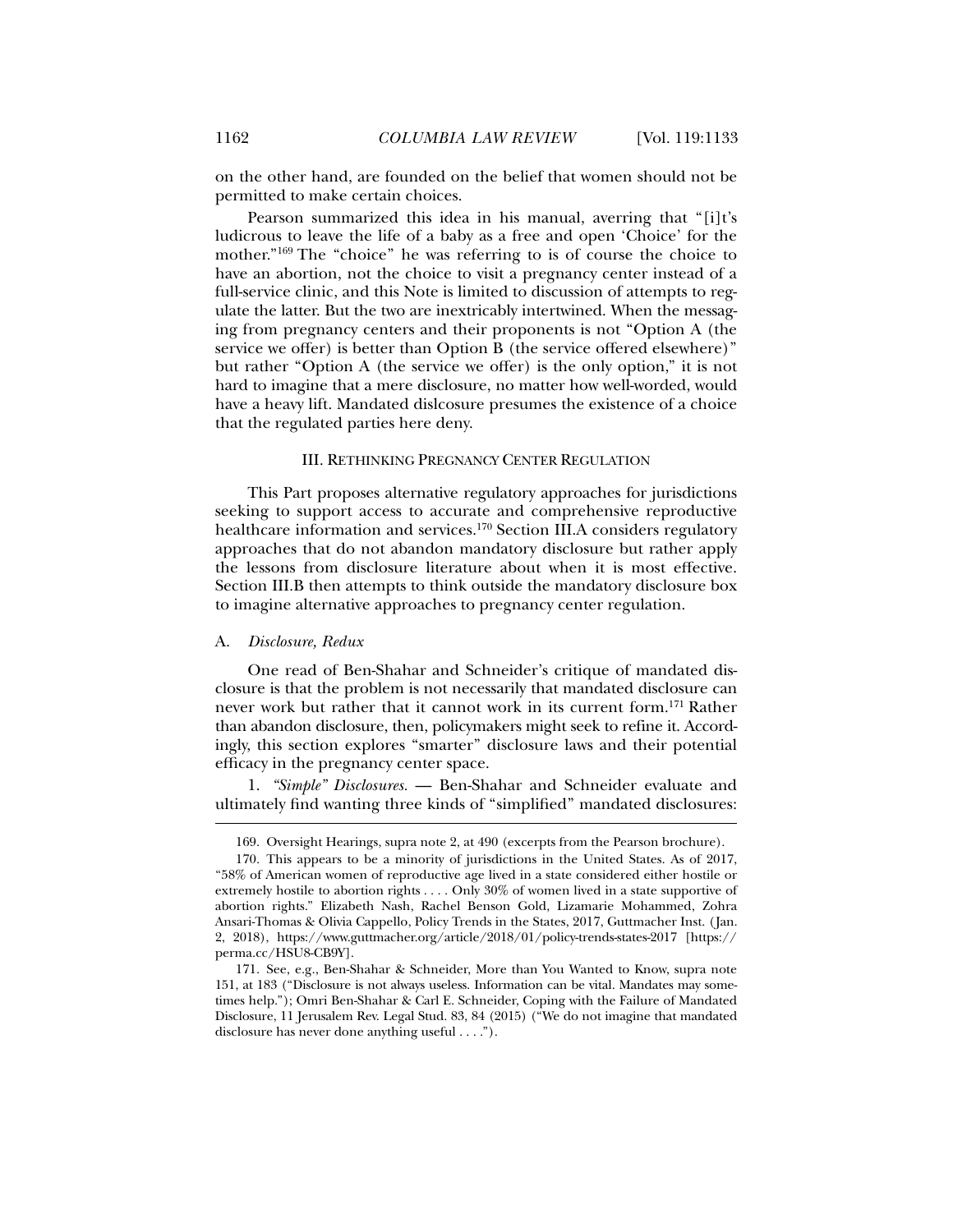simplified language,<sup>172</sup> simplified presentation,<sup>173</sup> and scores.<sup>174</sup> Of these, scores receive the most attention, and they retain some loyal advocates.<sup>175</sup> Those advocates maintain that mandated disclosure can work in the right setting if the disclosure takes the form of an acutely simplified, easy-to-read and easy-to-understand scoring system—think brightly colored hygiene letter grades posted in restaurant windows.<sup>176</sup>

While this may work for restaurant hygiene grades and annual percentage rates,177 there are several reasons why a scoring regime would not translate well to the pregnancy center context. For one, while most wouldbe restaurant-goers likely agree that good hygiene practices are desirable in a commercial kitchen and would thus find a one-dimensional metric useful, women seeking reproductive healthcare services are known to possess different healthcare priorities and concerns.178 Relatedly, scores are necessarily a distillation of more complex data and deciding which data to reflect in a score injects subjectivity and discretion into the system.<sup>179</sup> Given the polemical nature of pregnancy centers, this room for subjectivity could easily render any score-based disclosure regime useless. It is not hard to imagine two competing grading systems emerging: one system in which anti-abortion organizations or jurisdictions issue high scores to pregnancy centers that exclusively offer alternatives to abortion and low scores to full-service clinics, and another in which their pro-choice counterparts issue low scores to those same pregnancy centers for failing to offer comprehensive services and high scores to full-service clinics.180

l

177. See Bar-Gill, supra note 161, at 78–79.

 <sup>172.</sup> See Ben-Shahar & Schneider, More than You Wanted to Know, supra note 151, at 126–28.

 <sup>173.</sup> See id. at 129–31.

 <sup>174.</sup> See id. at 131– 36. By scores, Ben-Shahar and Schneider mean "a number, a rating, a grade, or at least an index." Id. at 131; see also Bar-Gill, supra note 161, at 76 (defining a score as "a one-dimensional summary of one or more product features").

 <sup>175.</sup> See Bar-Gill, supra note 161, at 77–81; see also id. at 76 ("I will try to argue that this one issue—simplification using 'scores'—may be the key to effective disclosure in important contexts.").

 <sup>176.</sup> See id. at 79–80. But see Ben-Shahar & Schneider, More than You Wanted to Know, supra note 151, at 155 (noting that although the authors "once called [restaurant hygiene grades] an apparent success for disclosure," a recent study "found that grades have no discernible health benefits, distort the allocation of inspection resources, and mislead diners").

 <sup>178.</sup> See, e.g., Jonna Arousell & Aje Carlbom, Culture and Religious Beliefs in Relation to Reproductive Health, Best Prac. & Res. Clinical Obstetrics & Gynaecology, April 2016, at 77, 77–87 (exploring the implications of culture and religion on decisions about reproductive healthcare).

 <sup>179.</sup> See Bar-Gill, supra note 161, at 78 (describing discretion in designing score-type disclosure regimes as "inevitable").

 <sup>180.</sup> This already happens in the gun control context. See Lena Groeger, Where Congress Stands on Guns, ProPublica (Jan. 16, 2013), https://projects.propublica.org/guns [https://perma.cc/W999-KSA4] (rearranging members of Congress along a spectrum first according to the National Rifle Association's "A" through "F" letter grades, in the "More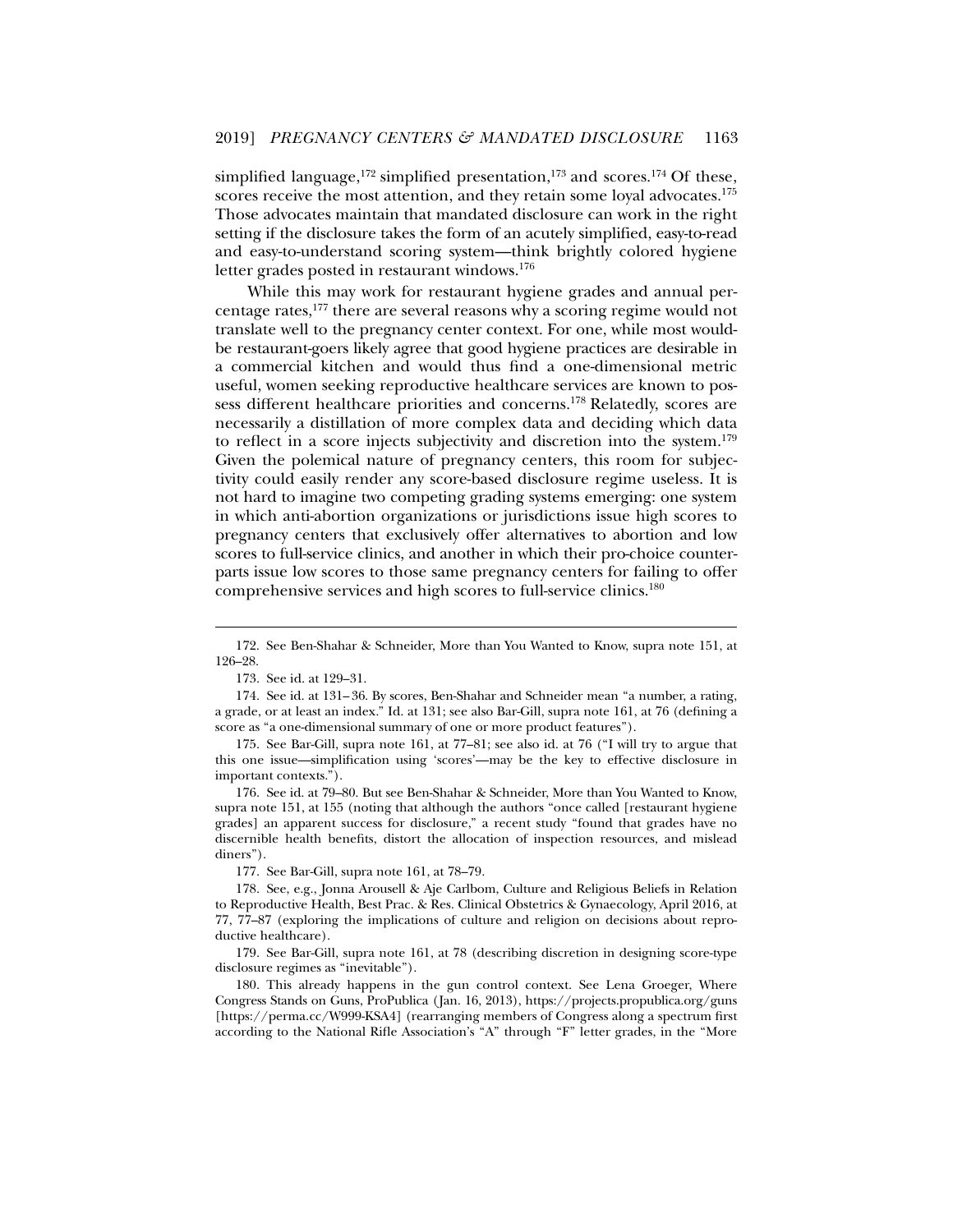2. *"Visceral" Disclosures.* — Professor Ryan Calo suggests that disclosures might be more effective if they "leverage a consumer's very experience of a product or service to warn or inform" rather than "rel[ying] upon text or symbols to convey information."181 He describes three kinds of "visceral" notice—using familiarity with one context to warn or inform about another,182 leveraging common psychological reactions to certain kinds of cues,<sup>183</sup> and "showing" instead of "telling" consumers<sup>184</sup>—that might avoid many of the pitfalls of more traditional notice, particularly with respect to the role of the disclosee. Visceral notice means that she would not need to be literate, for example, or otherwise able to read and understand a complex disclosure.

State informed consent laws that require pregnant women to view an ultrasound image or listen to a fetal heartbeat are examples of "visceral" disclosure.185 Professor Carol Sanger explains the power of fetal imagery: "The scan blends science with affection or tenderness: presented as though it were information pure and simple, the fetal image also has the cultural force of a portrait, betokening the presence of the entity depicted."186 Pregnancy center notice requirements, in contrast, currently fall firmly on the "tell" end of the show-not-tell spectrum. It is not immediately obvious how states could effectively "show" pregnant women the dangers of misleading pregnancy center marketing and misinformation; there may be a fundamental asymmetry with regard to visceral disclosures in this context. Nonetheless, policymakers looking to improve on the current regime but not prepared to abandon disclosure altogether could consider moving away from signage in waiting rooms and fine print in advertisements toward more innovative, experience-driven disclosures.

3. *Public Health Campaigns.* — Policymakers could also consider undertaking robust public education campaigns to educate women about

182. See id. at 1035–38.

l

- 183. See id. at 1038–41.
- 184. See id. at 1041–44.

 185. See generally State Laws and Policies: Requirements for Ultrasound, Guttmacher Inst. (Jan. 1, 2019), https://www.guttmacher.org/state-policy/explore/requirements-ultrasound [https://perma.cc/V7MF-9AAZ] (noting that three states require abortion providers to show and describe ultrasound images to each woman seeking an abortion and twentythree states require that a woman be provided with an opportunity to view an ultrasound image).

 186. Carol Sanger, About Abortion: Terminating Pregnancy in Twenty-First-Century America 120 (2017); see also id. at 119–20 ("Although couched in the protective terms of informed consent, these statutes are unabashedly meant to transform the embryo from an abstraction to a baby in the eyes of the potentially aborting mother.").

Gun Rights" tab, and then according to the Brady Campaign's numerical "lifetime scores," in the "More Gun Control" tab).

 <sup>181.</sup> M. Ryan Calo, Against Notice Skepticism in Privacy (and Elsewhere), 87 Notre Dame L. Rev. 1027, 1027 (2012). Examples of what Calo calls "visceral" notice include accentuating roadways with rumble strips instead of putting up "yet another traffic sign" to signal that a road narrows, id. at 1034, or adding a picture of a pair of eyes to an interface to signal that consumers may be being observed or tracked, see id. at 1038–39.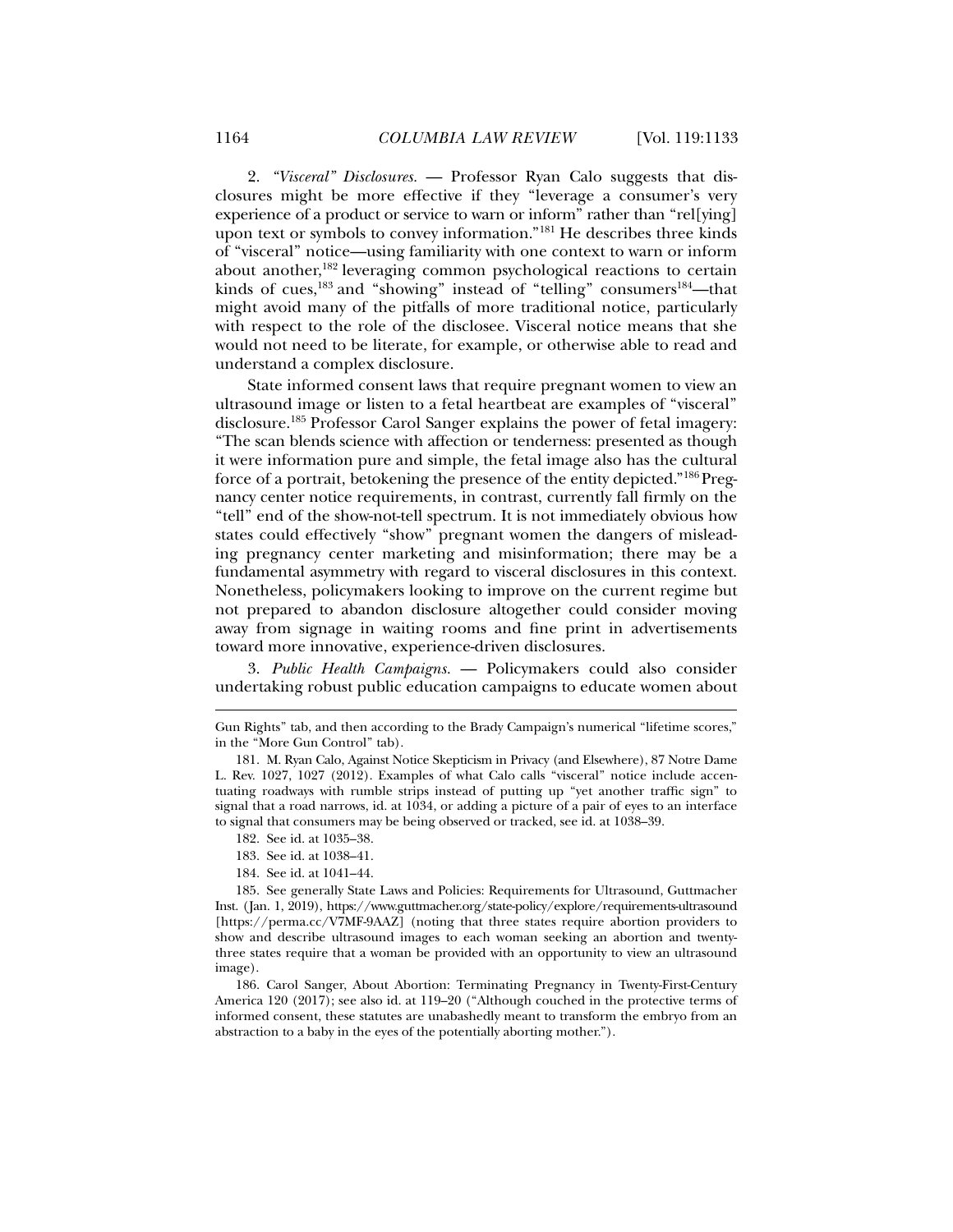pregnancy center practices and reproductive healthcare more generally. Mass media public education campaigns have been successful in other public health contexts, especially tobacco use.187 Similar campaigns targeting low-income pregnant women or women who are likely to become pregnant could call attention to the limited nature of pregnancy centers' services and the availability of more comprehensive healthcare alternatives. Indeed, this was one of the alternatives Judge Niemeyer suggested in his dissent in the Montgomery County case,<sup>188</sup> and Justice Thomas suggested a version of this approach in the majority opinion in *NIFLA*. 189 But public education campaigns are ultimately just another form of disclosure, of "telling" women information in the hopes of affecting their decision, and are thus vulnerable to many of the critiques of ordinary disclosure.

#### B. *Beyond Disclosure*

l

Ben-Shahar and Schneider caution that policymakers should not search for "another panacea" to replace mandated disclosure, emphasizing that "[o]ne of disclosure's faults is exactly that it has been asked to do so much that it cannot do."190 But for policymakers who believe pregnancy centers' misleading marketing and misinformation warrant some kind of regulatory response, what else is there? This section tries to answer that question by imagining true alternatives to disclosure-based regulation of pregnancy centers. For those not yet willing to abandon disclosure, the approaches described below might also be considered as part of a mixed regulatory strategy, or "disclosure plus," in which mandated disclosure is not jettisoned but instead paired with some other, more substantive set of complementary regulatory measures.<sup>191</sup>

188. See supra note 128 and accompanying text.

 <sup>187.</sup> See, e.g., Jennifer C. Duke et al., Effect of a National Tobacco Public Education Campaign on Youth's Risk Perceptions and Beliefs About Smoking, 32 Am. J. Health Promotion 1248, 1254 (2018) ("Targeted mass media campaigns can change populationlevel perceptions of tobacco-related harms . . . ."); see also U.S. Dep't of Health & Human Servs., The Health Consequences of Smoking—50 Years of Progress: A Report of the Surgeon General 12 (2014), https://www.surgeongeneral.gov/library/reports/50-years-ofprogress/full-report.pdf [https://perma.cc/T7A6-E5C5] ("The evidence is sufficient to conclude that mass media campaigns, comprehensive community programs, and comprehensive statewide tobacco control programs prevent initiation of tobacco use and reduce the prevalence of tobacco use among youth and adults."). These campaigns may have succeeded in part because they relied on visceral disclosures (think images of emphysemic lungs). Cf. Duff Wilson, U.S. Releases Graphic Images to Deter Smokers, N.Y. Times (June 21, 2011), https://www.nytimes.com/2011/06/22/health/policy/22smoke.html (on file with the *Columbia Law Review*).

 <sup>189.</sup> See Nat'l Inst. of Family & Life Advocates v. Becerra (*NIFLA*), 138 S. Ct. 2361, 2376 (2018) ("Most obviously, [California] could inform the women itself with a publicinformation campaign.").

 <sup>190.</sup> Ben-Shahar & Schneider, More than You Wanted to Know, supra note 151, at 183.

 <sup>191.</sup> See Pozen, supra note 163, at 162–63 (introducing the concept of "transparency plus").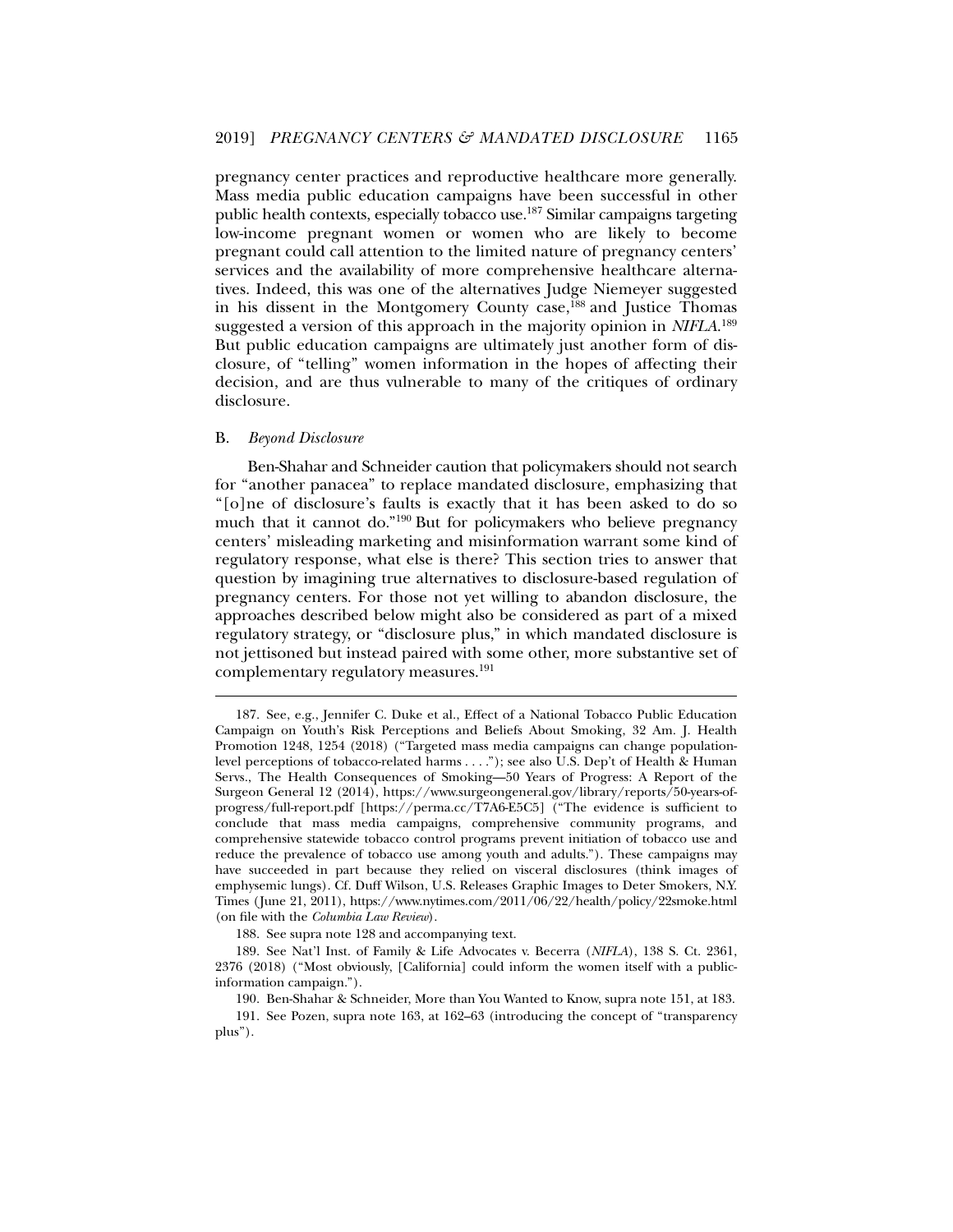1. *False Advertising or Deceptive Business Practices Actions, Redux.* — Even though the false advertising and deceptive business practices actions discussed in this Note tended to result in a disclosure-type remedy, there is no reason that that has to be the case. In lieu of informational disclosures, states and localities could, for example, seek monetary remedies for violations. Indeed, Oakland is already doing this: Failure to comply with its false advertising ordinance is a misdemeanor punishable by a fine of up to \$500 for each day of noncompliance.192 New York City, too, has levied fines for failure to comply with its disclosure requirements.193

2. *Individual Tort Actions.* — Although not per se regulation, an individual cause of action exists for cases of "wrongful pregnancy"—that is, "situations in which the wrongful act of a third party . . . interfered with contraceptive or birth control measures adopted or elected by the parents so that an unintended child came into being."<sup>194</sup> Successful suits can result in damages awards that compensate parents for the expenses and intangible losses directly related to the pregnancy and, at least in some cases, future child-rearing expenses.195 Liability for wrongful pregnancy has already been recognized in cases involving negligent failure to diagnose a pregnancy within the window during which an abortion could be obtained.196 A pregnant woman who was precluded from accessing lawful abortion due to misinformation provided by a pregnancy center<sup>197</sup> could consider bringing a wrongful pregnancy case under this failure-to-diagnose theory. Others have proposed additional novel applications of tort law to pregnancy center practices.198

3. *Repealing State and Federal Funding.* — As discussed in section I.A.2, pregnancy centers are the recipients of (increasingly) large sums of state and federal funds; limiting these substantial government subsidies could do some work to curb pregnancy centers' influence. There is a

 196. See, e.g., M.A. v. United States, 951 P.2d 851, 853–54 (Alaska 1998) (finding a valid cause of action when a physician's negligence delayed a pregnant patient's awareness of her condition and precluded her from opting for an abortion). But see id. at 854–56 (limiting damages for failing to diagnose a pregnancy to injuries incurred through the time of childbirth and declining compensation for expenses or other damages related to rearing a healthy child).

197. See supra notes 87–88 and accompanying text.

 198. See, e.g., Teneille R. Brown, Crisis at the Pregnancy Center: Regulating Pseudoclinics and Reclaiming Informed Consent, 30 Yale J.L. & Feminism 221, 247–48 (2018) (advocating for pursuing battery lawsuits against pregnancy centers).

 <sup>192.</sup> See supra note 117 and accompanying text.

 <sup>193.</sup> See Claire Tighe, Two Years After Rule Change, NYC Issues First Fines Against Anti-abortion Fake Clinics, Rewire.News (Feb. 20, 2018), https://rewire.news/article/2018/ 02/20/two-years-rule-change-nyc-issues-first-fake-anti-abortion-clinics/ [https://perma.cc/ BJH2-CGZK].

 <sup>194.</sup> Donna K. Holt, Wrongful Pregnancy, 33 S.C. L. Rev. 759, 759 (1982).

 <sup>195.</sup> See, e.g., Cichewicz v. Salesin, 854 N.W.2d 901, 910 (Mich. Ct. App. 2014) (finding both that wrongful pregnancy claims were actionable and that "damages related to the costs of raising the child to the age of majority may be recovered"); Smith v. Gore, 728 S.W.2d 738, 751 (Tenn. 1987) (delineating available damages in wrongful pregnancy cases).